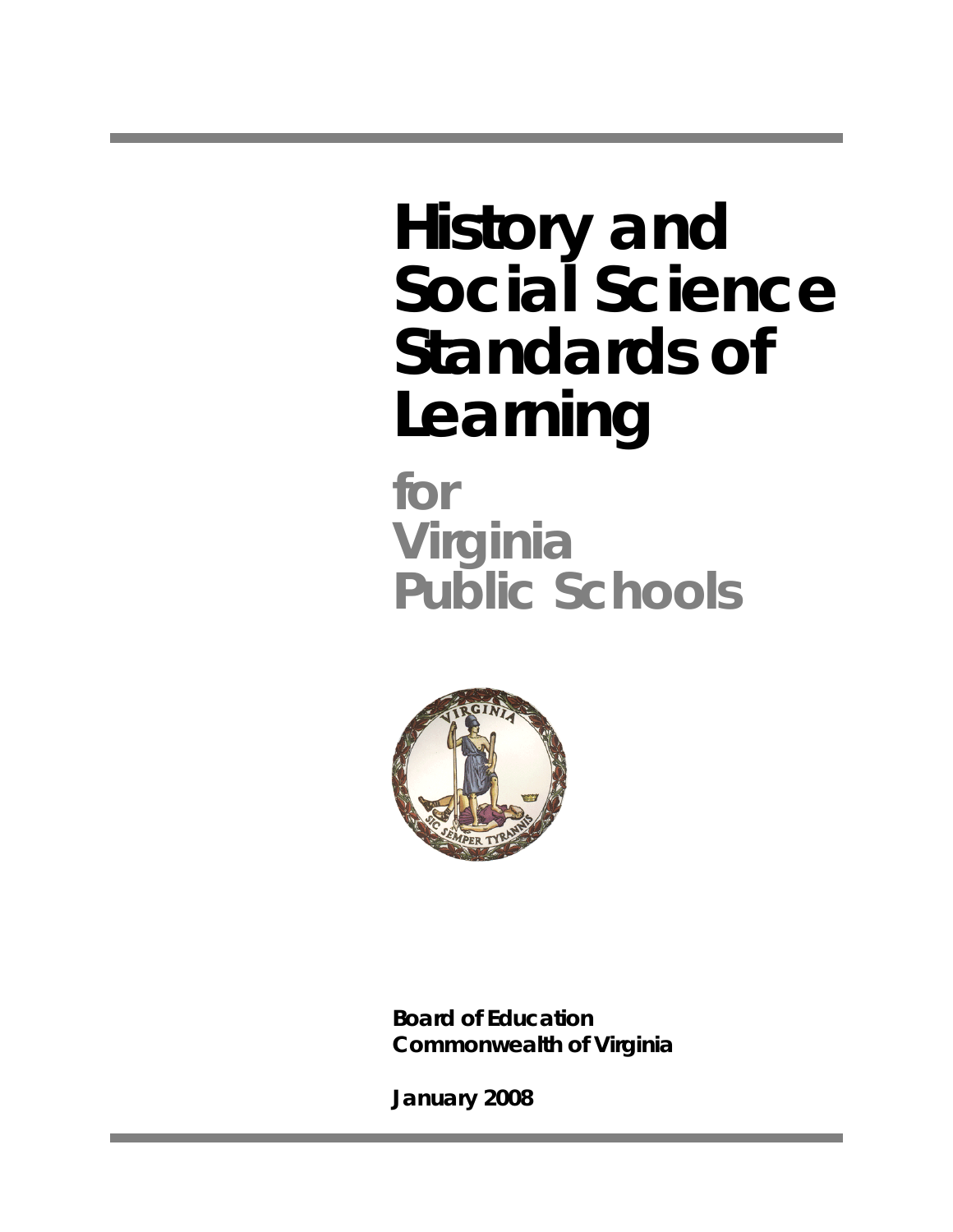# **History and Social Science Standards of Learning**

**for Virginia Public Schools**

## **Adopted in January 2008 by the Board of Education**

Mark E. Emblidge, President Ella P. Ward, Vice President Thomas M. Brewster Isis M. Castro David L. Johnson Gary L. Jones Kelvin L. Moore Andrew J. Rotherham Eleanor B. Saslaw

## **Superintendent of Public Instruction**

Billy K. Cannaday, Jr.

Commonwealth of Virginia Board of Education Post Office Box 2120 Richmond, VA 23218-2120

© January 2008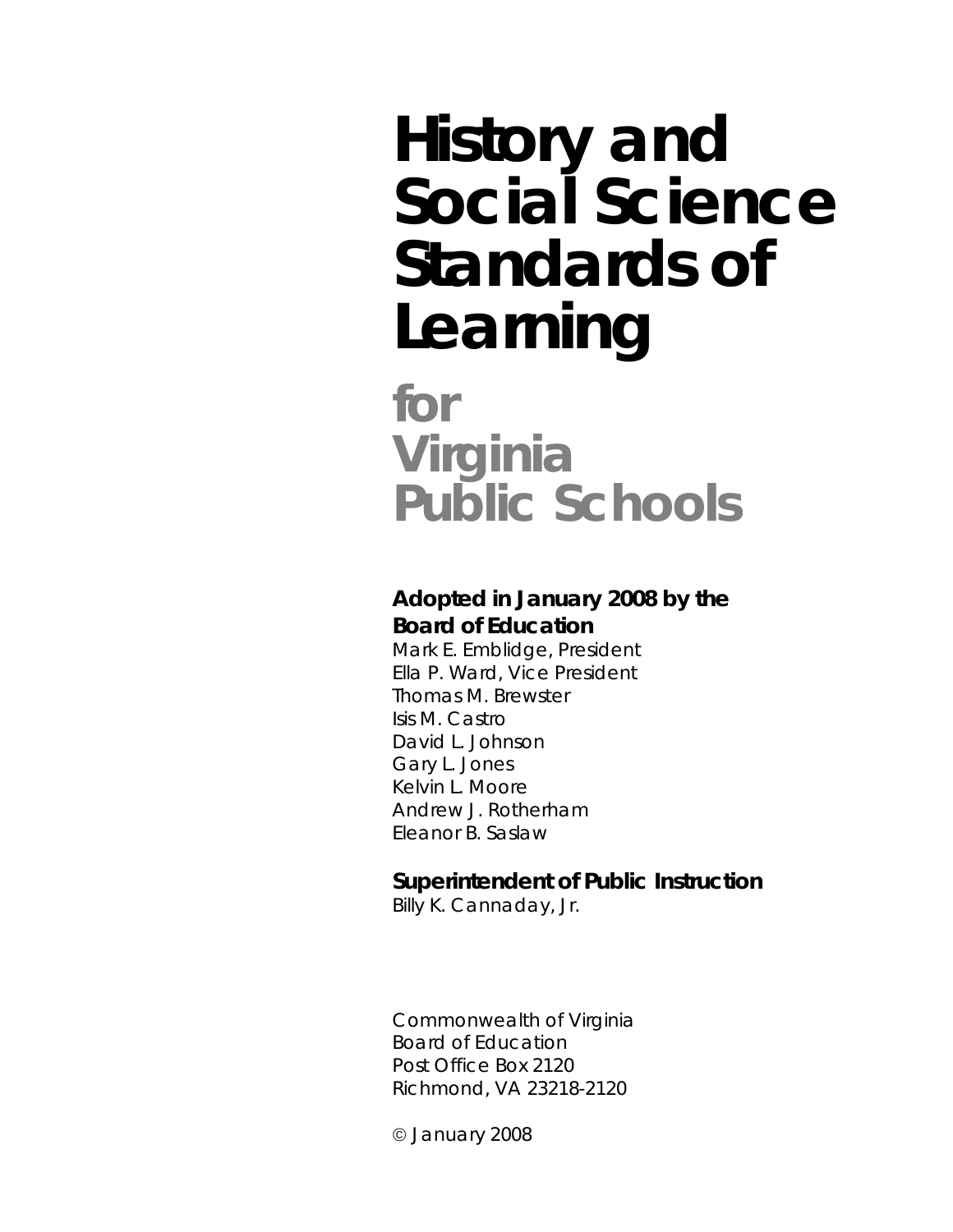Copyright © 2008 by the Virginia Department of Education P. O. Box 2120 Richmond, Virginia 23218-2120 http://www.doe.virginia.gov

All rights reserved. Reproduction of these materials for instructional purposes in public school classrooms in Virginia is permitted.

#### **Superintendent of Public Instruction**

Billy K. Cannaday, Jr.

**Chief Deputy Superintendent of Public Instruction**  Patricia I. Wright

**Assistant Superintendent for Instruction**  Linda M. Wallinger

#### **Office of Elementary Instructional Services**

Mark R. Allan, Director Betsy S. Barton, History and Social Science Specialist

#### **Office of Middle and High School Instructional Services**

Felicia D. Dyke, Director Beverly M. Thurston, History and Social Science Coordinator

Edited at the CTE Resource Center http://CTEresource.org

#### **NOTICE**

The Virginia Department of Education does not unlawfully discriminate on the basis of race, color, sex, national origin, age, or disability in employment or in its educational programs or services.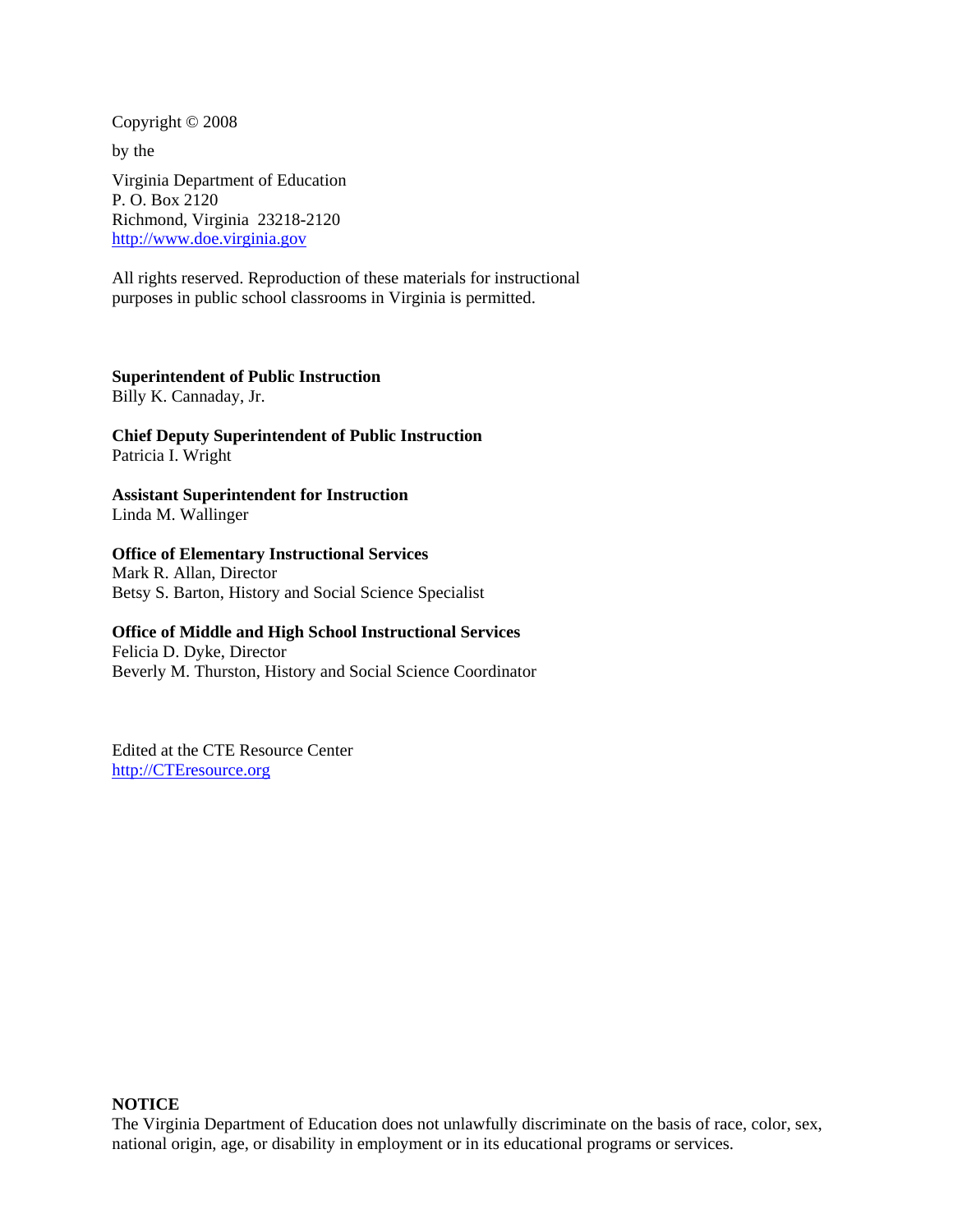# **Preface**

In 1995, the Virginia Board of Education published Standards of Learning in English, mathematics, science, and history and social science for kindergarten through grade 12. Subsequently, Standards of Learning were developed for all academic content areas. The Standards of Learning provide a framework for instructional programs designed to raise the academic achievement of all students in Virginia. School divisions and teachers have worked to incorporate the standards in local curriculum and classroom instruction.

Pursuant to legislation from the 2000 Virginia General Assembly, the Board of Education established a seven-year cycle for review of the Standards of Learning. The 1995 History and Social Science Standards of Learning were revised in 2001, following an extensive review by a Board of Education Task Force, content experts, social studies educators, and community representatives. The 2001 revision focused on

- the quantity of content that can be taught and learned effectively in the minimum instructional time prescribed by the Virginia Standards of Accreditation for core academic disciplines;
- the sequential development of content knowledge and skills designed to extend previous academic expectations that are appropriately rigorous for the age of the student for whom the standards are written; and
- the experiences and contributions of men and women of diverse racial, ethnic, cultural, and religious backgrounds.

As part of the Board's seven-year cycle, the review process occurred again in 2008 and resulted in the standards contained in this document. Review committee members were encouraged to be judicious in the scope of their recommendations in consideration of the burden to school divisions of aligning curriculum, instructional materials, and professional development initiatives with the revised standards. The committee thoughtfully considered the key events and persons to be included. Names of individuals traditionally studied at grades K–3 have been included in the standards for those grades. In keeping with the committee recommendation to identify content that can be taught within the minimum instructional time, only individuals and events that are crucial to understanding the concepts identified are included in the standards for grades 4–12.

The History and Social Science Standards of Learning are not intended to encompass the entire curriculum for a given grade level or course nor to prescribe how the content should be taught. It is understood that these academic standards are to be incorporated into a broader, locally designed curriculum. Teachers are encouraged to go beyond the standards and select instructional strategies and assessment methods appropriate for their students. The History and Social Science Standards of Learning, amplified by the Curriculum Framework, define the essential understandings, knowledge, and skills that are measured by the Standards of Learning tests. The Curriculum Framework provides additional guidance to school divisions and their teachers as they develop an instructional program appropriate for their students. It assists teachers as they plan their lessons by framing essential questions, identifying essential understandings, defining essential content knowledge, and describing the intellectual skills students need to master. This supplemental guide delineates in greater specificity the minimum content that all teachers should teach and all students should learn. Names of individuals whose study further enriches the standards and clarifies the concepts under investigation will be found in this resource guide.

The History and Social Science Standards of Learning do not prescribe the grade level at which the standards must be taught or a scope and sequence within a grade level. The Board of Education recognizes that local divisions will adopt a K–12 instructional sequence that best serves their students. The design of the Standards of Learning assessment program, however, requires that all Virginia school divisions prepare students to demonstrate achievement of the standards for elementary and middle school history and social science by the grade levels tested. The high school end-of-course Standards of Learning tests, for which students may earn verified units of credit, are administered in a locally determined sequence.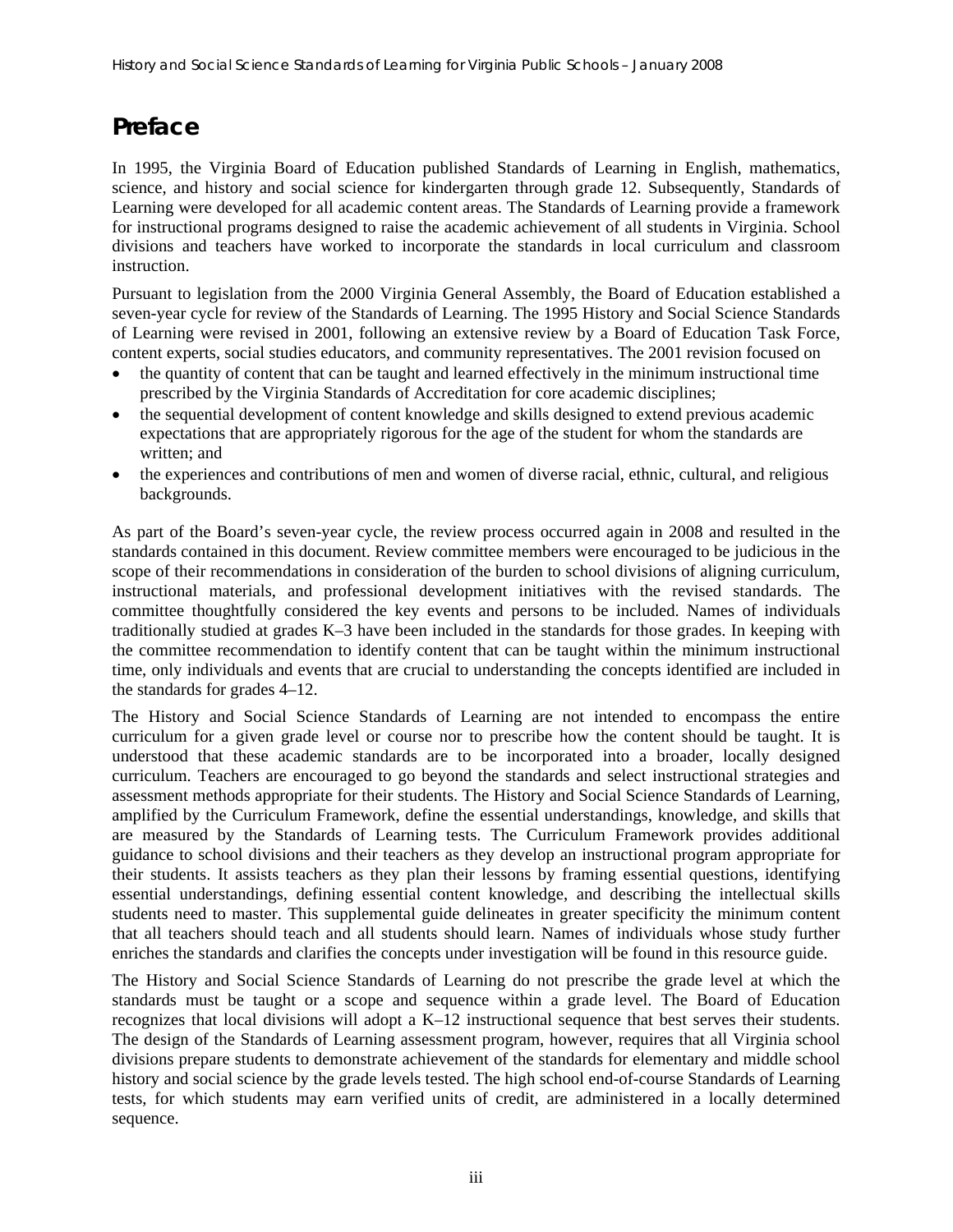The History and Social Science Standards of Learning and the Standards of Learning assessment program form the core of the Virginia Board of Education's efforts to strengthen public education across the Commonwealth and to raise the level of academic achievement of all Virginia students.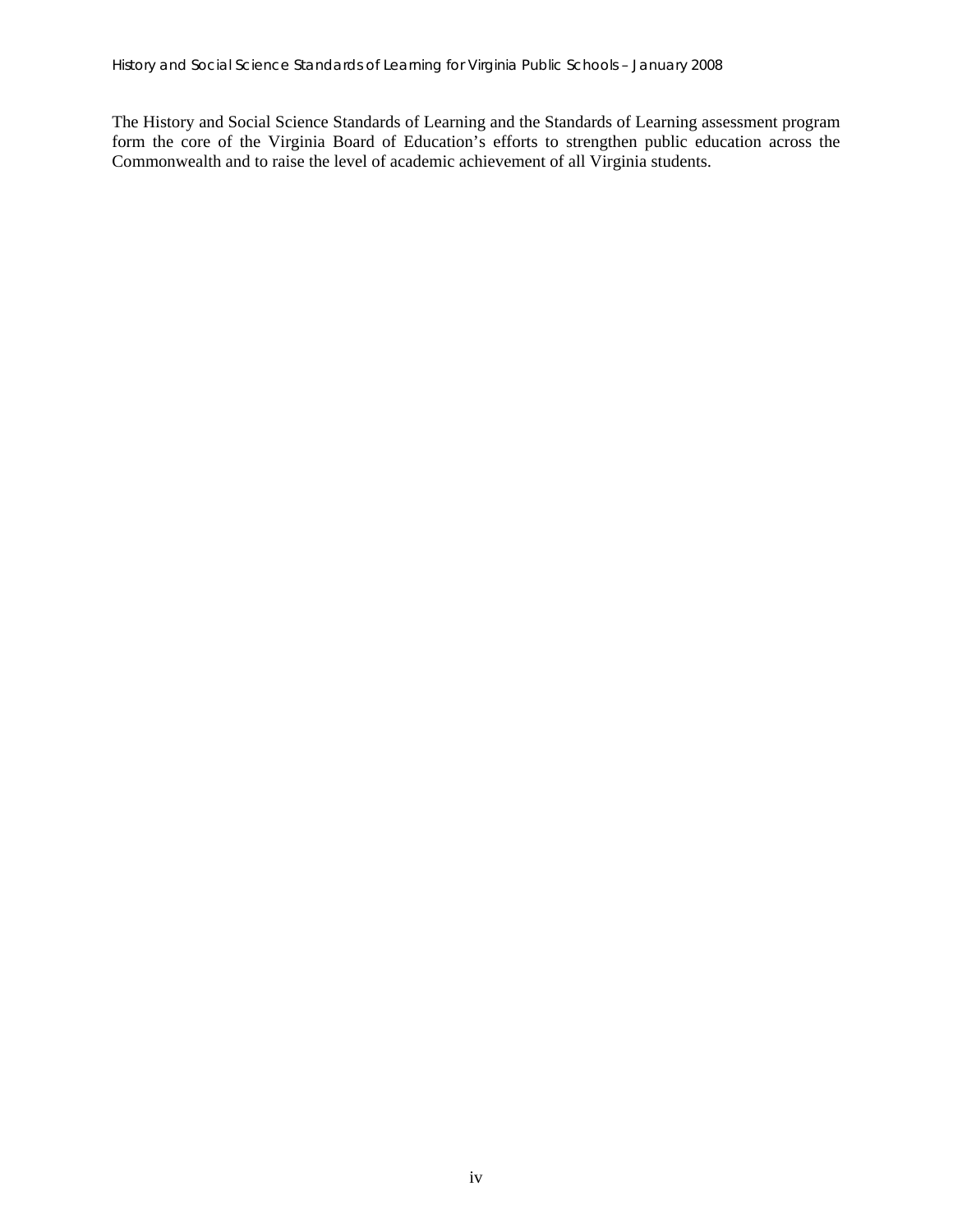# **Introduction**

## **Goals**

The study of history and social science is vital in promoting a civic-minded, democratic society. All students need to know and understand our national heritage in order to become informed participants in shaping our nation's future. The History and Social Science Standards of Learning were developed with the assistance of educators, parents, business leaders, and others who have an interest in public education and a civil society.

The History and Social Science Standards of Learning are designed to

- develop the knowledge and skills of history, geography, civics, and economics that enable students to place the people, ideas, and events that have shaped our state and our nation in perspective;
- instill in students a thoughtful pride in the history of America through an understanding that what "We the People of the United States" launched more than two centuries ago was not a perfect union, but a continual effort to build a "more perfect" union, one which has become the world's most successful example of constitutional self-government;
- enable students to understand the basic values, principles, and operation of American constitutional democracy;
- prepare students for informed, responsible, and participatory citizenship;
- develop students' skills in debate, discussion, and writing; and
- provide students with a framework for continuing education in history and the social sciences.

#### **History**

History should be the integrative core of the curriculum, in which both the humanities (such as art and literature) and the social sciences (political science, economics, and geography) come to life. Through the study of history, students can better understand their own society as well as others. Students will understand chronological thinking and the connections between causes and effects and between continuity and change. History enables students to see how people in other times and places have grappled with the fundamental questions of truth, justice, and personal responsibility, understand that ideas have real consequences, and realize that events are shaped by ideas and the actions of individuals. History shows the relationship among past, current, and future issues.

#### **Geography**

The goal of geography instruction is to provide an understanding of the human and physical characteristics of the Earth's places and regions, how people of different cultural backgrounds interact with their environment, and how the United States and the student's home community are affected by conditions and events in distant places. Geographic themes include location, place, human-environment interaction, movement, and region. Geographic skills include the ability to use maps, globes, and aerial imagery; interpret graphs, tables, diagrams, and pictures; observe and record information; and assess information from various sources.

#### **Civics**

The goal of civics instruction is to develop in all students the requisite knowledge and skills for informed, responsible participation in public life. Civics instruction should provide regular opportunities at each grade level for students to develop a basic understanding of politics and government and to practice the skills of good citizenship. It should instill relevant skills so that students can assess political resources, deal intelligently with controversy, and understand the consequences of policy decisions. Students should develop an understanding of the values and principles of American constitutional democracy and of some of the key issues in the functioning of a democratic republic. They should be aware of their rights; be willing to fulfill their responsibilities; be able to obtain, understand, and evaluate information relating to the performance of public officials; and be willing to hold those officials accountable. They should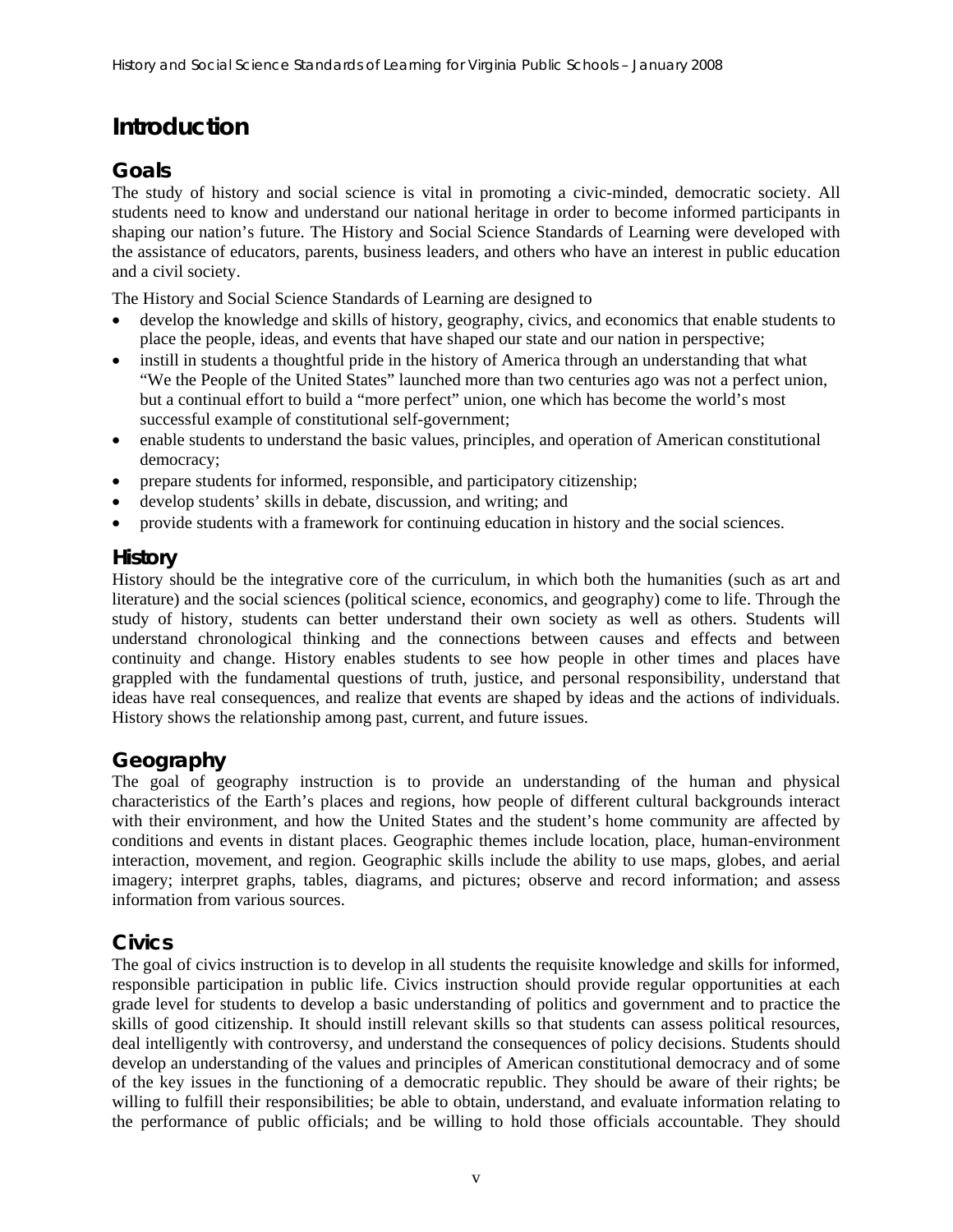understand the consequences of political and policy decisions at the local, state, national, and international levels.

#### **Economics**

The United States is recognized as a leader among the nations of the world in large part because of its economic strength. To maintain that strength, American citizens must understand the basic economic principles that underlie the market economy. They must understand how the U.S. economic system works, as well as how other systems work. They must learn to make reasonable economic decisions about their own lives and become intelligent consumers, employers, and workers. A solid grounding in economics will help students prepare for the global marketplace.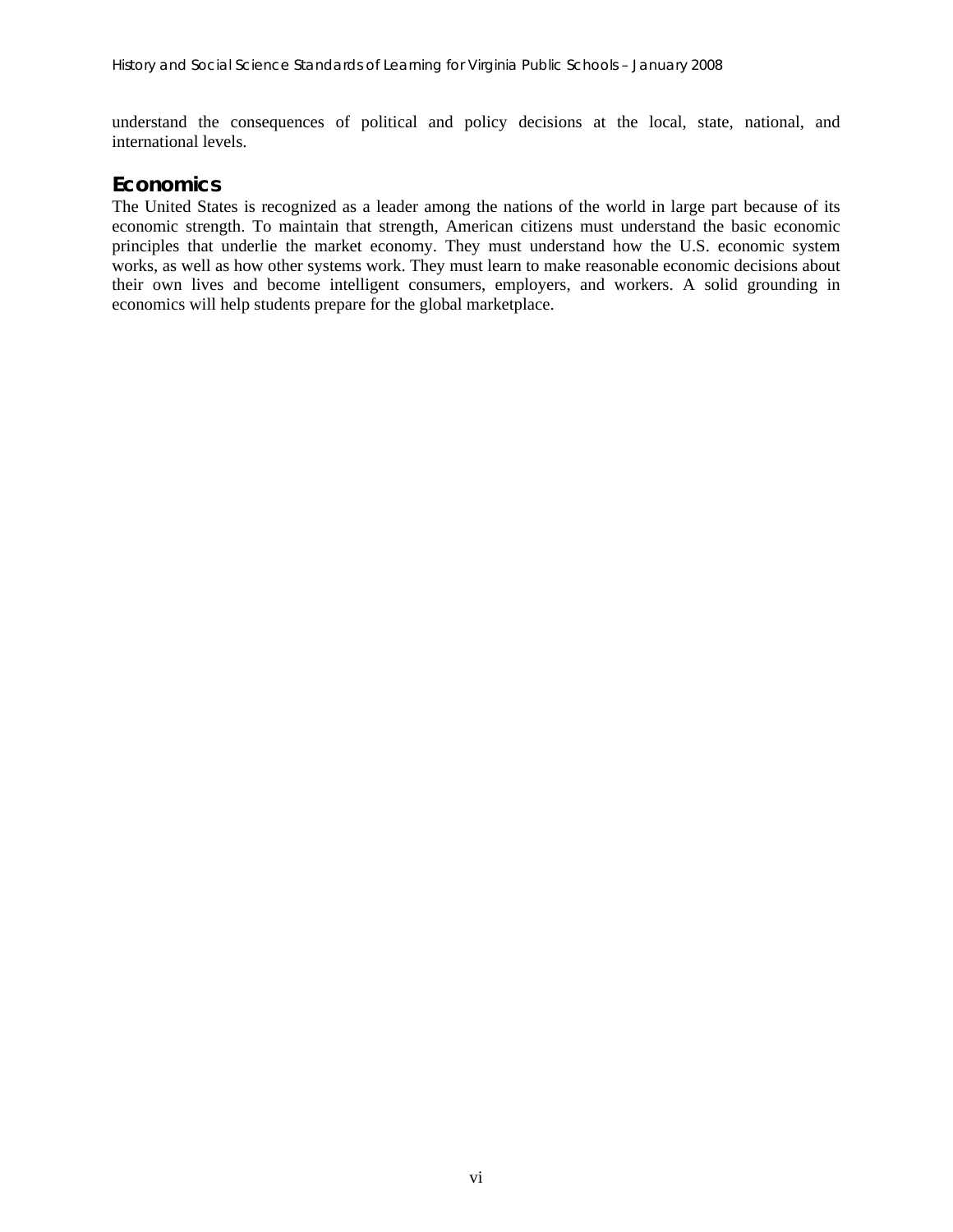# **Kindergarten Introduction to History and Social Science**

The standards for kindergarten students include an introduction to interesting Americans in history whose lives demonstrated the virtues of patriotism, courage, and kindness. During the course of their first year in school, students should learn basic concepts related to history, patriotism, national symbols, good citizenship, geographic location, economics, and the importance of following rules and respecting the rights and property of other people.

## **History**

- K.1 The student will recognize that history describes events and people of other times and places by a) identifying examples of past events in legends, stories, and historical accounts of Powhatan,
	- Pocahontas, George Washington, Betsy Ross, and Abraham Lincoln; b) identifying the people and events honored by the holidays of Thanksgiving Day; Martin
	- Luther King, Jr., Day; Presidents' Day; and Independence Day (Fourth of July).
- K.2 The student will describe everyday life in the present and in the past and begin to recognize that things change over time.

## **Geography**

- K.3 The student will describe the relative location of people, places, and things by using positional words, with emphasis on near/far, above/below, left/right, and behind/in front.
- K.4 The student will use simple maps and globes to
	- a) develop an awareness that a map is a drawing of a place to show where things are located and that a globe is a round model of the Earth;
	- b) describe places referenced in stories and real-life situations;
	- c) locate land and water features.
- K.5 The student will develop an awareness that maps and globes
	- a) show a view from above;
	- b) show things in smaller size;
	- c) show the position of objects.

#### **Economics**

K.6 The student will match simple descriptions of work that people do with the names of those jobs.

- K.7 The student will
	- a) recognize that people make choices because they cannot have everything they want;
	- b) explain that people work to earn money to buy the things they want.

#### **Civics**

- K.8 The student will demonstrate that being a good citizen involves
	- a) taking turns and sharing;
	- b) taking responsibility for certain classroom chores;
	- c) taking care of personal belongings and respecting what belongs to others;
	- d) following rules and understanding the consequence of breaking rules;
	- e) practicing honesty, self-control, and kindness to others;
	- f) participating in decision making in the classroom;
	- g) participating successfully in group settings.
- K.9 The student will recognize the American flag and the Pledge of Allegiance and know that the president is the leader of the United States.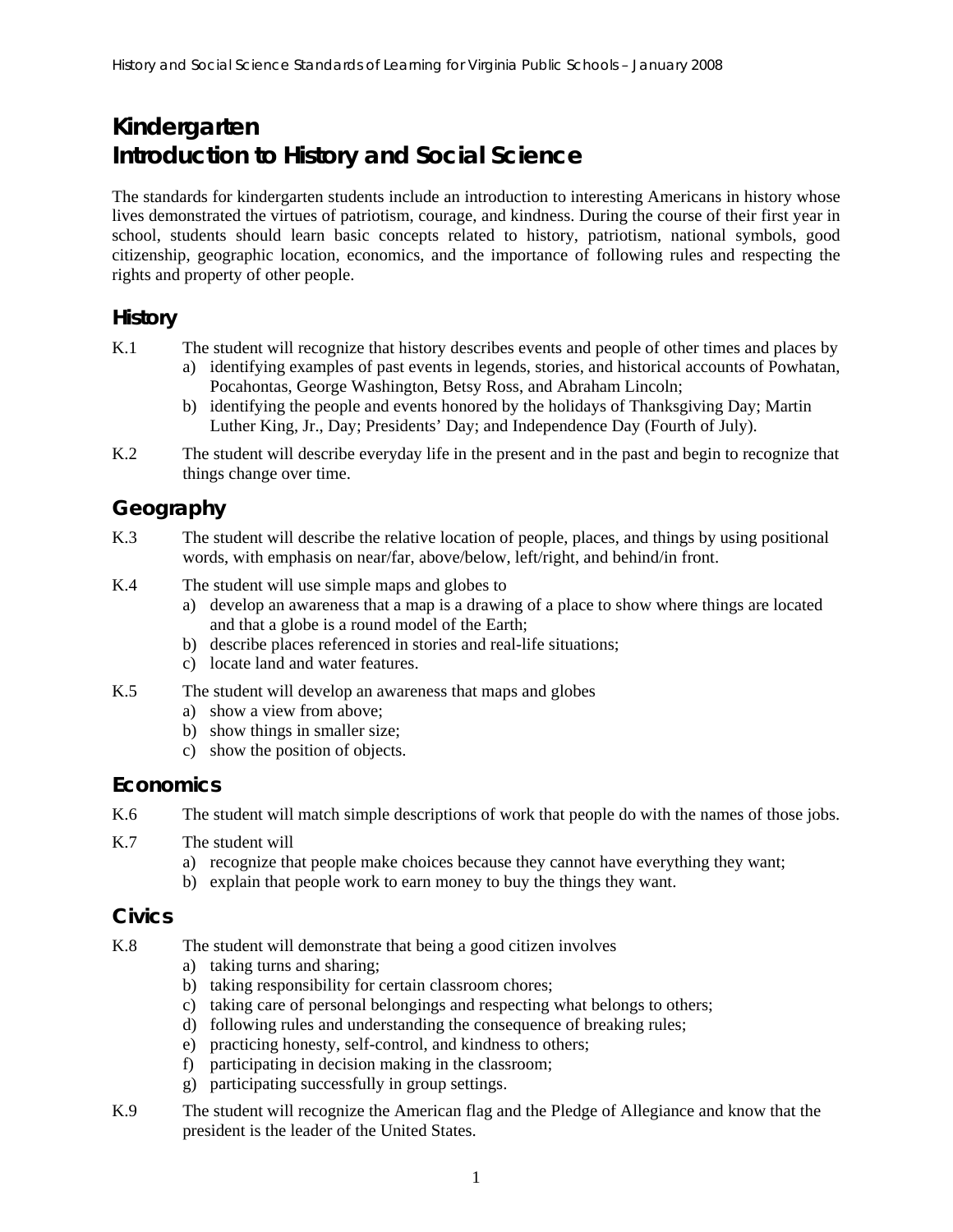# **Grade One Introduction to History and Social Science**

The standards for first-grade students include an introduction to the lives of American leaders and their contributions to the United States. Students should recognize basic map symbols and construct a simple map of a familiar area. The students should study the economic concepts of goods and services, consumers and producers, and making economic choices. Students should learn to apply the traits of a good citizen and recognize that communities in Virginia have local governments and include people who have diverse ethnic origins, customs, and traditions, who make contributions to their communities, and who are united as Americans by common principles.

## **History**

- 1.1 The student will interpret information presented in picture timelines to show sequence of events and will distinguish among past, present, and future.
- 1.2 The student will describe the stories of American leaders and their contributions to our country, with emphasis on George Washington, Benjamin Franklin, Abraham Lincoln, George Washington Carver, and Eleanor Roosevelt.
- 1.3 The student will discuss the lives of people associated with Presidents' Day, Columbus Day, and the events of Independence Day (Fourth of July).

## **Geography**

- 1.4 The student will develop map skills by
	- a) recognizing basic map symbols, including references to land, water, cities, and roads;
	- b) using cardinal directions on maps;
	- c) identifying the shapes of the United States and Virginia on maps and globes;
	- d) locating Washington, D.C., the capital of the United States, and Richmond, the capital of Virginia, on a United States map.
- 1.5 The student will construct a simple map of a familiar area, using basic map symbols in the map legend.
- 1.6 The student will describe how the location of his/her community, climate, and physical surroundings affect the way people live, including their food, clothing, shelter, transportation, and recreation.

## **Economics**

- 1.7 The student will explain the difference between goods and services and describe how people are consumers and producers of goods and services.
- 1.8 The student will explain that people make choices because they cannot have everything they want.
- 1.9 The student will recognize that people save money for the future to purchase goods and services.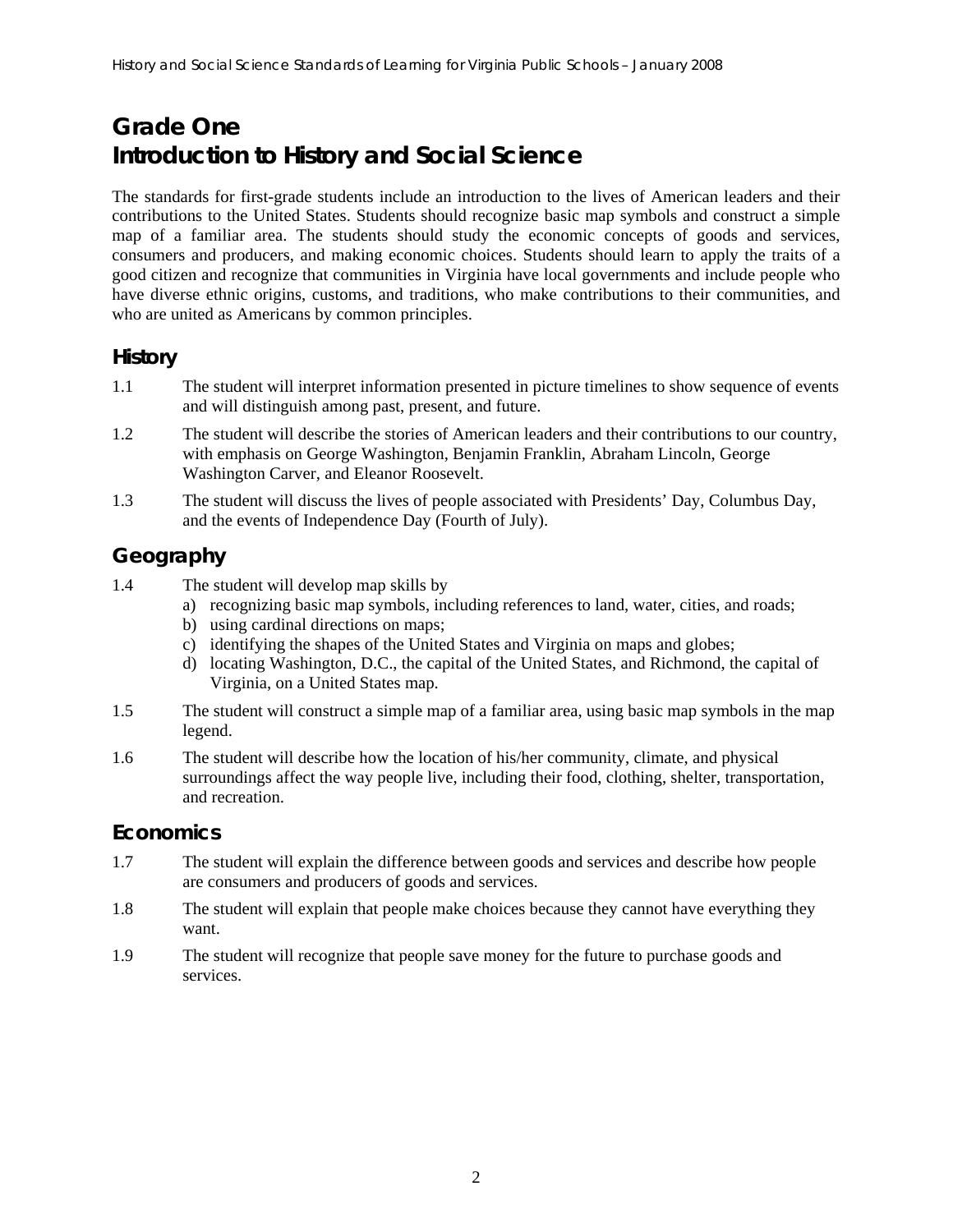## **Civics**

- 1.10 The student will apply the traits of a good citizen by
	- a) focusing on fair play, exhibiting good sportsmanship, helping others, and treating others with respect;
	- b) recognizing the purpose of rules and practicing self-control;
	- c) working hard in school;
	- d) taking responsibility for one's own actions;
	- e) valuing honesty and truthfulness in oneself and others;
	- f) participating in classroom decision making through voting**.**
- 1.11 The student will recognize the symbols and traditional practices that honor and foster patriotism in the United States by
	- a) identifying the American flag, bald eagle, Washington Monument, and Statue of Liberty;
	- b) demonstrating respect for the American flag by learning about the Pledge of Allegiance.
- 1.12 The student will recognize that communities in Virginia
	- a) have local governments;
	- b) benefit from people who volunteer in their communities;
	- c) include people who have diverse ethnic origins, customs, and traditions, who make contributions to their communities, and who are united as Americans by common principles.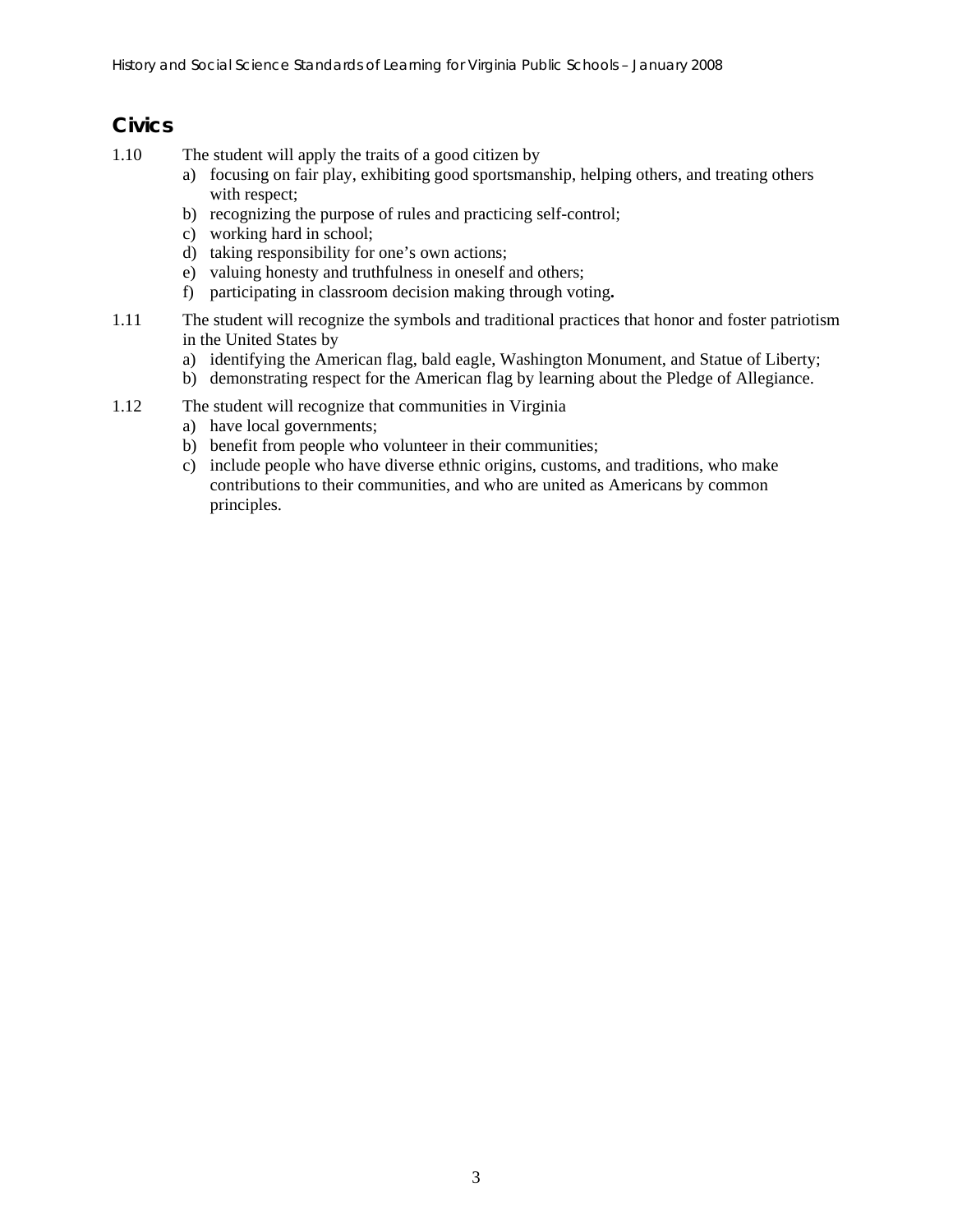# **Grade Two Introduction to History and Social Science**

The standards for second-grade students include an introduction to the heritage and contributions of the people of ancient China and Egypt and of the American Indians, past and present. Students should continue developing map skills and demonstrate an understanding of basic economic concepts. The students will identify selected American individuals who have worked to improve the lives of American citizens. The students will recognize that the United States is a land of people who have diverse ethnic origins, customs, and traditions, who make contributions to their communities, and who are united as Americans by common principles.

## **History**

- 2.1 The student will explain how the contributions of ancient China and Egypt have influenced the present world in terms of architecture, inventions, the calendar, and written language.
- 2.2 The student will compare the lives and contributions of three American Indian cultures of the past and present, with emphasis on the Powhatan of the Eastern Woodlands, the Lakota of the Plains, and the Pueblo peoples of the Southwest.
- 2.3 The student will identify and compare changes in community life over time in terms of buildings, jobs, transportation, and population.

## **Geography**

- 2.4 The student will develop map skills by
	- a) locating the United States, China, and Egypt on world maps;
	- b) understanding the relationship between the environment and the culture of ancient China and Egypt;
	- c) locating the regions of the Powhatan, Lakota, and Pueblo Indians on United States maps;
	- d) understanding the relationship between the environment and the culture of the Powhatan, Lakota, and Pueblo Indians.
- 2.5 The student will develop map skills by
	- a) locating the equator, the seven continents, and the five oceans on maps and globes;
	- b) locating selected rivers (James River, Mississippi River, Rio Grande, Huang He, and Nile River), mountain ranges (Appalachian Mountains and Rocky Mountains), and lakes (Great Lakes) in the United States and other countries.
- 2.6 The student will demonstrate map skills by constructing simple maps, using title, map legend, and compass rose.

#### **Economics**

- 2.7 The student will describe natural resources (water, soil, wood, and coal), human resources (people at work), and capital resources (machines, tools, and buildings).
- 2.8 The student will distinguish between the use of barter and the use of money in the exchange for goods and services.
- 2.9 The student will explain that scarcity (limited resources) requires people to make choices about producing and consuming goods and services.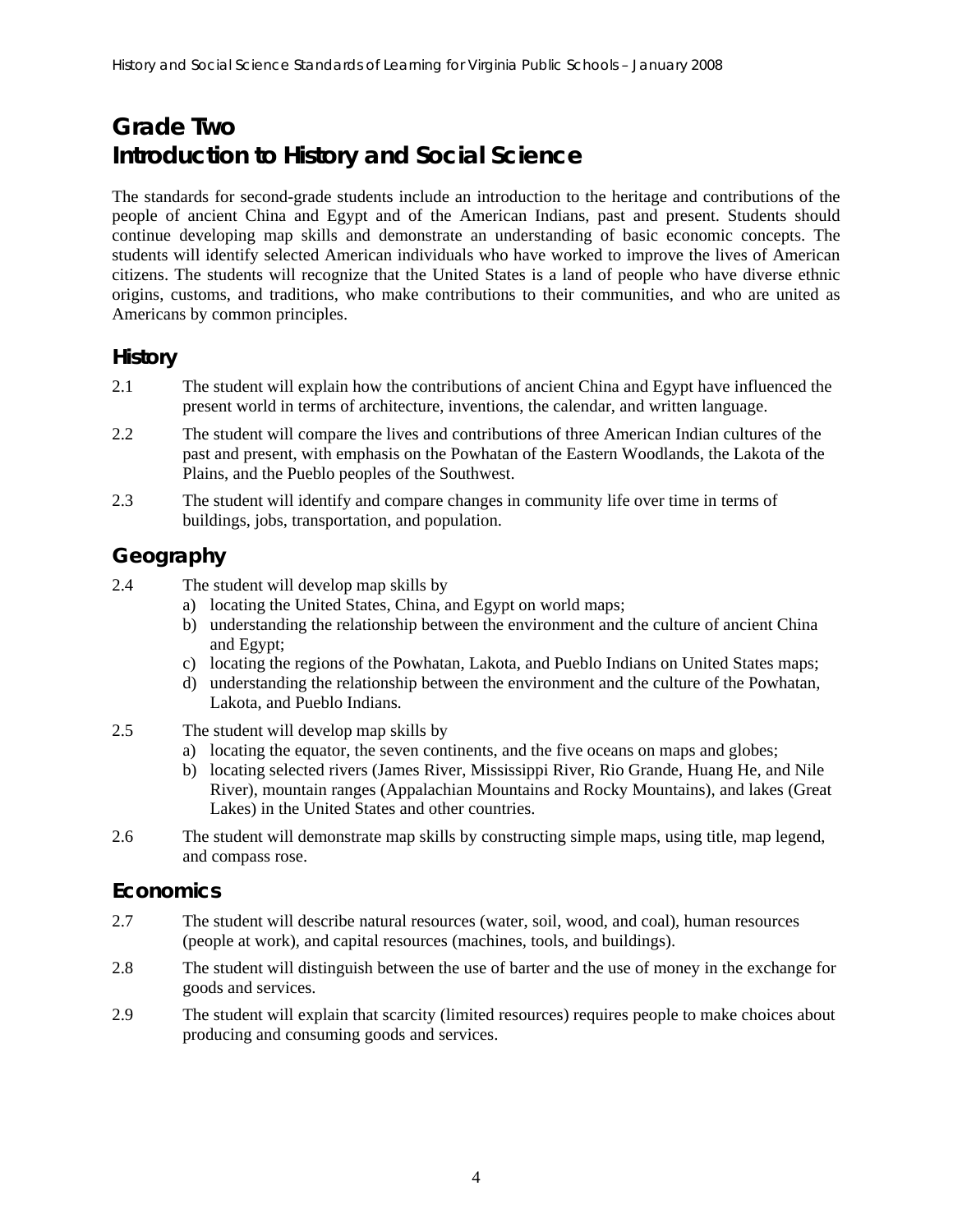## **Civics**

- 2.10 The student will explain the responsibilities of a good citizen, with emphasis on
	- a) respecting and protecting the rights and property of others;
	- b) taking part in the voting process when making classroom decisions;
	- c) describing actions that can improve the school and community;
	- d) demonstrating self-discipline and self-reliance;
	- e) practicing honesty and trustworthiness.
- 2.11 The student will identify George Washington, Abraham Lincoln, Susan B. Anthony, Helen Keller, Jackie Robinson, and Martin Luther King, Jr., as Americans whose contributions improved the lives of other Americans.
- 2.12 The student will understand that the people of Virginia
	- a) have state and local government officials who are elected by voters;
	- b) have diverse ethnic origins, customs, and traditions, make contributions to their communities, and are united as Americans by common principles.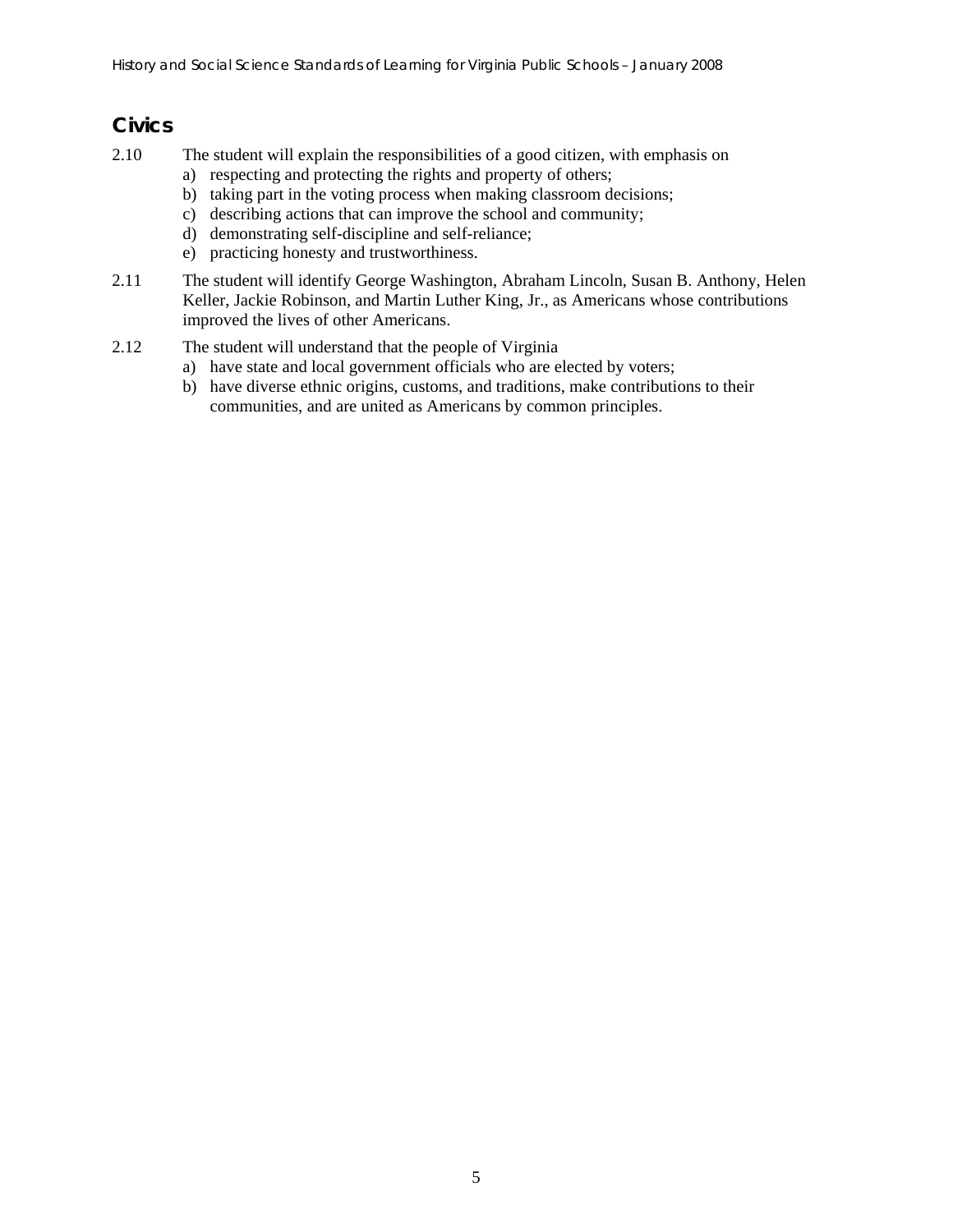# **Grade Three Introduction to History and Social Science**

The standards for third-grade students include an introduction to the heritage and contributions of the peoples of ancient Greece and Rome and the West African empire of Mali. Students should continue developing map skills and demonstrate an understanding of basic economic concepts. Students will explain the importance of the basic principles of democracy and will identify the contributions of selected individuals. Students will recognize that Americans are a people who have diverse ethnic origins, customs, and traditions, who all contribute to American life, and who are united as Americans by common principles.

## **History**

- 3.1 The student will explain how the contributions of ancient Greece and Rome have influenced the present world in terms of architecture, government (direct and representative democracy), and sports.
- 3.2 The student will study the early West African empire of Mali by describing its oral tradition (storytelling), government (kings), and economic development (trade).
- 3.3 The student will study the exploration of the Americas by
	- a) describing the accomplishments of Christopher Columbus, Juan Ponce de León, Jacques Cartier, and Christopher Newport;
	- b) identifying the reasons for exploring, the information gained, the results of the travels, and the impact of the travels on American Indians**.**

## **Geography**

- 3.4 The student will develop map skills by
	- a) locating Greece, Rome, and West Africa;
	- b) describing the physical and human characteristics of Greece, Rome, and West Africa;
	- c) explaining how the people of Greece, Rome, and West Africa adapted to and/or changed their environment to meet their needs.
- 3.5 The student will develop map skills by
	- a) positioning and labeling the seven continents and five oceans to create a world map;
	- b) using the equator and prime meridian to identify the Northern, Southern, Eastern, and Western Hemispheres;
	- c) locating the countries of Spain, England, and France;
	- d) locating the regions in the Americas explored by Christopher Columbus (San Salvador in the Bahamas), Juan Ponce de León (near St. Augustine, Florida), Jacques Cartier (near Quebec, Canada), and Christopher Newport (Jamestown, Virginia);
	- e) locating specific places, using a simple letter-number grid system.
- 3.6 The student will read and construct maps, tables, graphs, and/or charts.

#### **Economics**

- 3.7 The student will explain how producers in ancient Greece, Rome, and the West African empire of Mali used natural resources, human resources, and capital resources in the production of goods and services.
- 3.8 The student will recognize that because people and regions cannot produce everything they want, they specialize in what they do best and trade for the rest.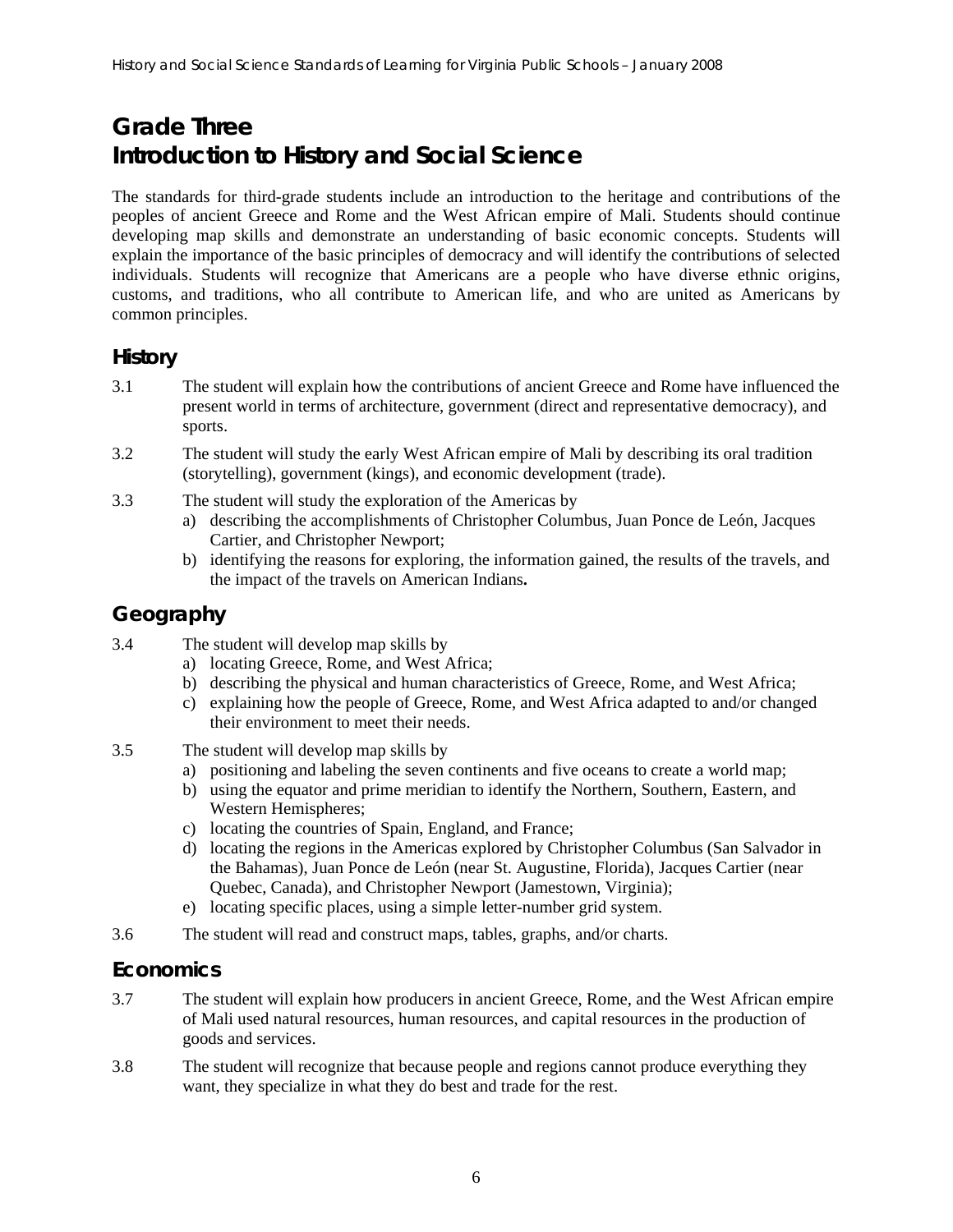3.9 The student will identify examples of making an economic choice and will explain the idea of opportunity cost (what is given up when making a choice).

#### **Civics**

- 3.10 The student will recognize the importance of government in the community, Virginia, and the United States of America by
	- a) explaining the purpose of rules and laws;
	- b) explaining that the basic purposes of government are to make laws, carry out laws, and decide if laws have been broken;
	- c) explaining that government protects the rights and property of individuals.
- 3.11 The student will explain the importance of the basic principles that form the foundation of a republican form of government by
	- a) describing the individual rights to life, liberty, and the pursuit of happiness; and equality under the law;
	- b) identifying the contributions of George Washington; Thomas Jefferson; Abraham Lincoln; Rosa Parks; Thurgood Marshall; Martin Luther King, Jr.; and Cesar Chavez;
	- c) recognizing that Veterans Day and Memorial Day honor people who have served to protect the country's freedoms,
	- d) describing how people can serve the community, state, and nation.
- 3.12 The student will recognize that Americans are a people of diverse ethnic origins, customs, and traditions, who are united by the basic principles of a republican form of government and respect for individual rights and freedoms.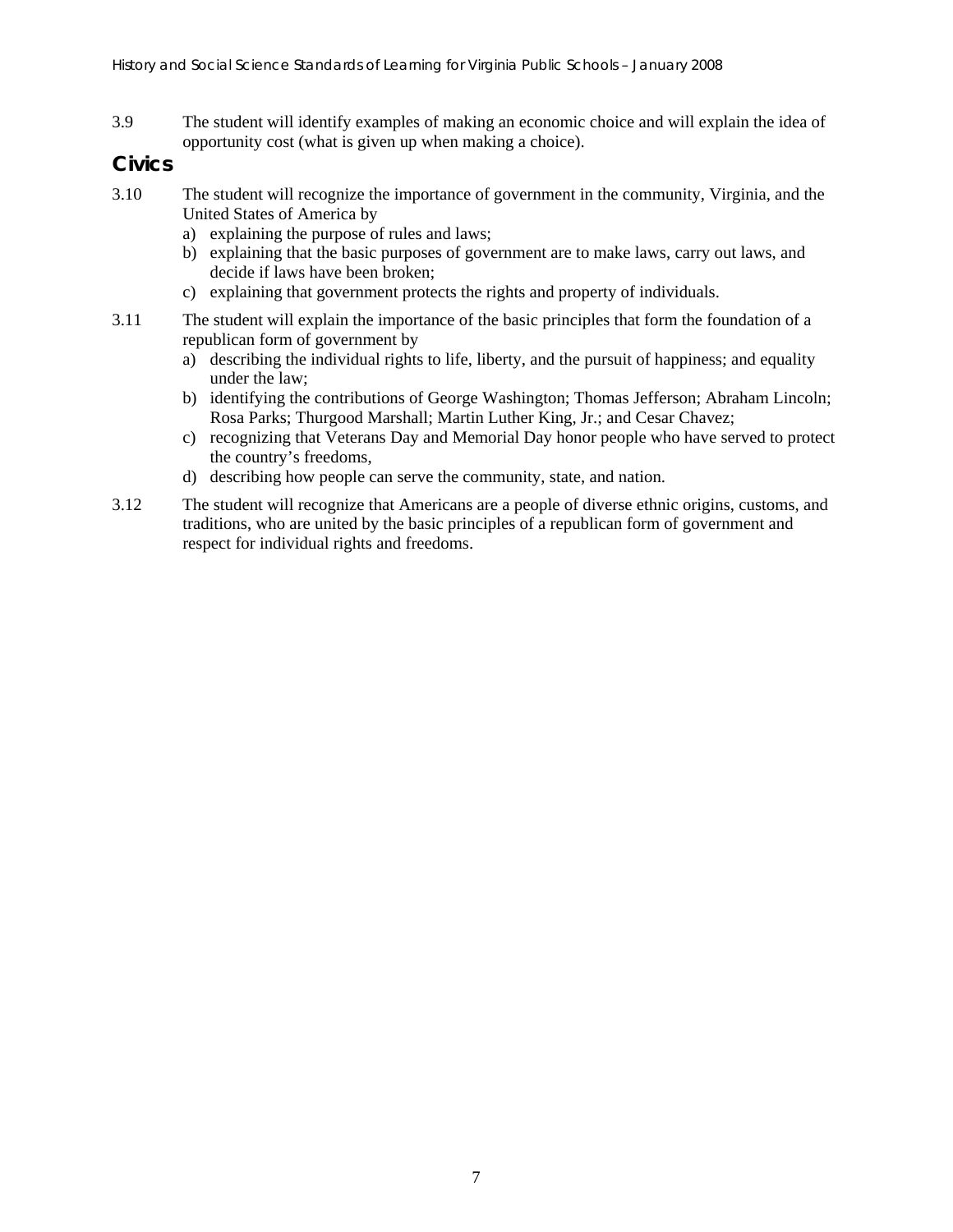# **Virginia Studies**

The standards for Virginia Studies allow students to develop a greater understanding of Virginia's rich history, from the cultures of its native peoples and the founding of Jamestown to the present. Geographic, economic, and civic concepts are presented within this historical context. Students will develop the skills needed to analyze, interpret, and demonstrate knowledge of important events and ideas in our history, and will understand the contributions made by people of diverse cultural and ethnic backgrounds. Students will use geographic tools to examine the influence of physical and cultural geography on Virginia history. Ideas that form the foundation for political institutions in Virginia and the United States also will be included as part of the story of Virginia.

The study of history must emphasize the intellectual skills required for responsible citizenship. Students practice these skills as they extend their understanding of the essential knowledge defined by all of the standards for history and social science.

#### **Skills**

- VS.1 The student will demonstrate skills for historical and geographical analysis and responsible citizenship, including the ability to
	- a) identify and interpret artifacts and primary and secondary source documents to understand events in history;
	- b) determine cause-and-effect relationships;
	- c) compare and contrast historical events;
	- d) draw conclusions and make generalizations;
	- e) make connections between past and present;
	- f) sequence events in Virginia history;
	- g) interpret ideas and events from different historical perspectives;
	- h) evaluate and discuss issues orally and in writing;
	- i) analyze and interpret maps to explain relationships among landforms, water features, climatic characteristics, and historical events.

## **Virginia: The Physical Geography and Native Peoples**

- VS.2 The student will demonstrate knowledge of the physical geography and native peoples, past and present, of Virginia by
	- a) locating Virginia and its bordering states on maps of the United States;
	- b) locating and describing Virginia's Coastal Plain (Tidewater), Piedmont, Blue Ridge Mountains, Valley and Ridge, and Appalachian Plateau;
	- c) locating and identifying water features important to the early history of Virginia (Atlantic Ocean, Chesapeake Bay, James River, York River, Potomac River, Rappahannock River, and Lake Drummond and the Dismal Swamp);
	- d) locating three American Indian language groups (the Algonquian, the Siouan, and the Iroquoian) on a map of Virginia;
	- e) describing how American Indians related to the climate and their environment to secure food, clothing, and shelter;
	- f) describing how archaeologists have recovered new material evidence at sites including Werowocomoco and Jamestown;
	- g) identifying and locating the current state-recognized tribes.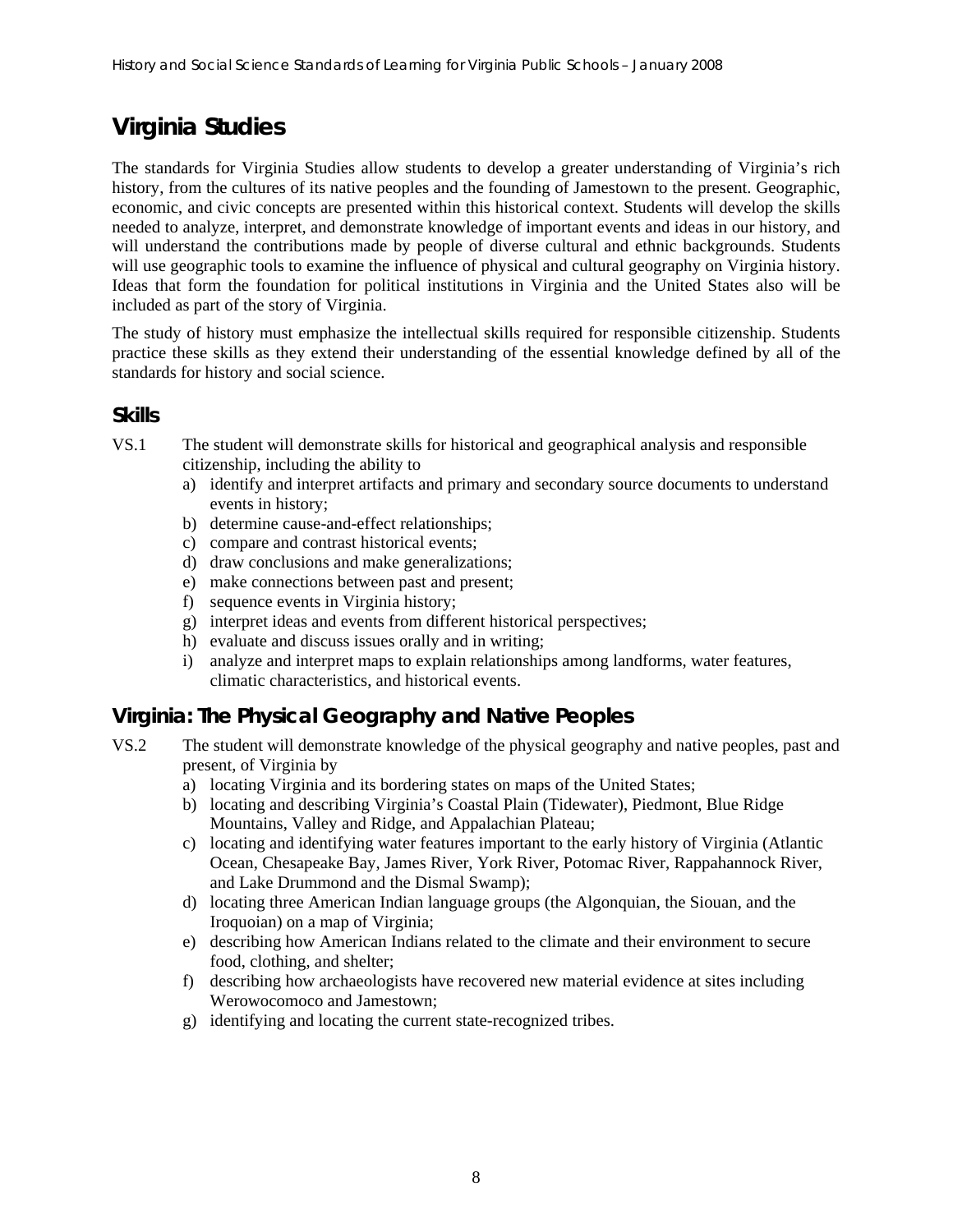## **Colonization and Conflict: 1607 through the American Revolution**

- VS.3 The student will demonstrate knowledge of the first permanent English settlement in America by
	- a) explaining the reasons for English colonization;
	- b) describing how geography influenced the decision to settle at Jamestown;
	- c) identifying the importance of the charters of the Virginia Company of London in establishing the Jamestown settlement;
	- d) identifying the importance of the General Assembly (1619) as the first representative legislative body in English America;
	- e) identifying the importance of the arrival of Africans and English women to the Jamestown settlement;
	- f) describing the hardships faced by settlers at Jamestown and the changes that took place to ensure survival;
	- g) describing the interactions between the English settlers and the native peoples, including the contributions of Powhatan to the survival of the settlers.
- VS.4 The student will demonstrate knowledge of life in the Virginia colony by
	- a) explaining the importance of agriculture and its influence on the institution of slavery;
	- b) describing how the culture of colonial Virginia reflected the origins of European (English, Scots-Irish, German) immigrants, Africans, and American Indians;
	- c) explaining the reasons for the relocation of Virginia's capital from Jamestown to Williamsburg to Richmond;
	- d) describing how money, barter, and credit were used;
	- e) describing everyday life in colonial Virginia.
- VS.5 The student will demonstrate knowledge of the role of Virginia in the American Revolution by
	- a) identifying the reasons why the colonies went to war with Great Britain, as expressed in the Declaration of Independence;
	- b) identifying the various roles played by whites, enslaved African Americans, free African Americans, and American Indians in the Revolutionary War era, including George Washington, Thomas Jefferson, Patrick Henry, and James Lafayette;
	- c) identifying the importance of the Battle of Great Bridge, the ride of Jack Jouett, and the American victory at Yorktown.

## **Political Growth and Western Expansion: 1781 to the Mid 1800s**

- VS.6 The student will demonstrate knowledge of the role of Virginia in the establishment of the new American nation by
	- a) explaining why George Washington is called the "Father of our Country" and James Madison is called the "Father of the Constitution";
	- b) identifying the ideas of George Mason and Thomas Jefferson as expressed in the Virginia Declaration of Rights and the Virginia Statute for Religious Freedom;
	- c) explaining the influence of geography on the migration of Virginians into western territories.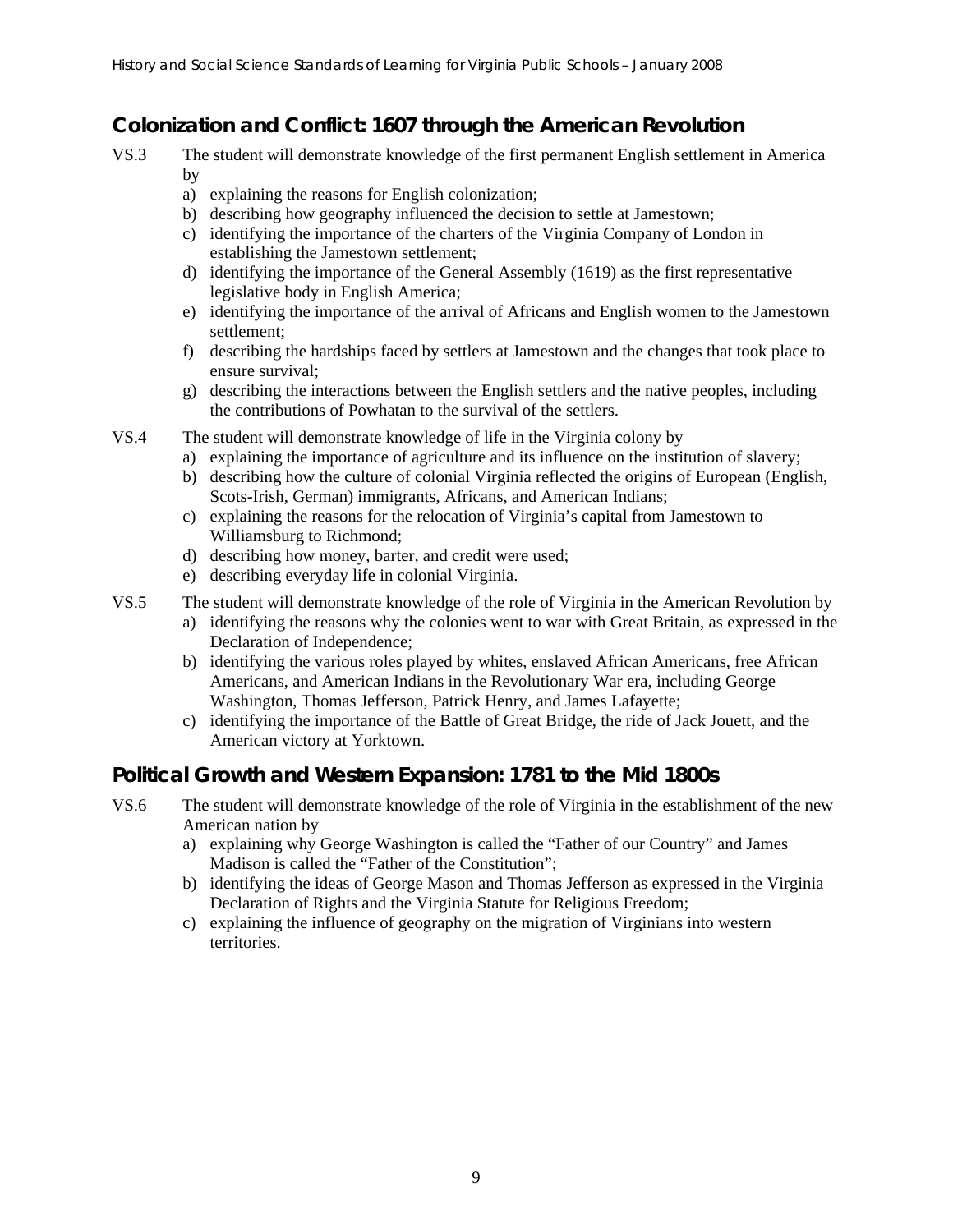## **Civil War and Postwar Eras**

- VS.7 The student will demonstrate knowledge of the issues that divided our nation and led to the Civil War by
	- a) identifying the events and differences between northern and southern states that divided Virginians and led to secession, war, and the creation of West Virginia;
	- b) describing Virginia's role in the war, including identifying major battles that took place in Virginia;
	- c) describing the roles played by whites, enslaved African Americans, free African Americans, and American Indians.
- VS.8 The student will demonstrate knowledge of the reconstruction of Virginia following the Civil War by
	- a) identifying the effects of Reconstruction on life in Virginia;
	- b) identifying the effects of segregation and "Jim Crow" on life in Virginia for whites, African Americans, and American Indians;
	- c) describing the importance of railroads, new industries, and the growth of cities to Virginia's economic development.

#### **Virginia: 1900 to the Present**

- VS.9 The student will demonstrate knowledge of twentieth- and twenty-first-century Virginia by
	- a) describing the economic and social transition from a rural, agricultural society to a more urban, industrialized society, including the reasons people came to Virginia from other states and countries;
	- b) identifying the impact of Virginians, such as Woodrow Wilson and George C. Marshall, on international events**;**
	- c) identifying the social and political events in Virginia linked to desegregation and Massive Resistance and their relationship to national history;
	- d) identifying the political, social, and/or economic contributions made by Maggie L. Walker; Harry F. Byrd, Sr.; Oliver W. Hill; Arthur R. Ashe, Jr.; A. Linwood Holton, Jr.; and L. Douglas Wilder.
- VS.10 The student will demonstrate knowledge of government, geography, and economics by
	- a) identifying the three branches of Virginia government and the function of each;
	- b) describing the major products and industries of Virginia's five geographic regions;
	- c) explaining how advances in transportation, communications, and technology have contributed to Virginia's prosperity and role in the global economy.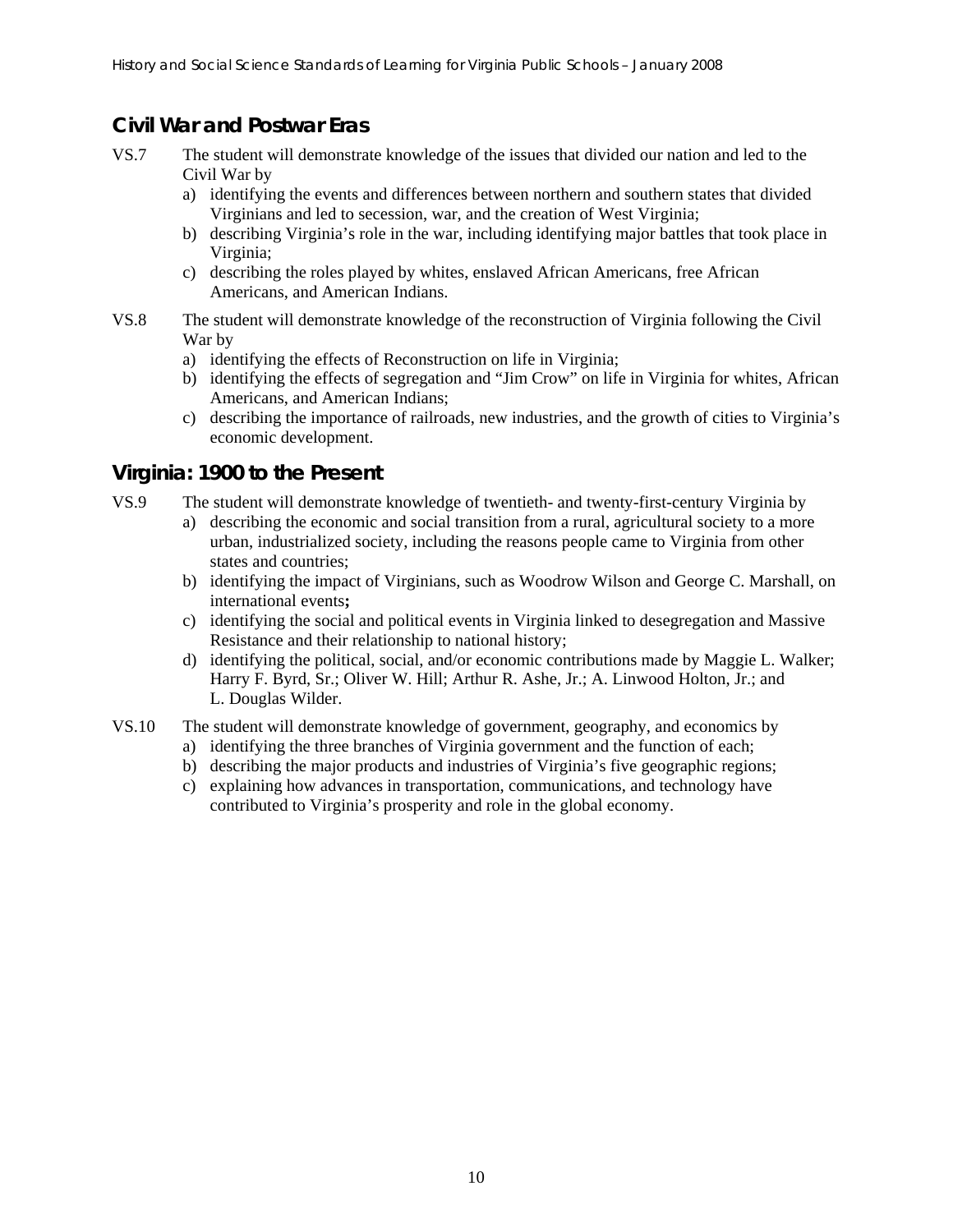# **United States History to 1865**

Students will use skills for historical and geographical analysis to explore the early history of the United States and understand ideas and events that strengthened the union. The standards for this course relate to the history of the United States from pre-Columbian times until 1865. Students will continue to learn fundamental concepts in civics, economics, and geography as they study United States history in chronological sequence and learn about change and continuity in our history. They also will study documents and speeches that laid the foundation for American ideals and institutions and will examine the everyday life of people at different times in the country's history through the use of primary and secondary sources.

The study of history must emphasize the intellectual skills required for responsible citizenship. Students will practice these skills as they extend their understanding of the essential knowledge defined by all of the standards for history and social science.

#### **Skills**

- USI.1 The student will demonstrate skills for historical and geographical analysis and responsible citizenship, including the ability to
	- a) identify and interpret primary and secondary source documents to increase understanding of events and life in United States history to 1865;
	- b) make connections between the past and the present;
	- c) sequence events in United States history from pre-Columbian times to 1865;
	- d) interpret ideas and events from different historical perspectives;
	- e) evaluate and discuss issues orally and in writing;
	- f) analyze and interpret maps to explain relationships among landforms, water features, climatic characteristics, and historical events;
	- g) distinguish between parallels of latitude and meridians of longitude;
	- h) interpret patriotic slogans and excerpts from notable speeches and documents;
	- i) identify the costs and benefits of specific choices made, including the consequences, both intended and unintended, of the decisions and how people and nations responded to positive and negative incentives.

## **Geography**

- USI.2 The student will use maps, globes, photographs, pictures, or tables to
	- a) locate the seven continents and five oceans;
	- b) locate and describe the location of the geographic regions of North America: Coastal Plain, Appalachian Mountains, Canadian Shield, Interior Lowlands, Great Plains, Rocky Mountains, Basin and Range, and Coastal Range;
	- c) locate and identify the water features important to the early history of the United States: Great Lakes, Mississippi River, Missouri River, Ohio River, Columbia River, Colorado River, Rio Grande, St. Lawrence River, Atlantic Ocean, Pacific Ocean, and Gulf of Mexico;
	- d) recognize key geographic features on maps, diagrams, and/or photographs.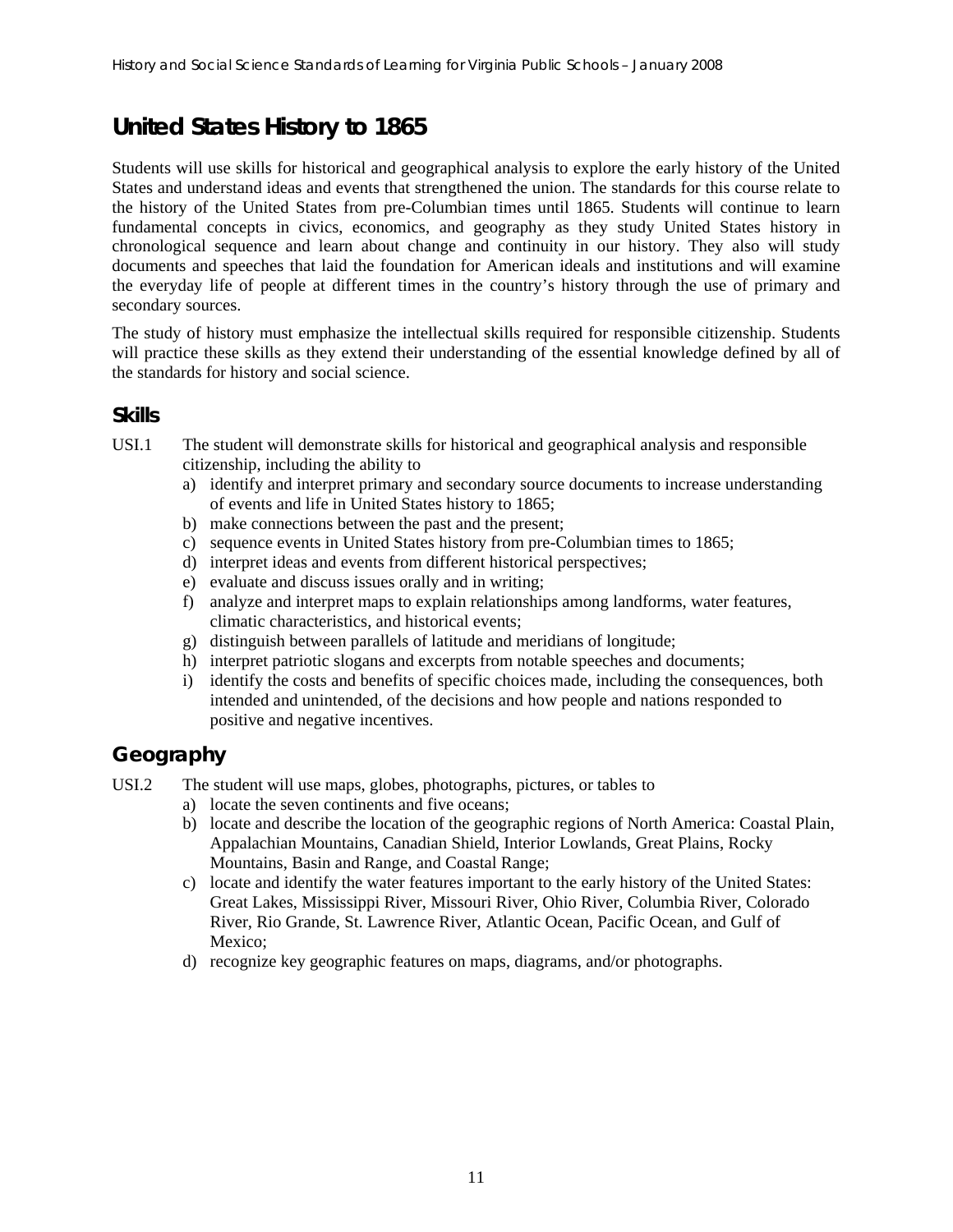## **Exploration to Revolution: Pre-Columbian Times to the 1770s**

- USI.3 The student will demonstrate knowledge of how early cultures developed in North America by
	- a) describing how archaeologists have recovered material evidence of ancient settlements, including Cactus Hill in Virginia.
		- b) locating where the American Indians lived, with emphasis on the Arctic (Inuit), Northwest (Kwakiutl), Plains (Lakota), Southwest (Pueblo), and Eastern Woodlands (Iroquois);
		- c) describing how the American Indians used the resources in their environment.
- USI.4 The student will demonstrate knowledge of European exploration in North America and West Africa by
	- a) describing the motivations for, obstacles to, and accomplishments of the Spanish, French, Portuguese, and English explorations;
	- b) describing cultural and economic interactions between Europeans and American Indians that led to cooperation and conflict, with emphasis on the American Indian concept of land;
	- c) identifying the location and describing the characteristics of West African societies (Ghana, Mali, and Songhai) and their interactions with traders.
- USI.5 The student will demonstrate knowledge of the factors that shaped colonial America by
	- a) describing the religious and economic events and conditions that led to the colonization of America;
	- b) describing life in the New England, Mid-Atlantic, and Southern colonies, with emphasis on how people interacted with their environment to produce goods and services, including examples of specialization and interdependence;
	- c) describing colonial life in America from the perspectives of large landowners, farmers, artisans, women, free African Americans, indentured servants, and enslaved African Americans;
	- d) identifying the political and economic relationships between the colonies and Great Britain.

## **Revolution and the New Nation: 1770s to the Early 1800s**

- USI.6 The student will demonstrate knowledge of the causes and results of the American Revolution by
	- a) identifying the issues of dissatisfaction that led to the American Revolution;
	- b) identifying how political ideas shaped the revolutionary movement in America and led to the Declaration of Independence;
	- c) describing key events and the roles of key individuals in the American Revolution, with emphasis on George Washington, Benjamin Franklin, Thomas Jefferson, and Patrick Henry;
	- d) explaining reasons why the colonies were able to defeat Great Britain.
- USI.7 The student will demonstrate knowledge of the challenges faced by the new nation by
	- a) identifying the weaknesses of the government established by the Articles of Confederation;
		- b) describing the historical development of the Constitution of the United States;
		- c) describing the major accomplishments of the first five presidents of the United States.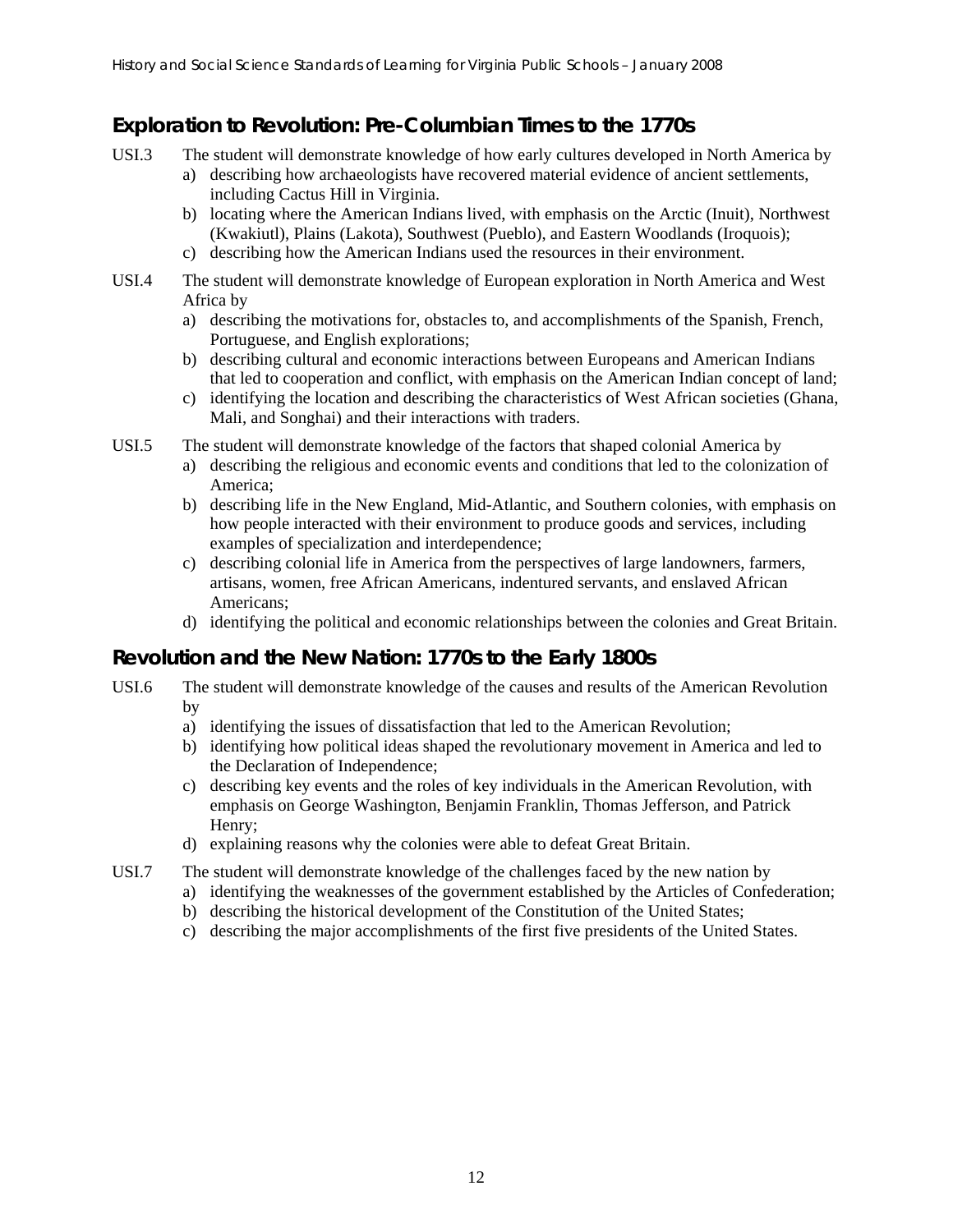## **Expansion and Reform: 1801 to 1861**

- USI.8 The student will demonstrate knowledge of westward expansion and reform in America from 1801 to 1861 by
	- a) describing territorial expansion and how it affected the political map of the United States, with emphasis on the Louisiana Purchase, the Lewis and Clark expedition, and the acquisitions of Florida, Texas, Oregon, and California;
	- b) identifying the geographic and economic factors that influenced the westward movement of settlers;
	- c) describing the impact of inventions, including the cotton gin, the reaper, the steamboat, and the steam locomotive, on life in America;
	- d) identifying the main ideas of the abolitionist and women's suffrage movements.

#### **Civil War: 1861 to 1865**

- USI.9 The student will demonstrate knowledge of the causes, major events, and effects of the Civil War by
	- a) describing the cultural, economic, and constitutional issues that divided the nation;
	- b) explaining how the issues of states' rights and slavery increased sectional tensions;
	- c) identifying on a map the states that seceded from the Union and those that remained in the Union;
	- d) describing the roles of Abraham Lincoln, Jefferson Davis, Ulysses S. Grant, Robert E. Lee, Thomas "Stonewall" Jackson, and Frederick Douglass in events leading to and during the war;
	- e) using maps to explain critical developments in the war, including major battles;
	- f) describing the effects of war from the perspectives of Union and Confederate soldiers (including African American soldiers), women, and enslaved African Americans.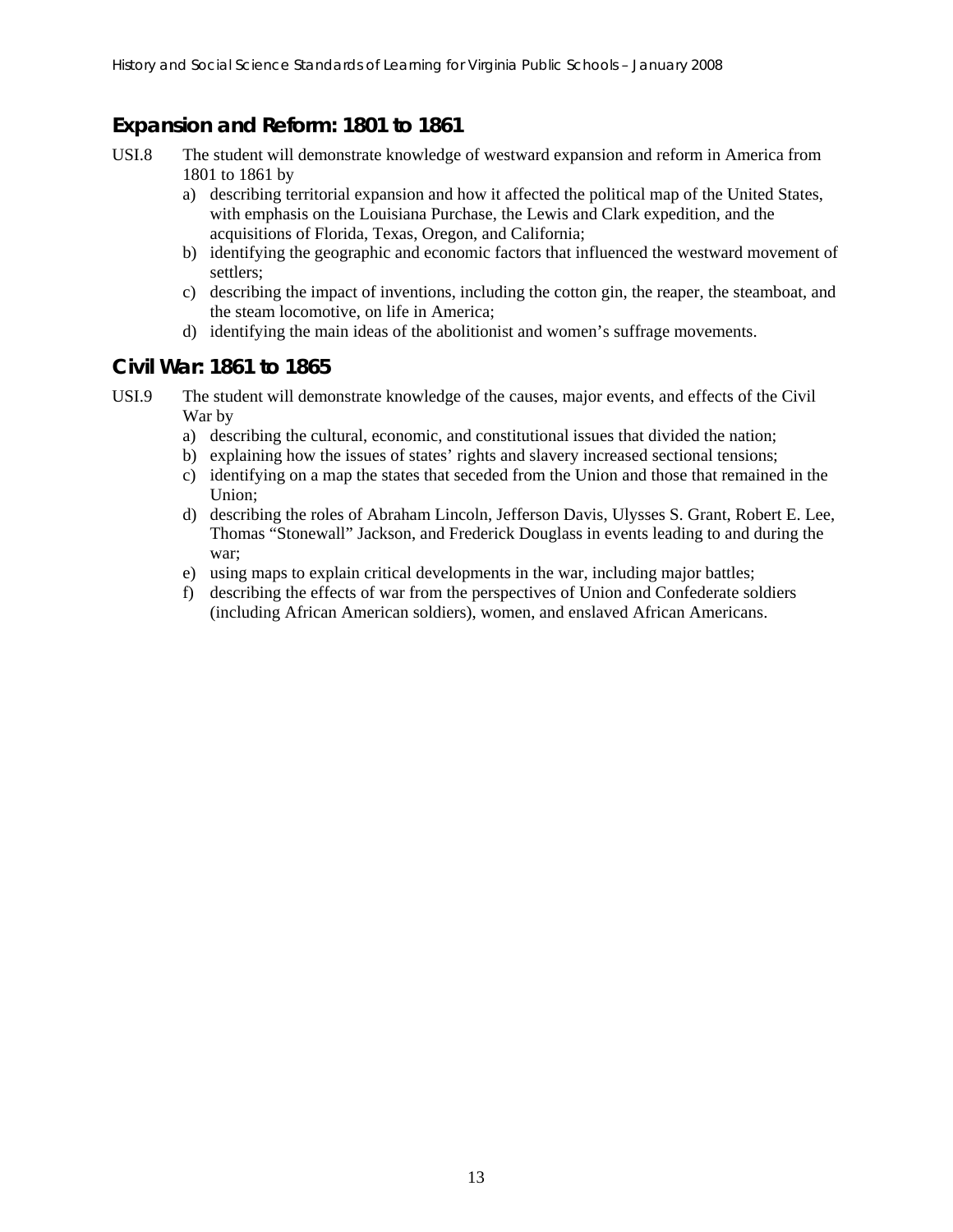## **United States History: 1865 to the Present**

Students will continue to use skills for historical and geographical analysis as they examine American history since 1865. The standards for this course relate to the history of the United States from the Reconstruction era to the present. Students should continue to learn fundamental concepts in civics, economics, and geography within the context of United States history. Political, economic, and social challenges facing the nation reunited after civil war will be examined chronologically as students develop an understanding of how the American experience shaped the world's political and economic landscapes.

The study of history must emphasize the intellectual skills required for responsible citizenship. Students will practice these skills as they extend their understanding of the essential knowledge defined by all of the standards for history and social science.

#### **Skills**

- USII.1 The student will demonstrate skills for historical and geographical analysis and responsible citizenship, including the ability to
	- a) analyze and interpret primary and secondary source documents to increase understanding of events and life in United States history from 1865 to the present;
	- b) make connections between the past and the present;
	- c) sequence events in United States history from 1865 to the present;
	- d) interpret ideas and events from different historical perspectives;
	- e) evaluate and debate issues orally and in writing;
	- f) analyze and interpret maps that include major physical features;
	- g) use parallels of latitude and meridians of longitude to describe hemispheric location;
	- h) interpret patriotic slogans and excerpts from notable speeches and documents;
	- i) identify the costs and benefits of specific choices made, including the consequences, both intended and unintended, of the decisions and how people and nations responded to positive and negative incentives.

#### **Geography**

- USII.2 The student will use maps, globes, photographs, pictures, or tables for
	- a) explaining how physical features and climate influenced the movement of people westward;
	- b) explaining relationships among natural resources, transportation, and industrial development after 1865;
	- c) locating the 50 states and the cities most significant to the historical development of the United States.

#### **Reconstruction: 1865 to 1877**

USII.3 The student will demonstrate knowledge of the effects of Reconstruction on American life by

- a) analyzing the impact of the 13th, 14th, and 15th Amendments to the Constitution of the United States;
- b) describing the impact of Reconstruction policies on the South and North;
- c) describing the legacies of Abraham Lincoln, Robert E. Lee, and Frederick Douglass.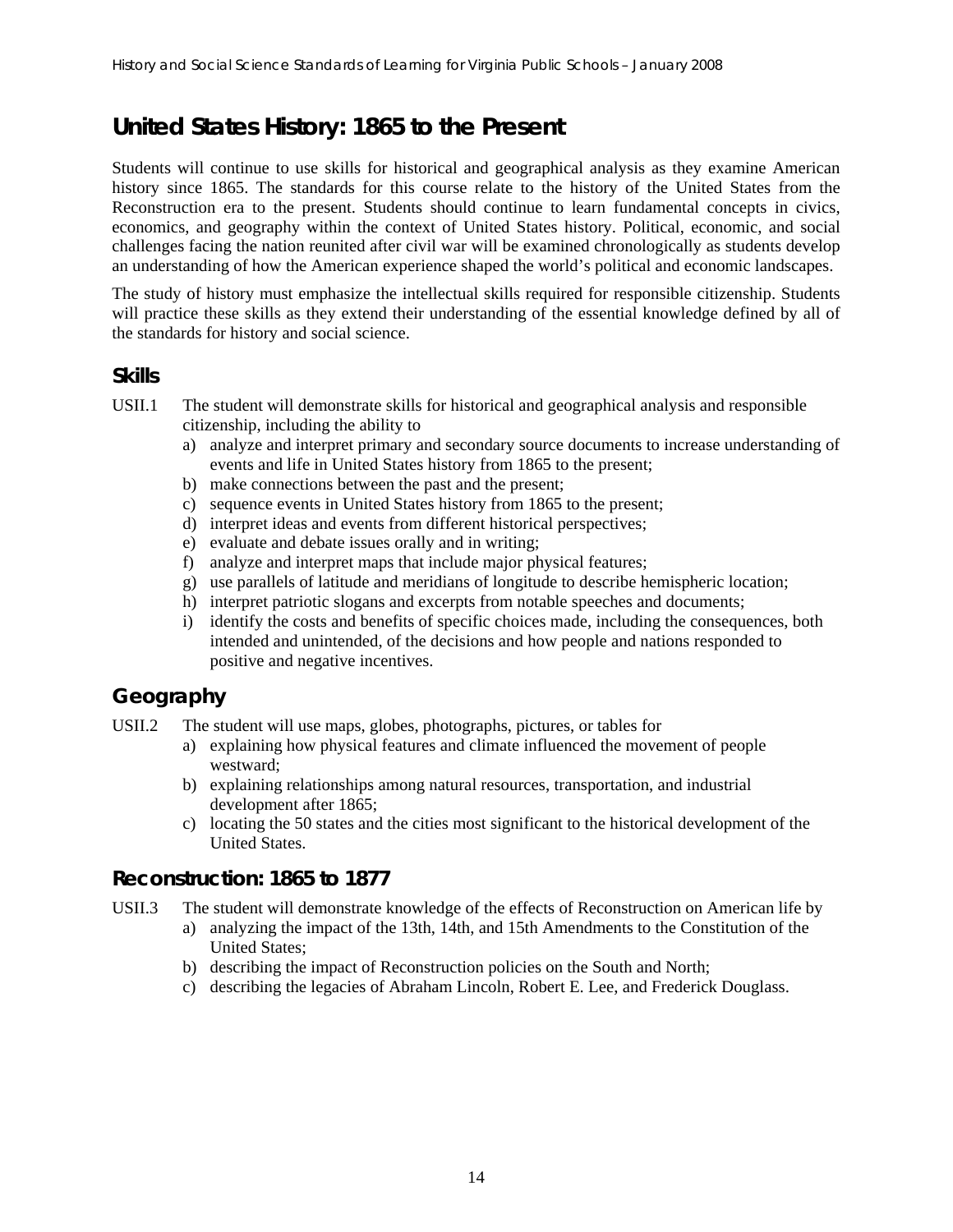## **Reshaping the Nation and the Emergence of Modern America: 1877 to the Early 1900s**

USII.4 The student will demonstrate knowledge of how life changed after the Civil War by

- a) identifying the reasons for westward expansion, including its impact on American Indians;
- b) explaining the reasons for the increase in immigration, growth of cities, and challenges arising from this expansion;
- c) describing racial segregation, the rise of "Jim Crow," and other constraints faced by African Americans and other groups in the post-Reconstruction South;
- d) explaining the impact of new inventions, the rise of big business, the growth of industry, and life on American farms;
- e) describing the impact of the Progressive Movement on child labor, working conditions, the rise of organized labor, women's suffrage, and the temperance movement.

## **Turmoil and Change: 1890s to 1945**

- USII.5 The student will demonstrate knowledge of the changing role of the United States from the late nineteenth century through World War I by
	- a) explaining the reasons for and results of the Spanish American War;
	- b) describing Theodore Roosevelt's impact on the foreign policy of the United States;
	- c) explaining the reasons for the United States' involvement in World War I and its international leadership role at the conclusion of the war.
- USII.6 The student will demonstrate knowledge of the social, economic, and technological changes of the early twentieth century by
	- a) explaining how developments in factory and labor productivity, transportation (including the use of the automobile), communication, and rural electrification changed American life and standard of living;
	- b) describing the social and economic changes that took place, including prohibition and the Great Migration north and west;
	- c) examining art, literature, and music from the 1920s and 1930s, with emphasis on Langston Hughes, Duke Ellington, Georgia O'Keeffe, and the Harlem Renaissance;
	- d) identifying the causes of the Great Depression, its impact on Americans, and the major features of Franklin D. Roosevelt's New Deal.
- USII.7 The student will demonstrate knowledge of the major causes and effects of American involvement in World War II by
	- a) identifying the causes and events that led to American involvement in the war, including the attack on Pearl Harbor;
	- b) locating and describing the major events and turning points of the war in Europe and the Pacific;
	- c) describing the impact of the war on the home front.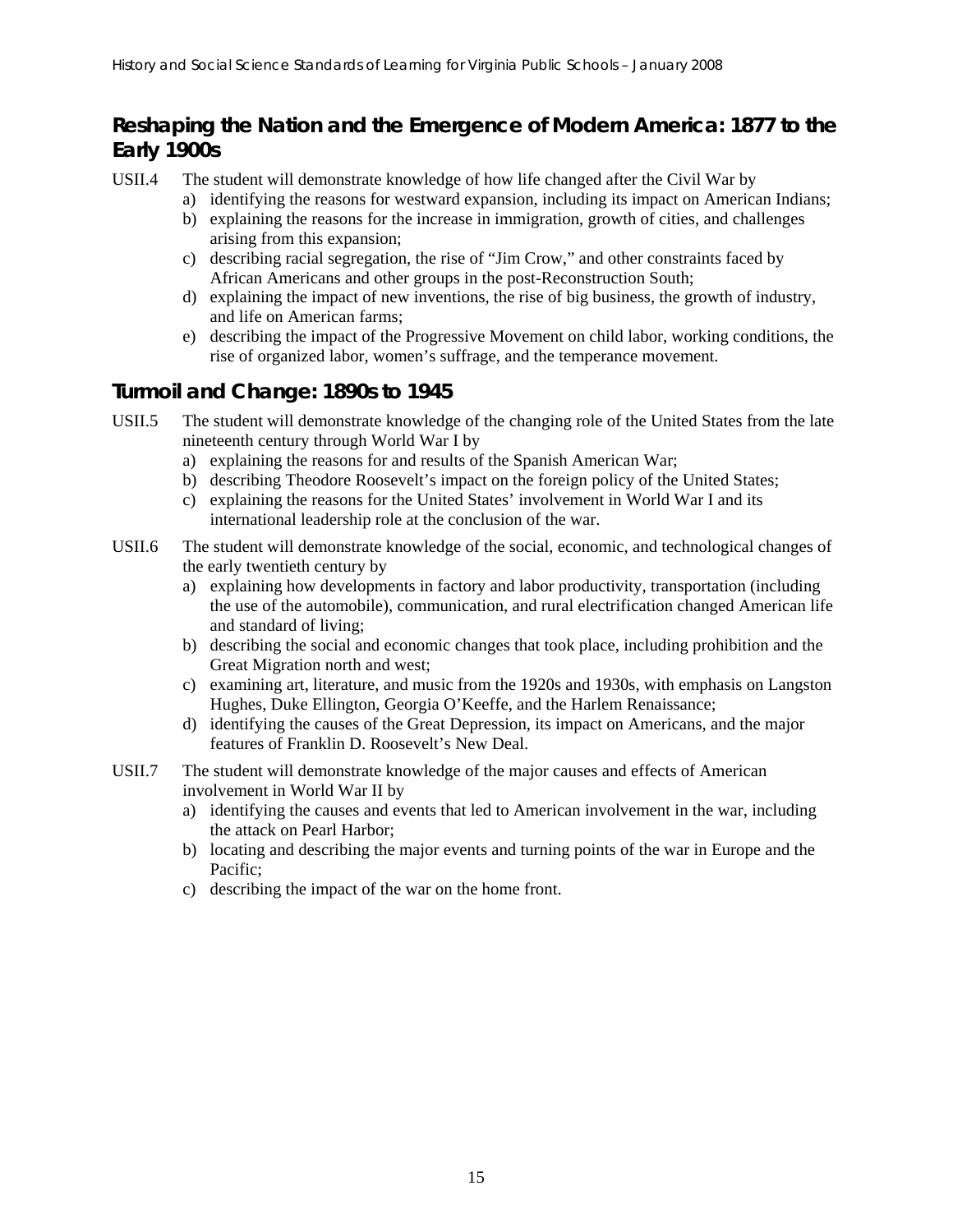## **The United States since World War II**

- USII.8 The student will demonstrate knowledge of the economic, social, and political transformation of the United States and the world between the end of World War II and the present by
	- a) describing the rebuilding of Europe and Japan after World War II, the emergence of the United States as a superpower, and the establishment of the United Nations;
	- b) describing the conversion from a wartime to a peacetime economy;
	- c) identifying the role of America's military and veterans in defending freedom during the Cold War, including the wars in Korea and Vietnam, the Cuban missile crisis, the collapse of communism in Europe, and the rise of new challenges;
	- d) describing the changing patterns of society, including expanded educational and economic opportunities for military veterans, women, and minorities;
	- e) describing how international trade and globalization have impacted American life.
- USII.9 The student will demonstrate knowledge of the key domestic and international issues during the second half of the twentieth and early twenty-first centuries by
	- a) examining the Civil Rights Movement and the changing role of women;
	- b) describing the development of new technologies in communication, entertainment, and business and their impact on American life;
	- c) identifying representative citizens from the time period who have influenced America scientifically, culturally, academically, and economically;
	- d) examining American foreign policy, immigration, the global environment, and other emerging issues.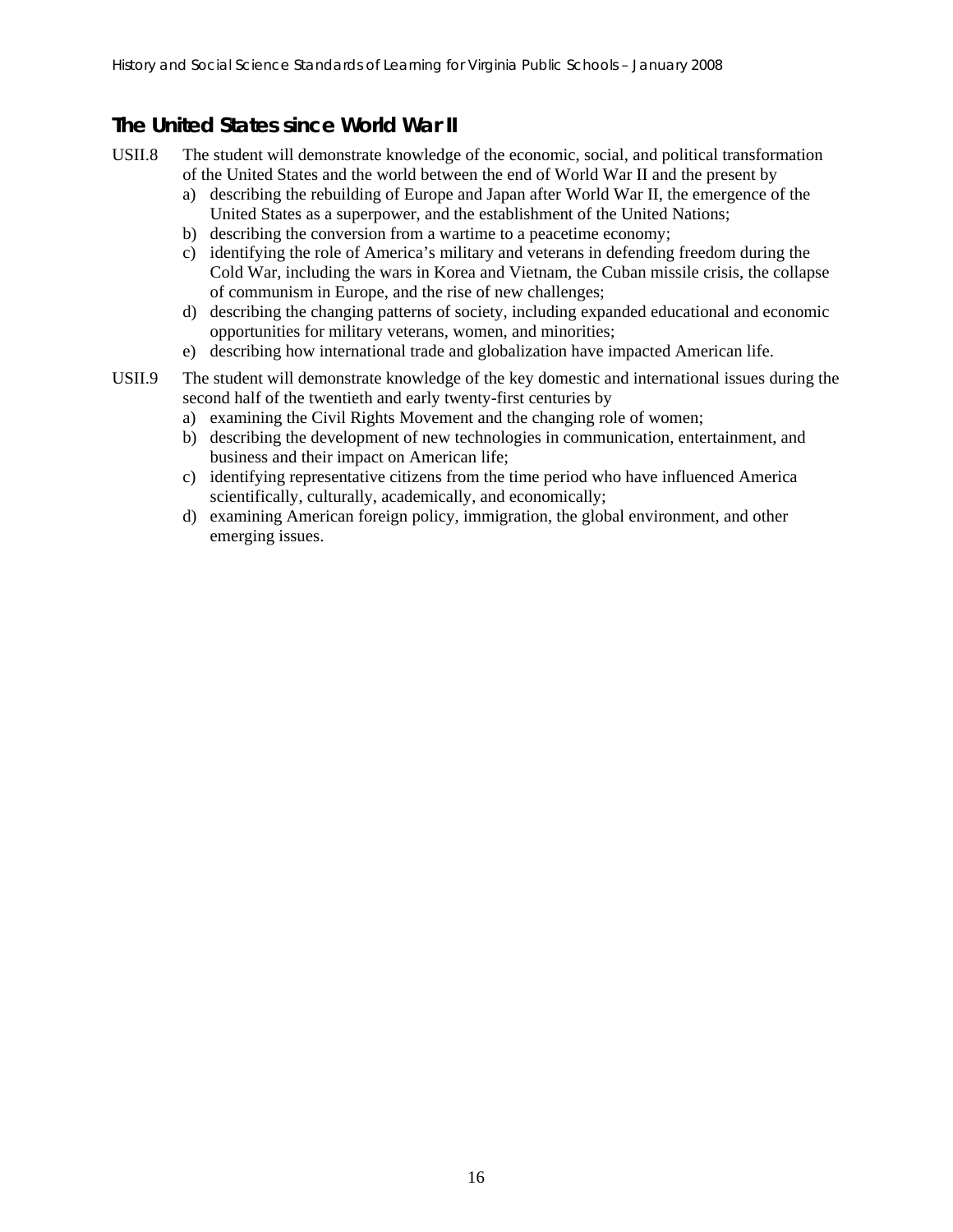# **Civics and Economics**

Standards for Civics and Economics examine the roles citizens play in the political, governmental, and economic systems in the United States. Students will examine the constitutions of Virginia and the United States, will identify the rights, duties, and responsibilities of citizens, and will describe the structure and operation of government at the local, state, and national levels. Students will investigate the process by which decisions are made in the American market economy and explain the government's role in it. The standards identify personal character traits, such as patriotism, respect for the law, willingness to perform public service, and a sense of civic duty, that facilitate thoughtful and effective active participation in the civic life of an increasingly diverse democratic society.

Civic education also must emphasize the intellectual and practical skills required for responsible citizenship. Students will practice these skills both inside and outside the classroom as they extend their understanding of the essential knowledge defined by the standards for Civics and Economics.

- CE.1 The student will develop the social studies skills responsible citizenship requires, including the ability to
	- a) examine and interpret primary and secondary source documents;
	- b) create and explain maps, diagrams, tables, charts, graphs, and spreadsheets;
	- c) analyze political cartoons, political advertisements, pictures, and other graphic media;
	- d) distinguish between relevant and irrelevant information;
	- e) review information for accuracy, separating fact from opinion;
	- f) identify a problem, weigh the expected costs and benefits and possible consequences of proposed solutions, and recommend solutions, using a decision-making model;
	- g) formulate an informed, carefully reasoned position on a community issue;
	- h) select and defend positions in writing, discussion, and debate.
- CE.2 The student will demonstrate knowledge of the foundations of American constitutional government by
	- a) explaining the fundamental principles of consent of the governed, limited government, rule of law, democracy, and representative government;
	- b) explaining the significance of the charters of the Virginia Company of London, the Virginia Declaration of Rights, the Declaration of Independence, the Articles of Confederation, the Virginia Statute for Religious Freedom, and the Constitution of the United States, including the Bill of Rights;
	- c) identifying the purposes for the Constitution of the United States as stated in its Preamble;
	- d) identifying the procedures for amending the Constitution of Virginia and the Constitution of the United States.
- CE.3 The student will demonstrate knowledge of citizenship and the rights, duties, and responsibilities of citizens by
	- a) describing the processes by which an individual becomes a citizen of the United States;
	- b) describing the First Amendment freedoms of religion, speech, press, assembly, and petition, and the rights guaranteed by due process and equal protection of the laws;
	- c) describing the duties of citizenship, including obeying the laws, paying taxes, defending the nation, and serving in court;
	- d) examining the responsibilities of citizenship, including registering and voting, communicating with government officials, participating in political campaigns, keeping informed about current issues, and respecting differing opinions in a diverse society;
	- e) evaluating how civic and social duties address community needs and serve the public good.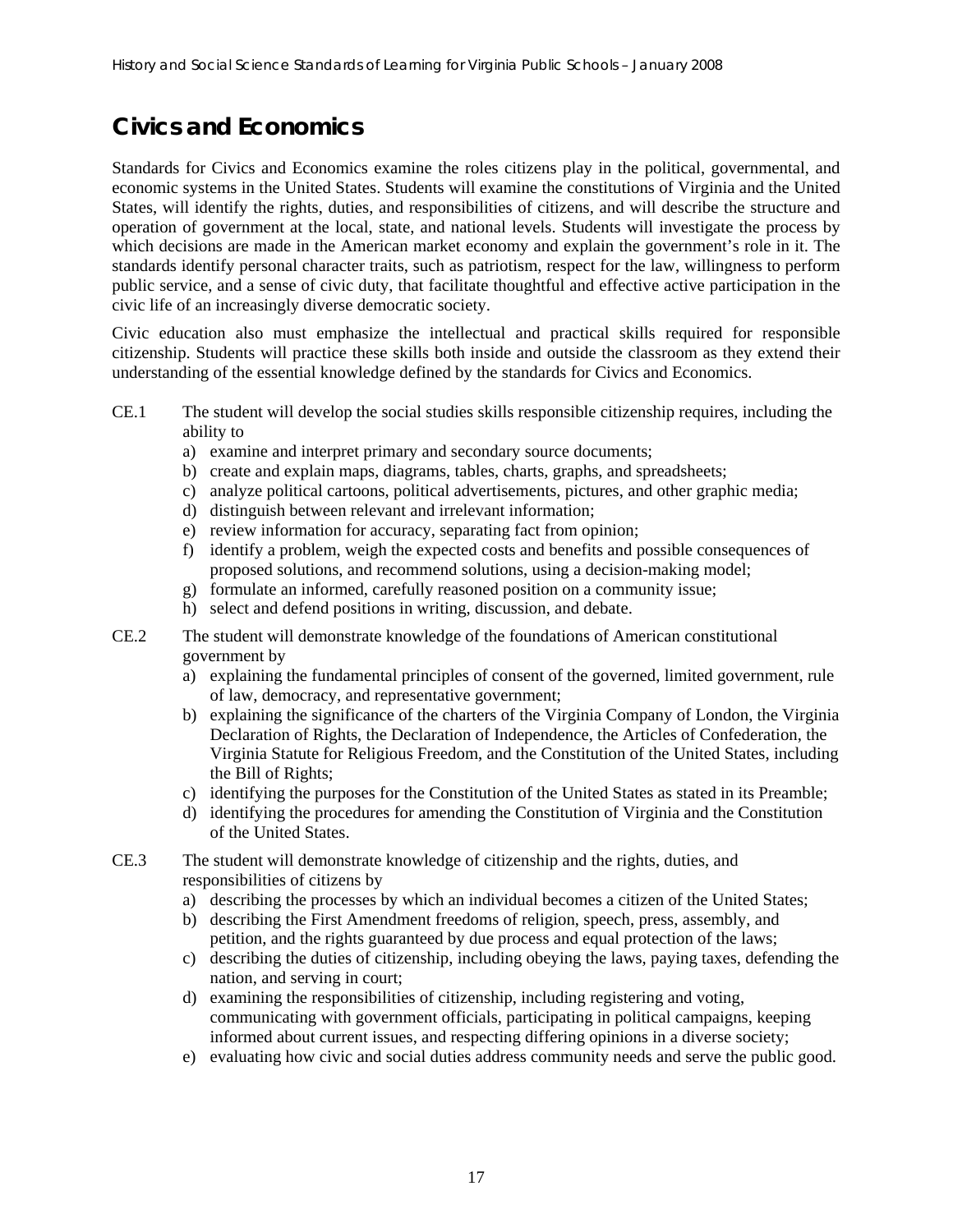- CE.4 The student will demonstrate knowledge of personal character traits that facilitate thoughtful and effective participation in civic life by
	- a) practicing trustworthiness and honesty;
	- b) practicing courtesy and respect for the rights of others;
	- c) practicing responsibility, accountability, and self-reliance;
	- d) practicing respect for the law;
	- e) practicing patriotism;
	- f) practicing decision making;
	- g) practicing service to the school and/or local community.
- CE.5 The student will demonstrate knowledge of the political process at the local, state, and national levels of government by
	- a) describing the functions of political parties;
	- b) comparing the similarities and differences of political parties;
	- c) analyzing campaigns for elective office, with emphasis on the role of the media;
	- d) examining the role of campaign contributions and costs;
	- e) describing voter registration and participation;
	- f) describing the role of the Electoral College in the election of the president and vice president;
	- g) participating in simulated local, state, and/or national elections.
- CE.6 The student will demonstrate knowledge of the American constitutional government at the national level by
	- a) describing the structure and powers of the national government;
	- b) explaining the principle of separation of powers and the operation of checks and balances;
	- c) explaining and/or simulating the lawmaking process;
	- d) describing the roles and powers of the executive branch.
- CE.7 The student will demonstrate knowledge of the American constitutional government at the state level by
	- a) describing the structure and powers of the state government;
	- b) explaining the relationship of state governments to the national government in the federal system;
	- c) explaining and/or simulating the lawmaking process;
	- d) describing the roles and powers of the executive branch and regulatory boards.
- CE.8 The student will demonstrate knowledge of the American constitutional government at the local level by
	- a) describing the structure and powers of the local government;
	- b) explaining the relationship of local government to the state government;
	- c) explaining and/or simulating the lawmaking process.
- CE.9 The student will demonstrate knowledge of how public policy is made at the local, state, and national levels of government by
	- a) examining the impact of the media on public opinion and public policy;
	- b) describing how individuals and interest groups influence public policy;
	- c) describing the impact of international issues and events on local decision making.
- CE.10 The student will demonstrate knowledge of the judicial systems established by the Constitution of Virginia and the Constitution of the United States by
	- a) describing the organization of the United States judicial system as consisting of state and federal courts with original and appellate jurisdiction;
	- b) describing the exercise of judicial review;
	- c) comparing and contrasting civil and criminal cases;
	- d) explaining how due process protections seek to ensure justice.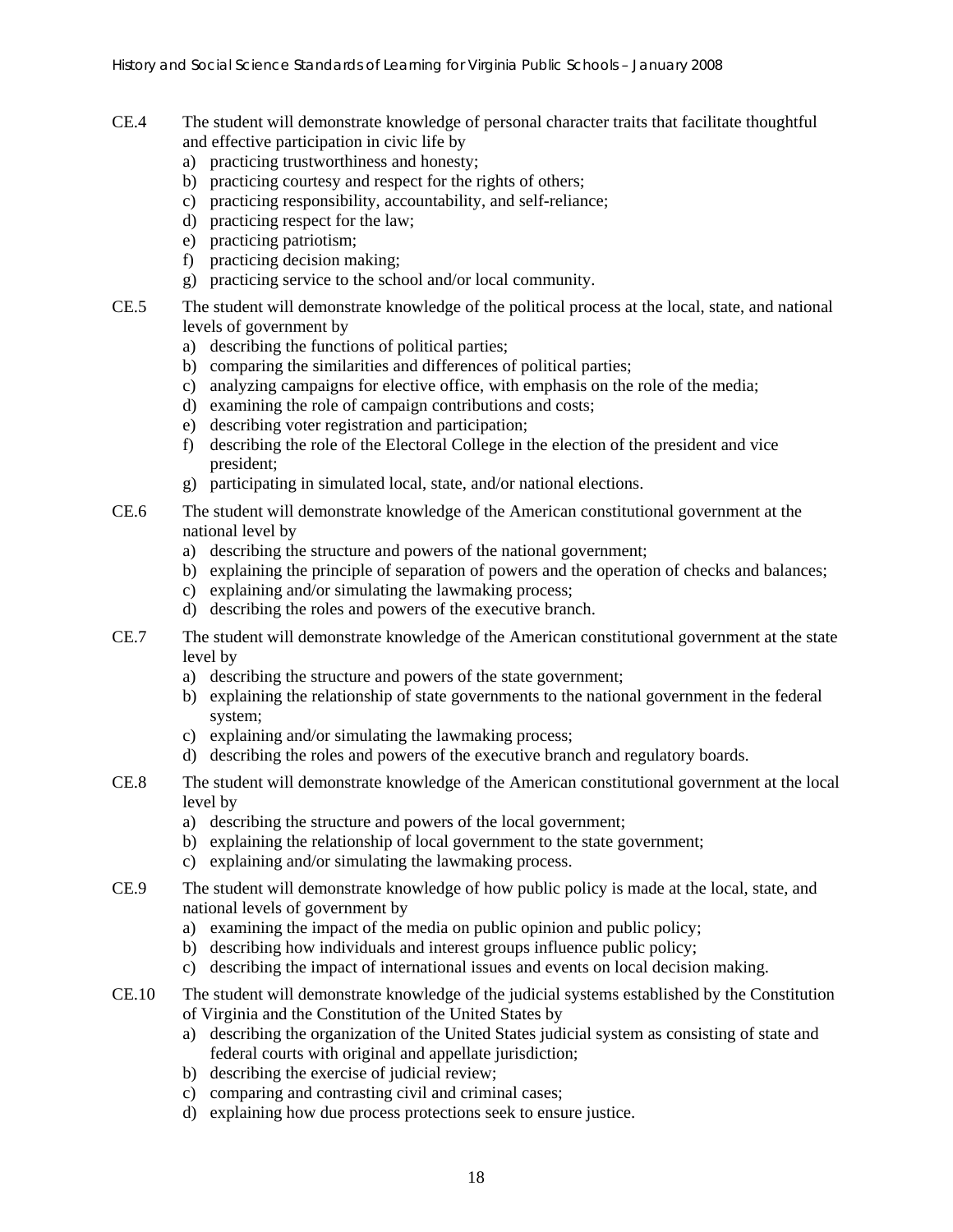- CE.11 The student will demonstrate knowledge of how economic decisions are made in the marketplace by
	- a) applying the concepts of scarcity, resources, choice, opportunity cost, price, incentives, supply and demand, production, and consumption;
	- b) comparing the differences among traditional, free market, command, and mixed economies;
	- c) describing the characteristics of the United States economy, including limited government, private property, profit, and competition.
- CE.12 The student will demonstrate knowledge of the structure and operation of the United States economy by
	- a) describing the types of business organizations and the role of entrepreneurship;
	- b) explaining the circular flow that shows how consumers (households), businesses (producers), and markets interact;
	- c) explaining how financial institutions channel funds from savers to borrowers;
	- d) examining the relationship of Virginia and the United States to the global economy, with emphasis on the impact of technological innovations.
- CE.13 The student will demonstrate knowledge of the role of government in the United States economy by
	- a) examining competition in the marketplace;
	- b) explaining how government provides certain goods and services;
	- c) describing the impact of taxation, including an understanding of the reasons for the 16th Amendment, spending, and borrowing;
	- d) explaining how the Federal Reserve System acts as the nation's central bank;
	- e) describing the protection of consumer rights and property rights;
	- f) recognizing that government creates currency and coins and that there are additional forms of money.
- CE.14 The student will demonstrate knowledge of personal finance and career opportunities by
	- a) identifying talents, interests, and aspirations that influence career choice;
		- b) identifying attitudes and behaviors that strengthen the individual work ethic and promote career success;
		- c) identifying abilities, skills, and education and the changing supply and demand for them in the economy;
	- d) examining the impact of technological change and globalization on career opportunities;
	- e) describing the importance of education to lifelong personal finances;
	- f) examining the financial responsibilities of citizenship, including evaluating common forms of credit, savings, investments, purchases, contractual agreements, warranties, and guarantees.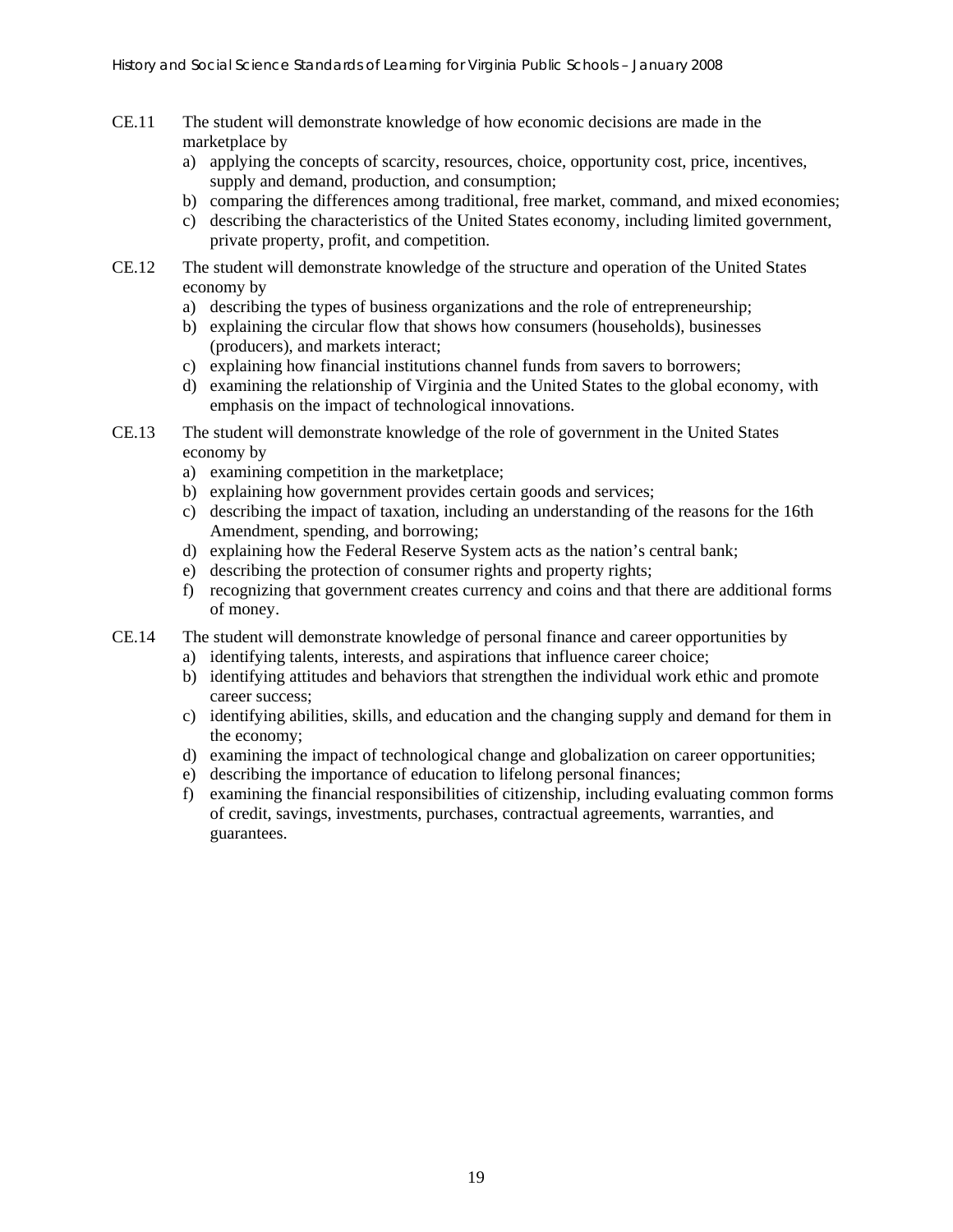# **World History and Geography to 1500 A.D. (C.E.)**

These standards will enable students to explore the historical development of people, places, and patterns of life from ancient times until 1500 A.D. (C.E.) in terms of the impact on Western civilization.

The study of history rests on knowledge of dates, names, places, events, and ideas. Historical understanding, however, requires students to engage in historical thinking, raise questions, and marshal evidence in support of their answers. Students engaged in historical thinking draw upon chronological thinking, historical comprehension, historical analysis and interpretation, historical research, and decision making. These skills are developed through the study of significant historical substance from the era or society being studied.

- WHI.1 The student will improve skills in historical research and geographical analysis by
	- a) identifying, analyzing, and interpreting primary and secondary sources to make generalizations about events and life in world history to 1500 A.D. (C.E.);
	- b) using maps, globes, artifacts, and pictures to analyze the physical and cultural landscapes of the world and interpret the past to 1500 A.D. (C.E.);
	- c) identifying major geographic features important to the study of world history to 1500 A.D. (C.E.);
	- d) identifying and comparing political boundaries with the locations of civilizations, empires, and kingdoms from 4000 B.C. (B.C.E.) to 1500 A.D. (C.E.);
	- e) analyzing trends in human migration and cultural interaction from prehistory to 1500 A.D. (C.E.);
	- f) analyzing the impact of economic forces, including taxation, government spending, trade, resources, and monetary systems, on events to 1500 A.D. (C.E.).

### **Era I: Human Origins and Early Civilizations, Prehistory to 1000 B.C. (B.C.E.)**

- WHI.2 The student will demonstrate knowledge of early development of humankind from the Paleolithic Era to the agricultural revolution by
	- a) explaining the impact of geographic environment on hunter-gatherer societies;
	- b) listing characteristics of hunter-gatherer societies, including their use of tools and fire;
	- c) describing technological and social advancements that gave rise to stable communities;
	- d) explaining how archaeological discoveries are changing present-day knowledge of early peoples.
- WHI.3 The student will demonstrate knowledge of ancient river valley civilizations, including those of Mesopotamia, Egypt, the Indus River Valley, and China and the civilizations of the Hebrews, Phoenicians, and Nubians, by
	- a) locating these civilizations in time and place;
	- b) describing the development of social, political, and economic patterns, including slavery;
	- c) explaining the development of religious traditions;
	- d) describing the origins, beliefs, traditions, customs, and spread of Judaism;
	- e) explaining the development of language and writing.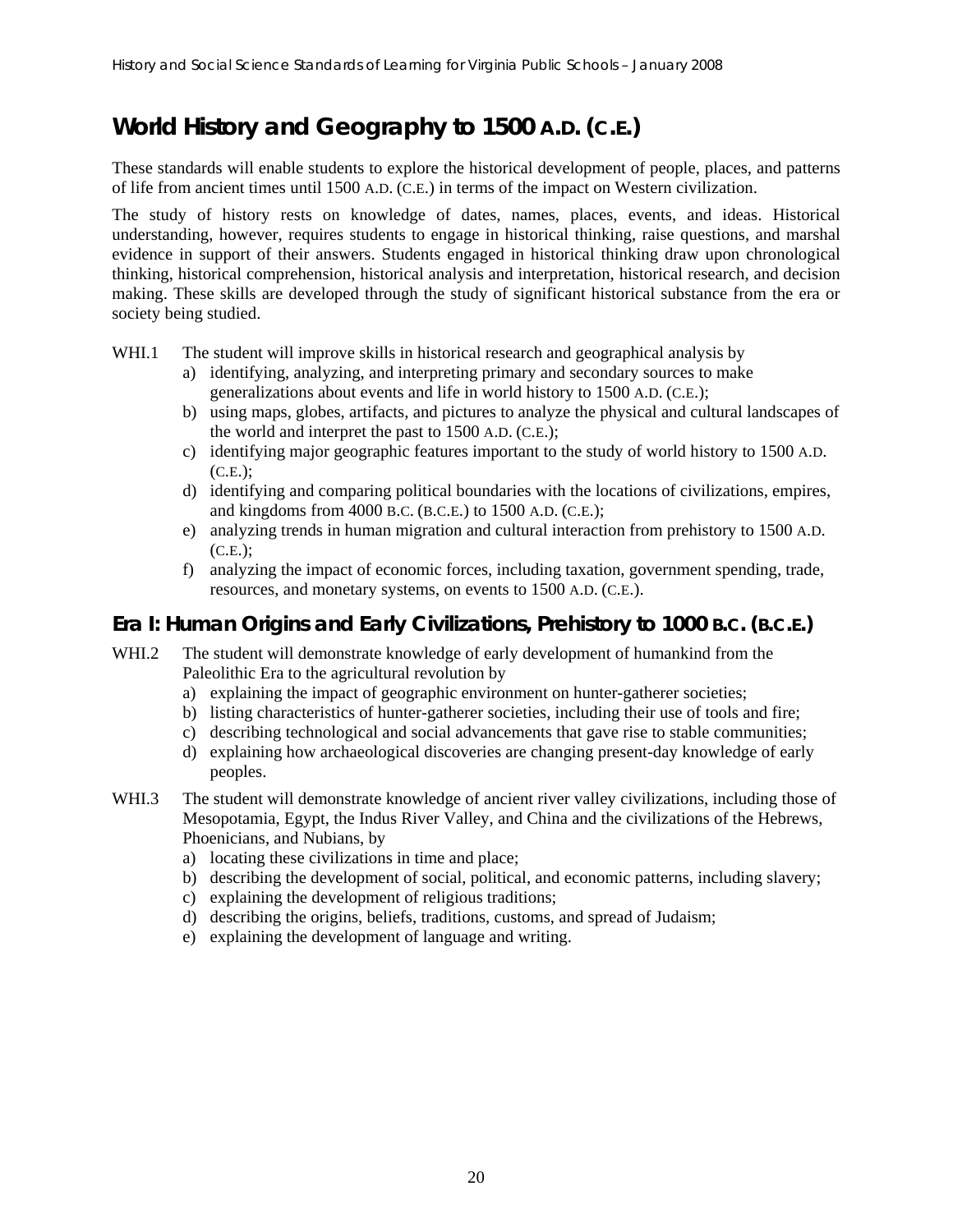## **Era II: Classical Civilizations and Rise of Religious Traditions, 1000 B.C. (B.C.E.) to 500 A.D. (C.E.)**

- WHI.4 The student will demonstrate knowledge of the civilizations of Persia, India, and China in terms of chronology, geography, social structures, government, economy, religion, and contributions to later civilizations by
	- a) describing Persia, including Zoroastrianism and the development of an imperial bureaucracy;
	- b) describing India, with emphasis on the Aryan migrations and the caste system;
	- c) describing the origins, beliefs, traditions, customs, and spread of Hinduism;
	- d) describing the origins, beliefs, traditions, customs, and spread of Buddhism;
	- e) describing China, with emphasis on the development of an empire and the construction of the Great Wall;
	- f) describing the impact of Confucianism, Taoism, and Buddhism.
- WHI.5 The student will demonstrate knowledge of ancient Greece in terms of its impact on Western civilization by
	- a) assessing the influence of geography on Greek economic, social, and political development, including the impact of Greek commerce and colonies;
	- b) describing Greek mythology and religion;
	- c) identifying the social structure and role of slavery, explaining the significance of citizenship and the development of democracy, and comparing the city-states of Athens and Sparta;
	- d) evaluating the significance of the Persian and Peloponnesian wars;
	- e) characterizing life in Athens during the Golden Age of Pericles;
	- f) citing contributions in drama, poetry, history, sculpture, architecture, science, mathematics, and philosophy, with emphasis on Socrates, Plato, and Aristotle;
	- g) explaining the conquest of Greece by Macedonia and the formation and spread of Hellenistic culture by Alexander the Great.
- WHI.6 The student will demonstrate knowledge of ancient Rome from about 700 B.C. (B.C.E.) to 500 A.D. (C.E.) in terms of its impact on Western civilization by
	- a) assessing the influence of geography on Roman economic, social, and political development;
	- b) describing Roman mythology and religion;
	- c) explaining the social structure and role of slavery, significance of citizenship, and the development of democratic features in the government of the Roman Republic;
	- d) sequencing events leading to Roman military domination of the Mediterranean basin and Western Europe and the spread of Roman culture in these areas;
	- e) assessing the impact of military conquests on the army, economy, and social structure of Rome;
	- f) assessing the roles of Julius and Augustus Caesar in the collapse of the Republic and the rise of imperial monarchs;
	- g) explaining the economic, social, and political impact of the Pax Romana;
	- h) describing the origin, beliefs, traditions, customs, and spread of Christianity;
	- i) explaining the development and significance of the Church in the late Roman Empire;
	- j) listing contributions in art and architecture, technology and science, medicine, literature and history, language, religious institutions, and law;
	- k) citing the reasons for the decline and fall of the Western Roman Empire.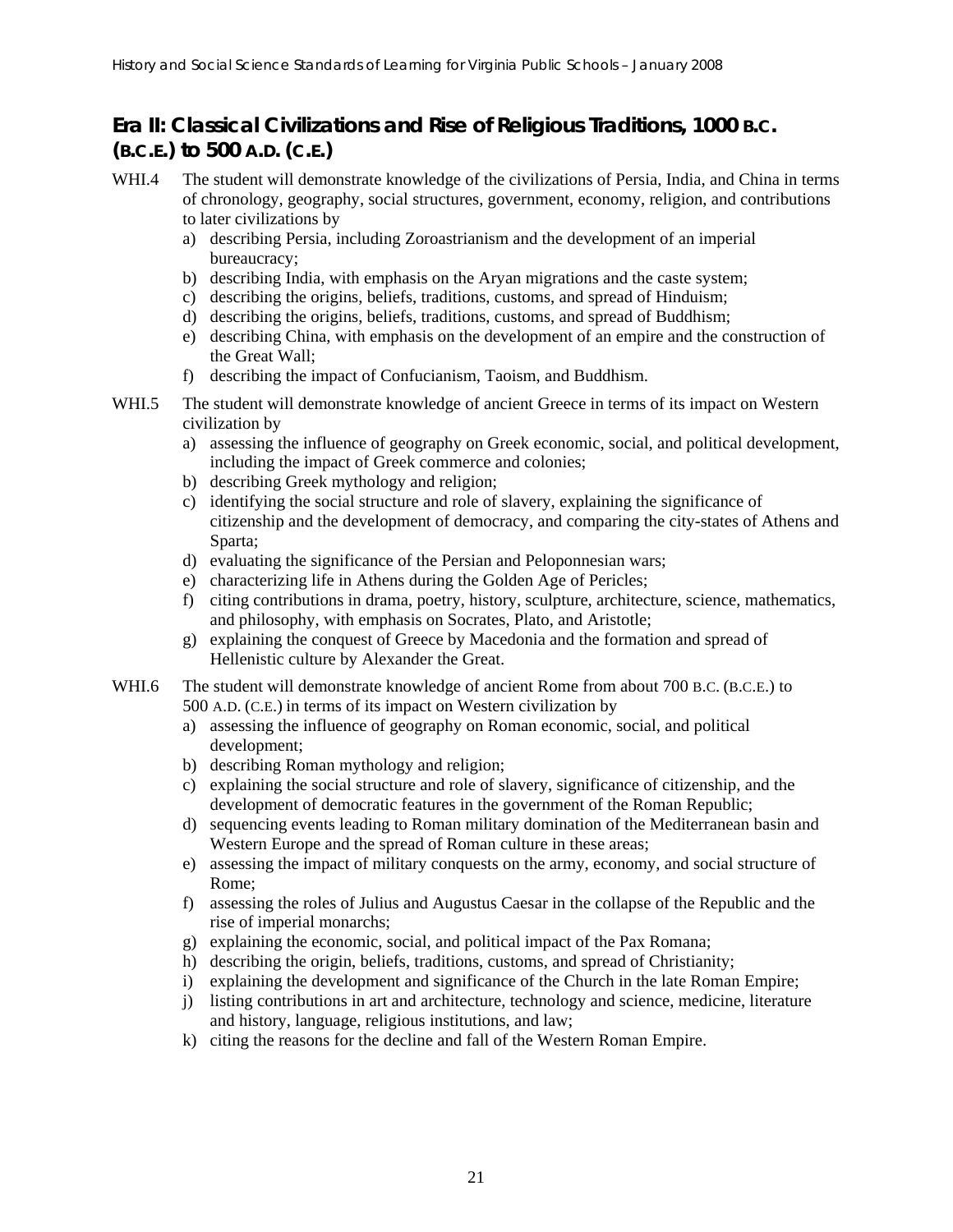## **Era III: Postclassical Civilizations, 300 to 1000 A.D. (C.E.)**

- WHI.7 The student will demonstrate knowledge of the Byzantine Empire and Russia from about 300 to 1000 A.D. (C.E.) by
	- a) explaining the establishment of Constantinople as the capital of the Eastern Roman Empire;
	- b) identifying Justinian and his contributions, including the codification of Roman law, and describing the expansion of the Byzantine Empire and economy;
	- c) characterizing Byzantine art and architecture and the preservation of Greek and Roman traditions;
	- d) explaining disputes that led to the split between the Roman Catholic Church and the Greek Orthodox Church;
	- e) mapping and assessing the impact of Byzantine influence and trade on Russia and Eastern Europe.
- WHI.8 The student will demonstrate knowledge of Islamic civilization from about 600 to 1000 A.D.  $(C.E.)$  by
	- a) describing the origin, beliefs, traditions, customs, and spread of Islam;
	- b) assessing the influence of geography on Islamic economic, social, and political development, including the impact of conquest and trade;
	- c) identifying historical turning points that affected the spread and influence of Islamic civilization, with emphasis on the Sunni-Shi'a division and the Battle of Tours;
	- d) citing cultural and scientific contributions and achievements of Islamic civilization.
- WHI.9 The student will demonstrate knowledge of Western Europe during the Middle Ages from about 500 to 1000 A.D. (C.E.) in terms of its impact on Western civilization by
	- a) sequencing events related to the spread and influence of Christianity and the Catholic Church throughout Europe;
	- b) explaining the structure of feudal society and its economic, social, and political effects;
	- c) explaining the rise of Frankish kings, the Age of Charlemagne, and the revival of the idea of the Roman Empire;
	- d) sequencing events related to the invasions, settlements, and influence of migratory groups, including Angles, Saxons, Magyars, and Vikings.

## **Era IV: Regional Interactions, 1000 to 1500 A.D. (C.E.)**

- WHI.10 The student will demonstrate knowledge of civilizations and empires of the Eastern Hemisphere and their interactions through regional trade patterns by
	- a) locating major trade routes;
	- b) identifying technological advances and transfers, networks of economic interdependence, and cultural interactions;
	- c) describing Japan, with emphasis on the impact of Shinto and Buddhist traditions and the influence of Chinese culture;
	- d) describing east African kingdoms of Axum and Zimbabwe and west African civilizations of Ghana, Mali, and Songhai in terms of geography, society, economy, and religion.
- WHI.11 The student will demonstrate knowledge of major civilizations of the Western Hemisphere, including the Mayan, Aztec, and Incan, by
	- a) describing geographic relationships, with emphasis on patterns of development in terms of climate and physical features;
	- b) describing cultural patterns and political and economic structures.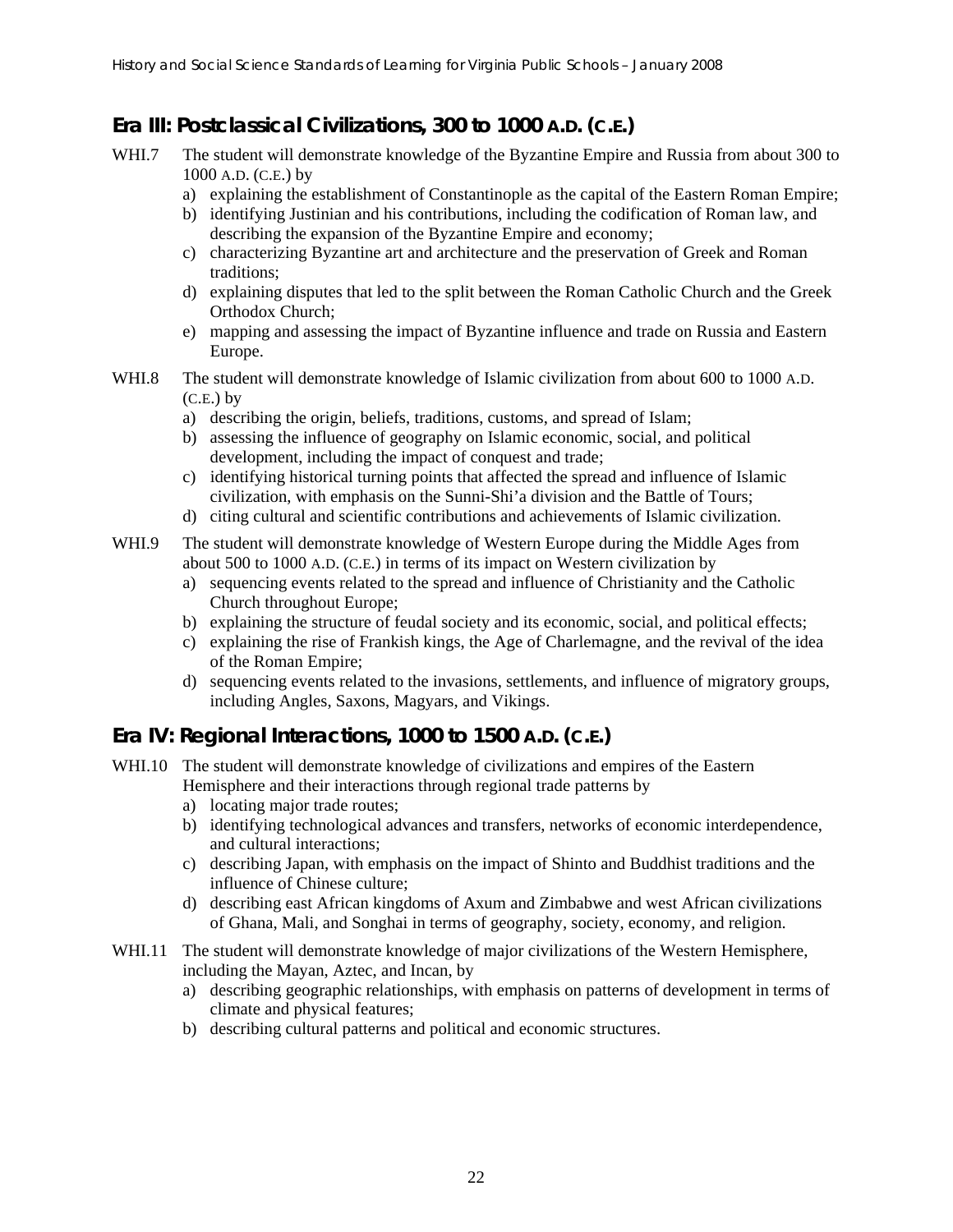- WHI.12 The student will demonstrate knowledge of social, economic, and political changes and cultural achievements in the late medieval period by
	- a) describing the emergence of nation-states (England, France, Spain, and Russia) and distinctive political developments in each;
	- b) explaining conflicts among Eurasian powers, including the Crusades, the Mongol conquests, and the fall of Constantinople;
	- c) identifying patterns of crisis and recovery related to the Black Death (Bubonic plague);
	- d) explaining the preservation and transfer to Western Europe of Greek, Roman, and Arabic philosophy, medicine, and science.
- WHI.13 The student will demonstrate knowledge of developments leading to the Renaissance in Europe in terms of its impact on Western civilization by
	- a) identifying the economic foundations of the Italian Renaissance;
	- b) sequencing events related to the rise of Italian city-states and their political development, including Machiavelli's theory of governing as described in *The Prince*;
	- c) citing artistic, literary, and philosophical creativity, as contrasted with the medieval period, including Leonardo da Vinci, Michelangelo, and Petrarch;
	- d) comparing the Italian and the Northern Renaissance, and citing the contributions of writers.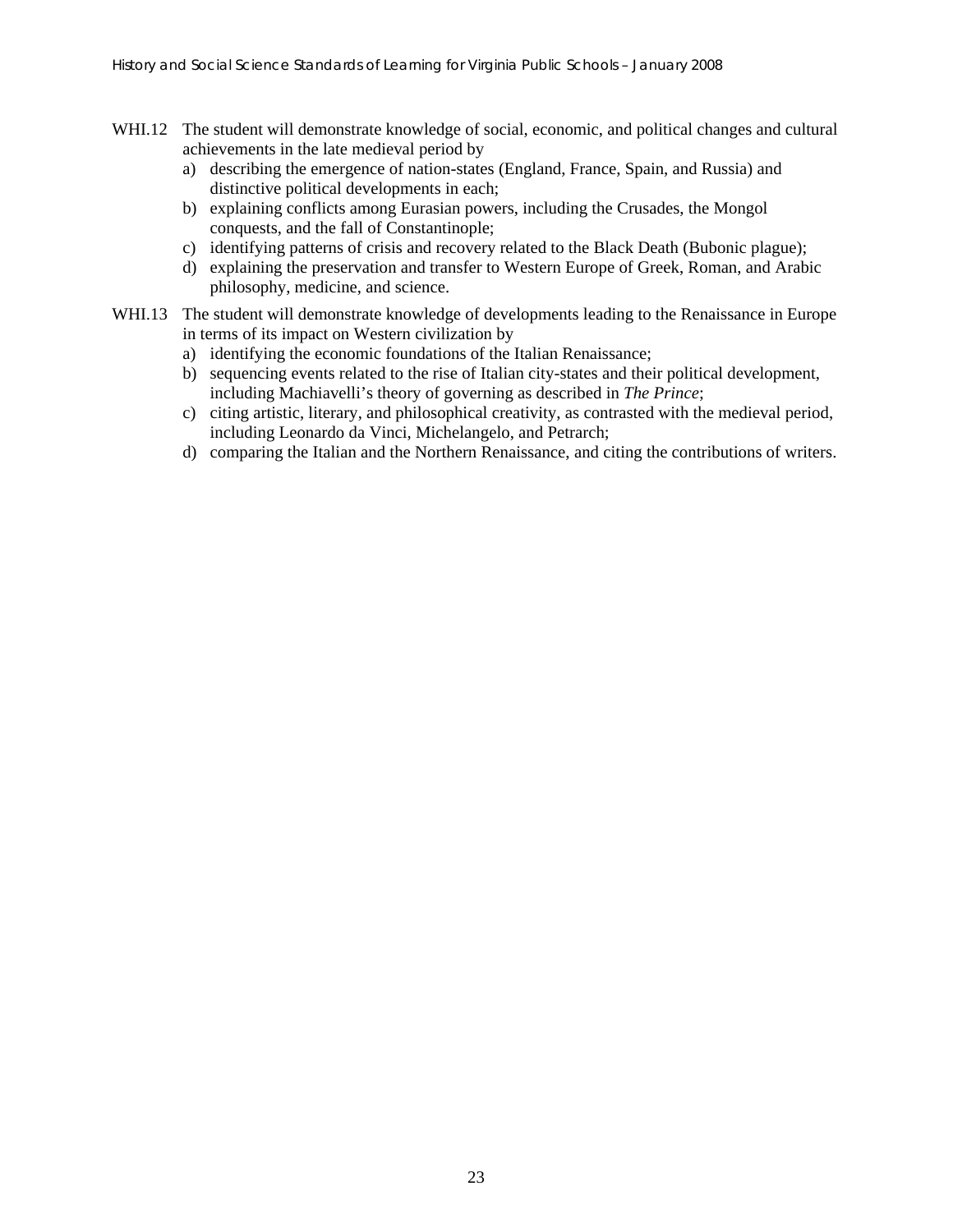# **World History and Geography: 1500 A.D. (C.E.) to the Present**

These standards enable students to examine history and geography from 1500 A.D. (C.E.) to the present, with emphasis on Western Europe. Geographic influences on history will continue to be explored, but increasing attention will be given to political boundaries that developed with the evolution of nations. Significant attention will be given to the ways in which scientific and technological revolutions created new economic conditions that in turn produced social and political changes. Noteworthy people and events of the nineteenth and twentieth centuries will be emphasized for their strong connections to contemporary issues.

The study of history rests on knowledge of dates, names, places, events, and ideas. Historical understanding, however, requires students to engage in historical thinking, to raise questions, and to marshal evidence in support of their answers. Students engaged in historical thinking draw upon chronological thinking, historical comprehension, historical analysis and interpretation, historical research, and decision making. These skills are developed through the study of significant historical substance from the era or society being studied.

- WHII.1 The student will improve skills in historical research and geographical analysis by
	- a) identifying, analyzing, and interpreting primary and secondary sources to make generalizations about events and life in world history since 1500 A.D. (C.E.);
	- b) using maps, globes, artifacts, and pictures to analyze the physical and cultural landscapes of the world and to interpret the past since 1500 A.D. (C.E.);
	- c) identifying geographic features important to the study of world history since 1500 A.D. (C.E.);
	- d) identifying and comparing political boundaries with the locations of civilizations, empires, and kingdoms from 1500 A.D. (C.E.) to the present;
	- e) analyzing trends in human migration and cultural interaction from 1500 A.D. (C.E.) to the present;
	- f) analyzing the impact of economic forces, including taxation, government spending, trade, resources, and monetary systems, on events since 1500 A.D. (C.E.).
- WHII.2 The student will demonstrate an understanding of the political, cultural, geographic, and economic conditions in the world about 1500 A.D. (C.E.) by
	- a) locating major states and empires;
	- b) describing artistic, literary, and intellectual ideas of the Renaissance;
	- c) describing the distribution of major religions;
	- d) analyzing major trade patterns;
	- e) citing major technological and scientific exchanges in the Eastern Hemisphere.

#### **Era V: Emergence of a Global Age, 1500 to 1650 A.D. (C.E.)**

- WHII.3 The student will demonstrate knowledge of the Reformation in terms of its impact on Western civilization by
	- a) explaining the effects of the theological, political, and economic differences that emerged, including the views and actions of Martin Luther, John Calvin, Henry VIII, and Elizabeth I;
	- b) describing the impact of religious conflicts, the Inquisition, and the Catholic Reformation on society and government actions;
	- c) describing changing cultural values, traditions, and philosophies, and assessing the role of the printing press.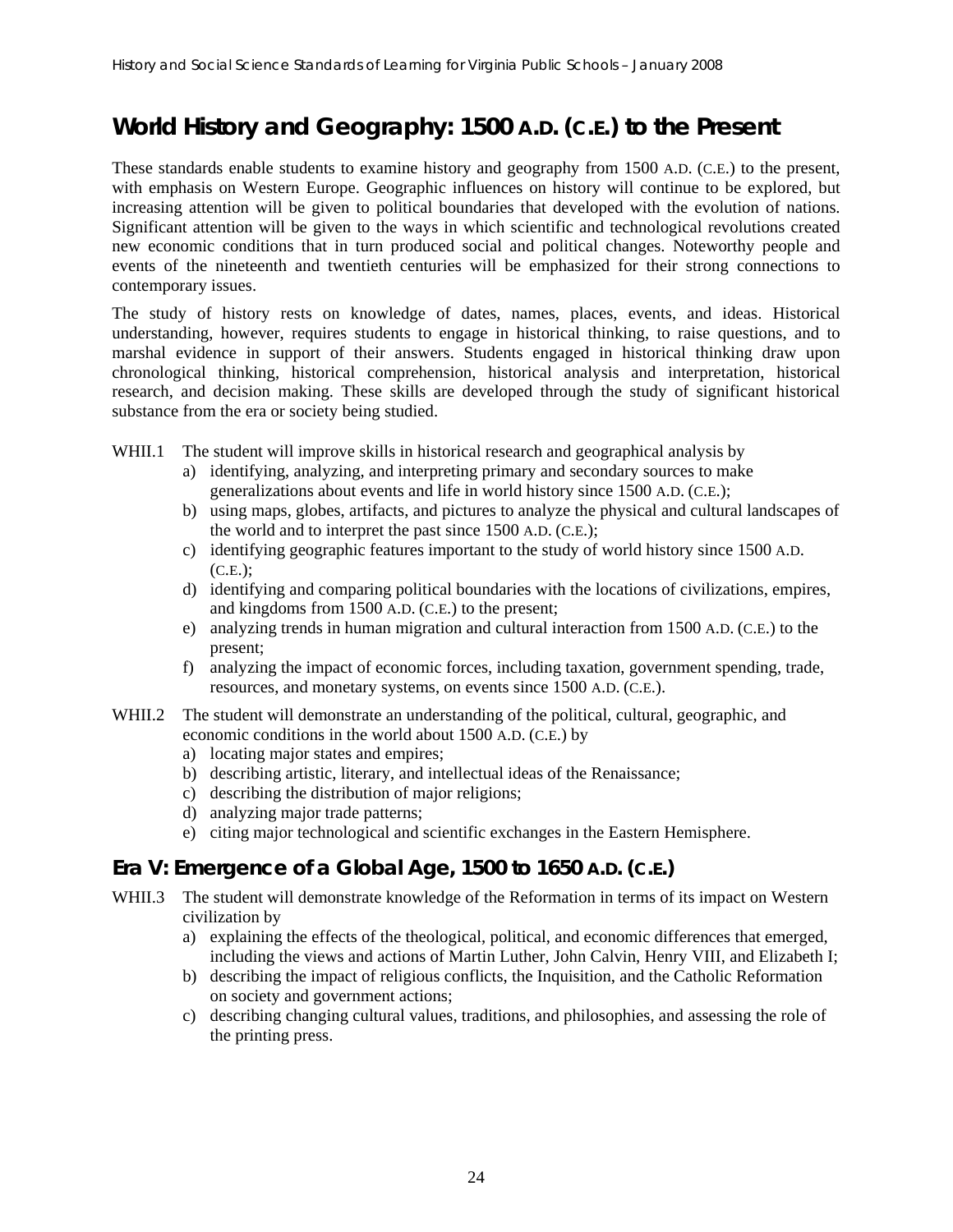- WHII.4 The student will demonstrate knowledge of the impact of the European Age of Discovery and expansion into the Americas, Africa, and Asia by
	- a) explaining the roles and economic motivations of explorers and conquistadors;
	- b) describing the influence of religion;
	- c) explaining migration, settlement patterns, cultural diffusion, and social classes in the colonized areas;
	- d) describing the Columbian Exchange, including its impact on native populations;
	- e) mapping and explaining the triangular trade;
	- f) describing the impact of precious metal exports from the Americas.
- WHII.5 The student will demonstrate knowledge of the status and impact of global trade on regional civilizations of the world after 1500 A.D. (C.E.) by
	- a) describing the location and development of the Ottoman Empire;
	- b) describing India, including the Mughal Empire and coastal trade;
	- c) describing East Asia, including China and the Japanese shogunate;
	- d) describing Africa and its increasing involvement in global trade;
	- e) describing the growth of European nations, including the Commercial Revolution and mercantilism.

#### **Era VI: Age of Revolutions, 1650 to 1914 A.D. (C.E.)**

- WHII.6 The student will demonstrate knowledge of scientific, political, economic, and religious changes during the sixteenth, seventeenth, and eighteenth centuries by
	- a) describing the Scientific Revolution and its effects;
	- b) describing the Age of Absolutism, including the monarchies of Louis XIV and Peter the Great;
	- c) assessing the impacts of the English Civil War and the Glorious Revolution on democracy;
	- d) explaining the political, religious, and social ideas of the Enlightenment and the ways in which they influenced the founders of the United States;
	- e) describing the French Revolution;
	- f) describing the expansion of the arts, philosophy, literature, and new technology.
- WHII.7 The student will demonstrate knowledge of the Latin American revolutions of the nineteenth century by
	- a) describing the colonial system as it existed by 1800;
	- b) identifying the impact of the American and French Revolutions on Latin America;
	- c) explaining the contributions of Toussaint L'Ouverture and Simón Bolívar;
	- d) assessing the impact of the Monroe Doctrine.
- WHII.8 The student will demonstrate knowledge of political and philosophical developments in Europe during the nineteenth century by
	- a) assessing the impact of Napoleon and the Congress of Vienna, including changes in political boundaries in Europe after 1815;
	- b) describing unsuccessful revolutions on the continent and political reform in the United Kingdom;
	- c) explaining events related to the unification of Italy and the role of Italian nationalists;
	- d) explaining events related to the unification of Germany and the role of Bismarck.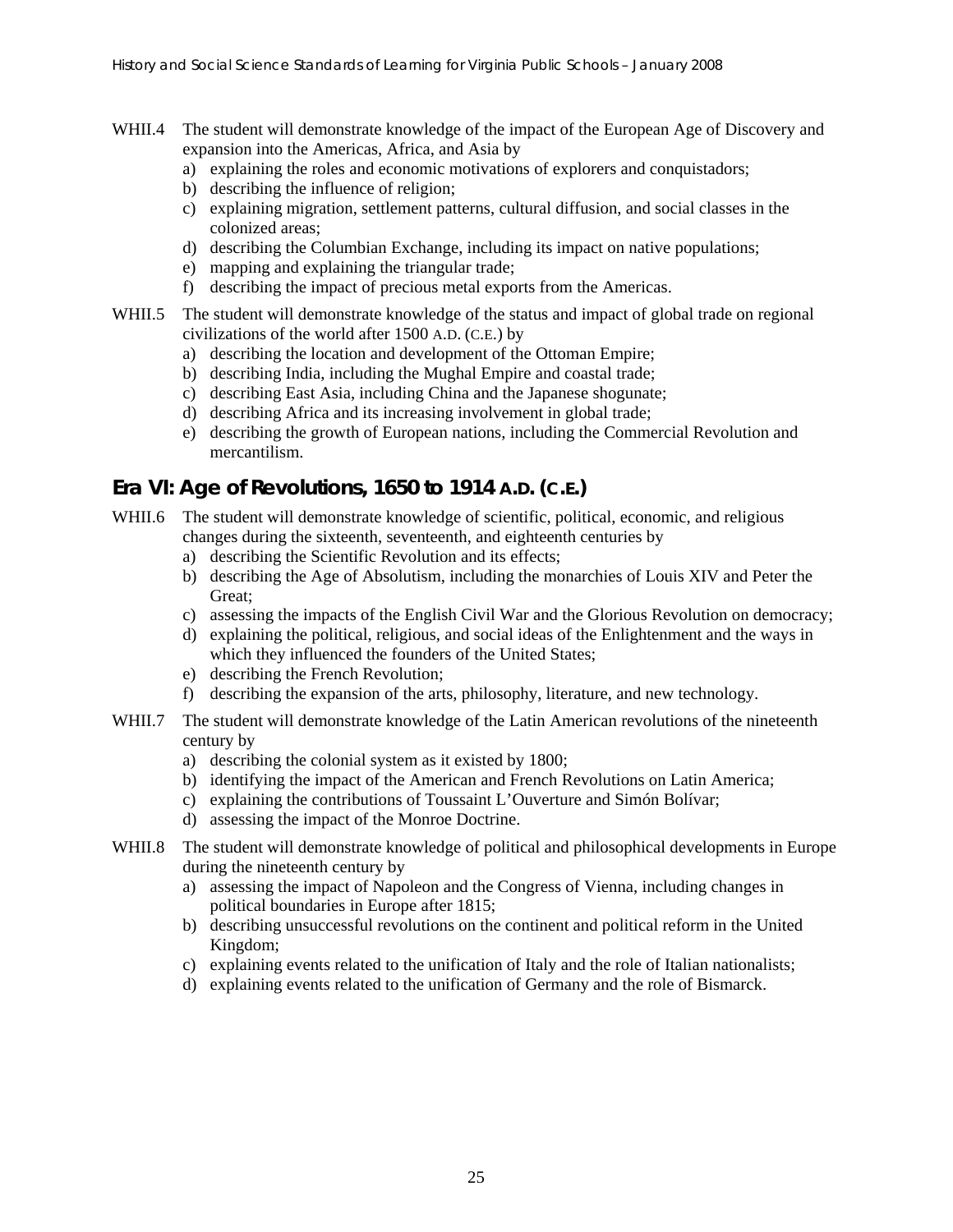- WHII.9 The student will demonstrate knowledge of the effects of the Industrial Revolution during the nineteenth century by
	- a) citing scientific, technological, and industrial developments and explaining how they brought about urbanization and social and environmental changes;
	- b) explaining the emergence of capitalism as a dominant economic pattern, and the subsequent development of socialism and communism;
	- c) describing the evolution of the nature of work and the labor force, including its effects on families, the status of women and children, the slave trade, and the labor union movement;
	- d) explaining the rise of industrial economies and their link to imperialism and nationalism;
	- e) assessing the impact of European economic and military power on Asia and Africa, with emphasis on the competition for resources and the responses of colonized peoples.

#### **Era VII: Era of Global Wars, 1914 to 1945**

WHII.10 The student will demonstrate knowledge of the worldwide impact of World War I by

- a) explaining economic causes, political causes, and major events and identifying major leaders of the war, with emphasis on Woodrow Wilson and Kaiser Wilhelm II;
- b) explaining the outcomes and global effect of the war and the Treaty of Versailles;
- c) citing causes and consequences of the Russian Revolution.
- WHII.11 The student will demonstrate knowledge of political, economic, social, and cultural developments during the Interwar Period by
	- a) describing the League of Nations and the mandate system;
	- b) citing causes and assessing the impact of worldwide depression in the 1930s;
	- c) examining events related to the rise, aggression, and human costs of dictatorial regimes in the Soviet Union, Germany, Italy, and Japan, and identifying their major leaders, i.e., Joseph Stalin, Adolf Hitler, Benito Mussolini, Hirohito, and Hideki Tojo.
- WHII.12 The student will demonstrate knowledge of the worldwide impact of World War II by
	- a) explaining economic and political causes, describing major events, and identifying leaders of the war, with emphasis on Franklin D. Roosevelt, Harry Truman, Dwight D. Eisenhower, Douglas MacArthur, George C. Marshall, Winston Churchill, Joseph Stalin, Adolf Hitler, Hideki Tojo, and Hirohito;
	- b) examining the Holocaust and other examples of genocide in the twentieth century;
	- c) explaining the terms of the peace, the war crimes trials, the division of Europe, plans to rebuild Germany and Japan, and the creation of international cooperative organizations and the Universal Declaration of Human Rights (1948).

#### **Era VIII: The Post War Period, 1945 to the Present**

WHII.13 The student will demonstrate knowledge of major events in the second half of the twentieth century by

- a) explaining key events of the Cold War, including the competition between the American and Soviet economic and political systems and the causes of the collapse of communism in the Soviet Union and Eastern Europe;
- b) assessing the impact of nuclear weaponry on patterns of conflict and cooperation since 1945;
- c) describing conflicts and revolutionary movements in eastern Asia, including those in China and Vietnam, and their major leaders, i.e., Mao Tse-tung (Zedong), Chiang Kai-shek, and Ho Chi Minh;
- d) describing major contributions of selected world leaders in the second half of the twentieth century, including Indira Gandhi, Margaret Thatcher, Mikhail Gorbachev, and Deng Xiaoping.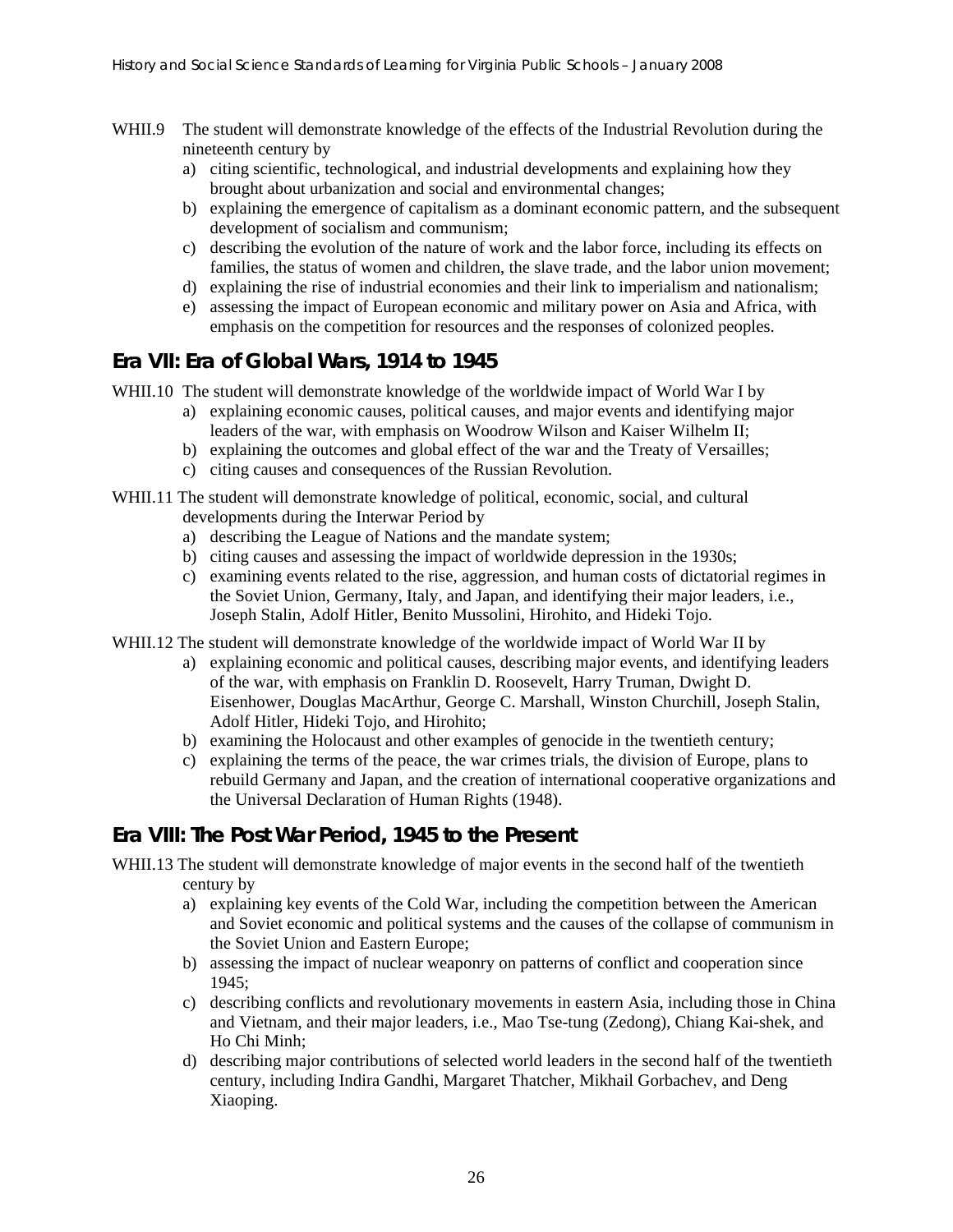- WHII.14 The student will demonstrate knowledge of political, economic, social, and cultural aspects of independence movements and development efforts by
	- a) describing the struggles for self-rule, including Gandhi's leadership in India and the development of India's democracy;
	- b) describing Africa's achievement of independence, including Jomo Kenyatta's leadership of Kenya and Nelson Mandela's role in South Africa;
	- c) describing the end of the mandate system and the creation of states in the Middle East, including the roles of Golda Meir and Gamal Abdul Nasser.
- WHII.15 The student will demonstrate knowledge of the influence of Judaism, Christianity, Islam, Buddhism, and Hinduism in the contemporary world by
	- a) describing their beliefs, sacred writings, traditions, and customs;
	- b) locating the geographic distribution of religions in the contemporary world.
- WHII.16 The student will demonstrate knowledge of cultural, economic, and social conditions in developed and developing nations of the contemporary world by
	- a) identifying contemporary political issues, with emphasis on migrations of refugees and others, ethnic/religious conflicts, and the impact of technology, including chemical and biological technologies;
	- b) assessing the impact of economic development and global population growth on the environment and society, including an understanding of the links between economic and political freedom;
	- c) describing economic interdependence, including the rise of multinational corporations, international organizations, and trade agreements;
	- d) analyzing the increasing impact of terrorism.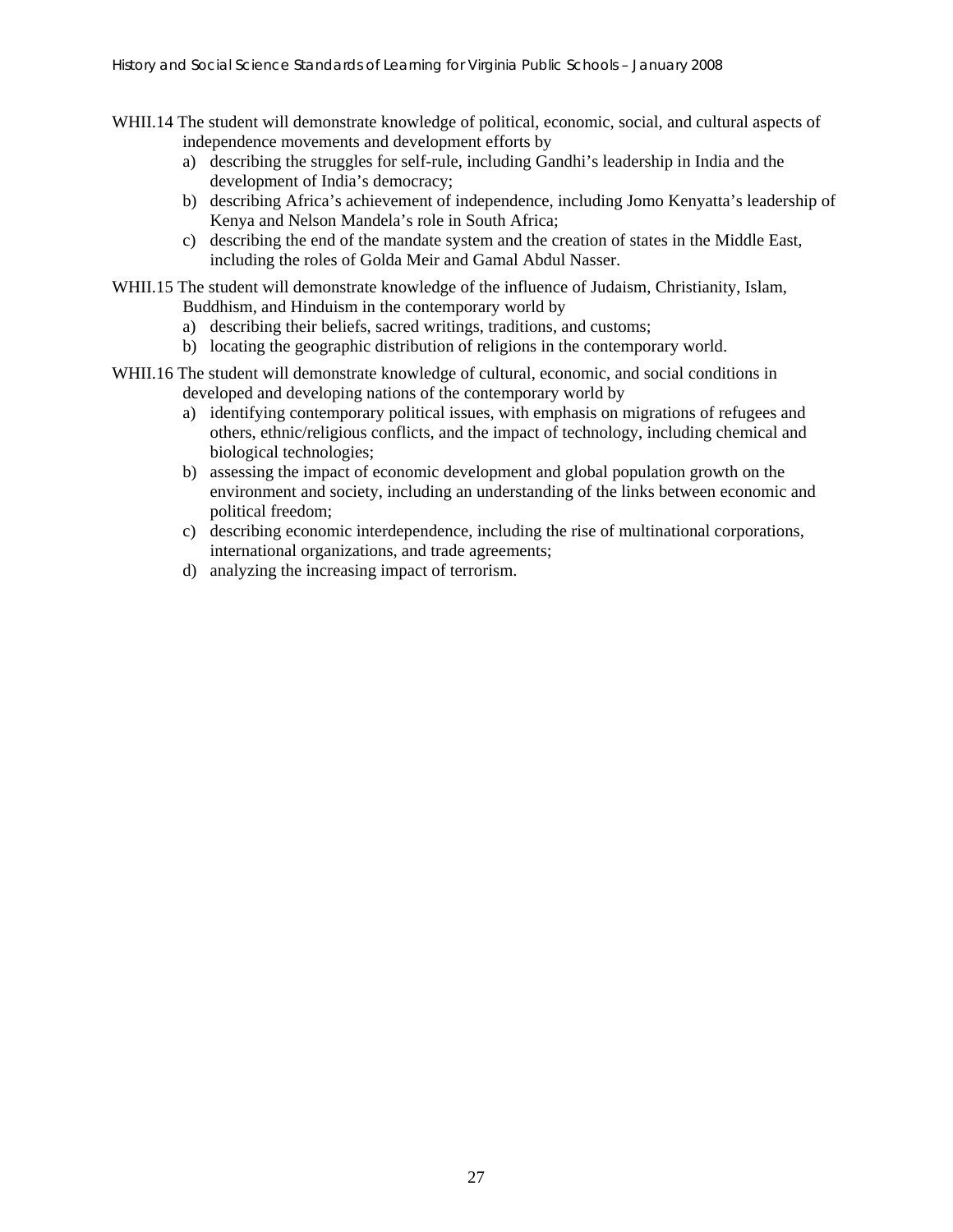# **World Geography**

The focus of this course is the study of the world's peoples, places, and environments, with an emphasis on world regions. The knowledge, skills, and perspectives of the course are centered on the world's peoples and their cultural characteristics, landforms and climates, economic development, and migration and settlement patterns. Spatial concepts of geography will be used as a framework for studying interactions between humans and their environments. Using geographic resources, students will employ inquiry, research, and technology skills to ask and answer geographic questions. Particular emphasis will be placed on students' understanding and applying geographic concepts and skills to their daily lives.

Geographic skills provide the necessary tools and technologies for thinking geographically. These skills help people make important decisions in their daily lives, such as how to get to work and where to shop, vacation, or go to school. They also help people make reasoned political decisions and aid in the development and presentation of effective, persuasive arguments for and against matters of public policy. All of these decisions involve the ability to acquire, arrange, and use geographic information. Maps, as well as graphs, sketches, diagrams, photographs, and satellite-produced images, are essential tools of geography.

- WG.1 The student will use maps, globes, satellite images, photographs, or diagrams to
	- a) obtain geographical information about the world's countries, cities, and environments;
	- b) apply the concepts of location, scale, map projection, or orientation;
	- c) develop and refine mental maps of world regions;
	- d) create and compare political, physical, and thematic maps;
	- e) analyze and explain how different cultures use maps and other visual images to reflect their own interests and ambitions.
- WG.2 The student will analyze how selected physical and ecological processes shape the Earth's surface by
	- a) identifying regional climatic patterns and weather phenomena and their effects on people and places;
	- b) describing how humans influence the environment and are influenced by it;
	- c) explaining how technology affects one's ability to modify the environment and adapt to it.
- WG.3 The student will apply the concept of a region by
	- a) explaining how characteristics of regions have led to regional labels;
	- b) explaining how regional landscapes reflect the physical environment and the cultural characteristics of their inhabitants;
	- c) analyzing how cultural characteristics, including the world's major languages, ethnicities, and religions, link or divide regions.
- WG.4 The student will locate and analyze physical, economic, and cultural characteristics of world regions: Latin America and the Caribbean, Europe, United States and Canada, North Africa and Southwest Asia, Sub-Saharan Africa, Russia and Central Asia, South Asia, Southeast Asia, East Asia, Australia and the Pacific Islands, and Antarctica.
- WG.5 The student will compare and contrast the distribution, growth rates, and characteristics of human population in terms of settlement patterns and the location of natural and capital resources.
- WG.6 The student will analyze past and present trends in human migration and cultural interaction as they are influenced by social, economic, political, and environmental factors.
- WG.7 The student will identify types of natural, human, and capital resources and explain their significance by
	- a) showing their influence on patterns of economic activity and land use;
	- b) evaluating perspectives and consequences regarding the use of resources.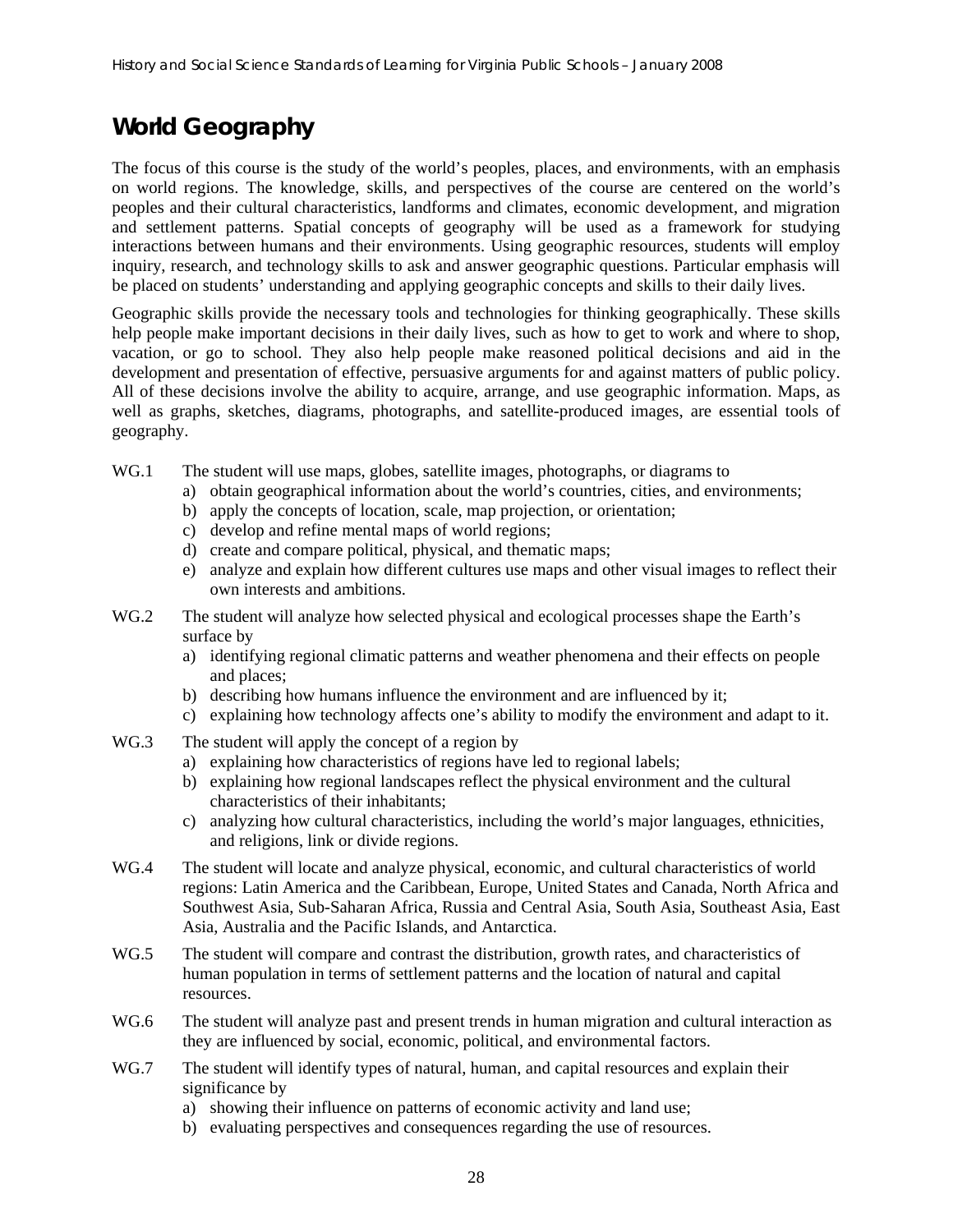- WG.8 The student will distinguish between developed and developing countries and relate the level of economic development to the standard of living and quality of life.
- WG.9 The student will analyze the global patterns and networks of economic interdependence by
	- a) identifying factors, including comparative advantage, that influence economic activities and trade;
	- b) describing ways that economic and social interactions have changed over time;
	- c) mapping, describing, and evaluating the formation of economic unions.
- WG.10 The student will analyze how the forces of conflict and cooperation affect the division and control of the Earth's surface by
	- a) explaining and analyzing reasons for the creation of different political divisions;
	- b) analyzing ways cooperation among political jurisdictions is used to solve problems and settle disputes.
- WG.11 The student will analyze the patterns of urban development by
	- a) applying the concepts of site and situation to major cities in each region;
	- b) explaining how the functions of towns and cities have changed over time;
	- c) describing the unique influence of urban areas and some challenges they face.
- WG.12 The student will apply geography to interpret the past, understand the present, and plan for the future by
	- a) using geographic knowledge, skills, and perspectives to analyze problems and make decisions;
	- b) relating current events to the physical and human characteristics of places and regions.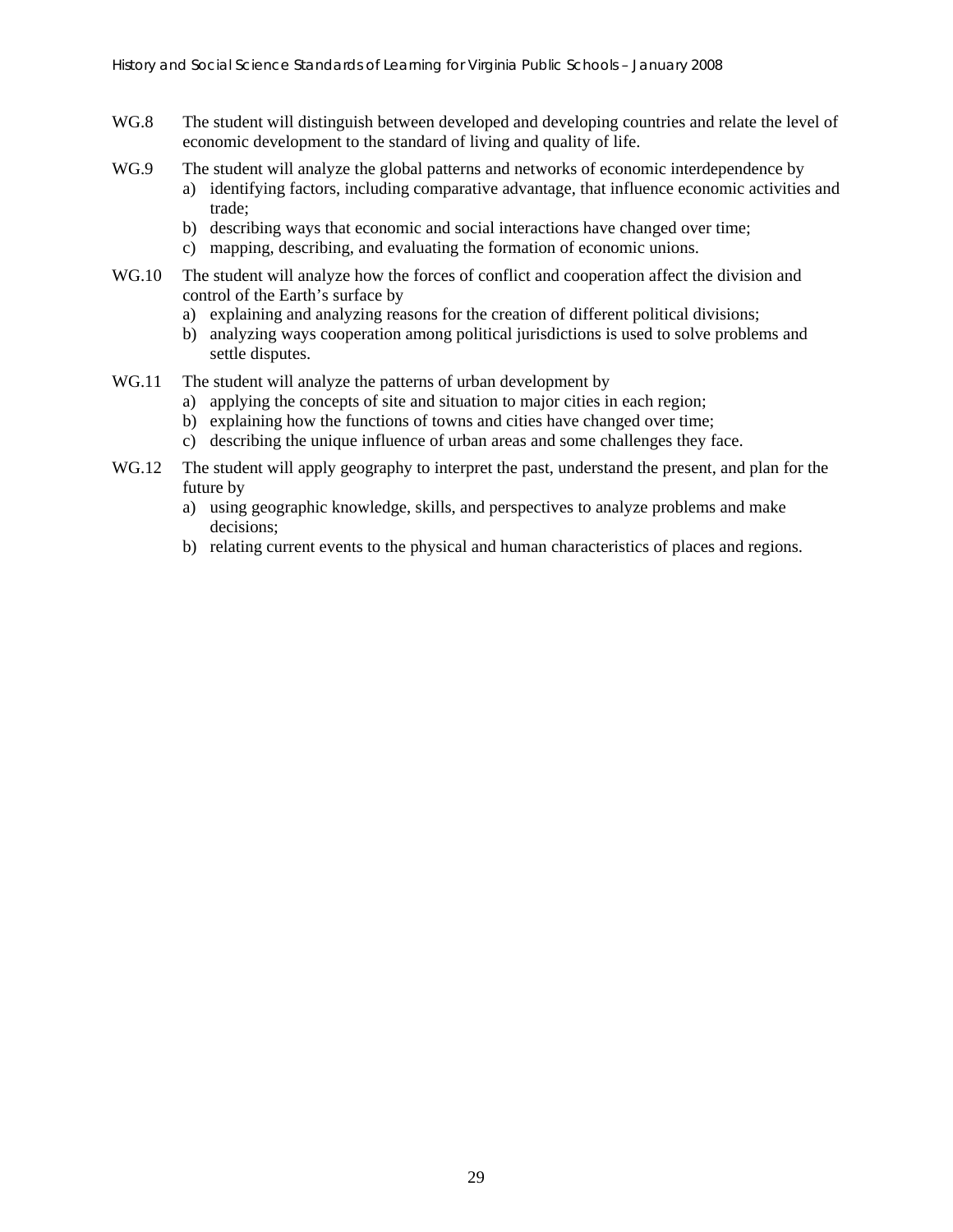# **Virginia and United States History**

The standards for Virginia and United States History include the historical development of American ideas and institutions from the Age of Exploration to the present. While focusing on political and economic history, the standards provide students with a basic knowledge of American culture through a chronological survey of major issues, movements, people, and events in United States and Virginia history. Students should use historical and geographical analysis skills to explore in depth the events, people, and ideas that fostered our national identity and led to our country's prominence in world affairs.

The study of history must emphasize the intellectual skills required for responsible citizenship. Students practice these skills as they extend their understanding of the essential knowledge defined by the standards for history and social science.

#### **Skills**

- VUS.1 The student will demonstrate skills for historical and geographical analysis and responsible citizenship, including the ability to
	- a) identify, analyze, and interpret primary and secondary source documents, records, and data, including artifacts, diaries, letters, photographs, journals, newspapers, historical accounts, and art, to increase understanding of events and life in the United States;
	- b) evaluate the authenticity, authority, and credibility of sources;
	- c) formulate historical questions and defend findings, based on inquiry and interpretation;
	- d) develop perspectives of time and place, including the construction of maps and various timelines of events, periods, and personalities in American history;
	- e) communicate findings orally and in analytical essays or comprehensive papers;
	- f) develop skills in discussion, debate, and persuasive writing with respect to enduring issues and determine how divergent viewpoints have been addressed and reconciled;
	- g) apply geographic skills and reference sources to understand how relationships between humans and their environment have changed over time;
	- h) interpret the significance of excerpts from famous speeches and other documents;
	- i) identify the costs and benefits of specific choices made, including the consequences, both intended and unintended, of the decisions and how people and nations responded to positive and negative incentives.

#### **Early America: Early Claims, Early Conflicts**

- VUS.2 The student will describe how early European exploration and colonization resulted in cultural interactions among Europeans, Africans, and American Indians.
- VUS.3 The student will describe how the values and institutions of European economic and political life took root in the colonies and how slavery reshaped European and African life in the Americas.

#### **Revolution and the New Nation**

- VUS.4 The student will demonstrate knowledge of events and issues of the Revolutionary Period by
	- a) analyzing how the political ideas of John Locke and those expressed in *Common Sense*  helped shape the Declaration of Independence;
	- b) evaluating how key principles in the Declaration of Independence grew in importance to become unifying ideas of American democracy;
	- c) describing the political differences among the colonists concerning separation from Great Britain;
	- d) analyzing reasons for colonial victory in the Revolutionary War.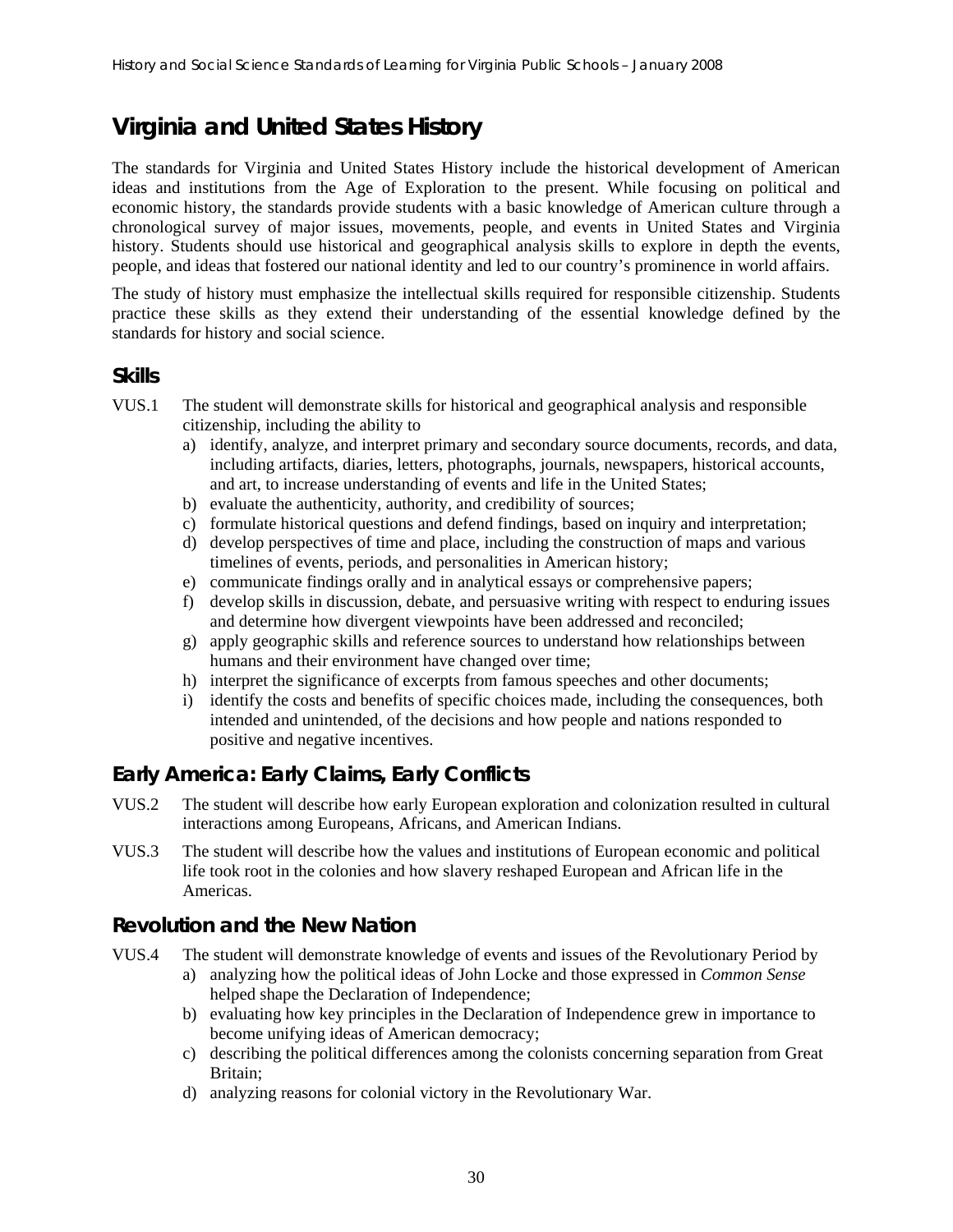- VUS.5 The student will demonstrate knowledge of the issues involved in the creation and ratification of the Constitution of the United States and how the principles of limited government, consent of the governed, and the social contract are embodied in it by
	- a) explaining the origins of the Constitution, including the Articles of Confederation;
	- b) identifying the major compromises necessary to produce the Constitution, and the roles of James Madison and George Washington;
	- c) examining the significance of the Virginia Declaration of Rights and the Virginia Statute for Religious Freedom in the framing of the Bill of Rights;
	- d) assessing the arguments of Federalists and Anti-Federalists during the ratification debates and their relevance to political debate today;
	- e) appraising how John Marshall's precedent-setting decisions established the Supreme Court as an independent and equal branch of the national government.

#### **Expansion and Reform: 1788 to 1860**

- VUS.6 The student will demonstrate knowledge of the major events from the last decade of the eighteenth century through the first half of the nineteenth century by
	- a) explaining the principles and issues that prompted Thomas Jefferson to organize the first opposition political party;
	- b) identifying the economic, political, and geographic factors that led to territorial expansion and its impact on the American Indians;
	- c) examining the reasons why James Madison asked Congress to declare war on Great Britain in 1812 and how this divided the nation;
	- d) relating the changing character of American political life in "the age of the common man" (Jacksonian Era) to increasing popular participation in state and national politics;
	- e) describing the cultural, economic, and political issues that divided the nation, including tariffs, slavery, the abolitionist and women's suffrage movements, and the role of the states in the Union.

#### **Civil War and Reconstruction: 1860 to 1877**

- VUS.7 The student will demonstrate knowledge of the Civil War and Reconstruction Era and their importance as major turning points in American history by
	- a) evaluating the multiple causes of the Civil War, including the role of the institution of slavery as a principal cause of the conflict;
	- b) identifying the major events and the roles of key leaders of the Civil War Era, with emphasis on Abraham Lincoln, Jefferson Davis, Ulysses S. Grant, Robert E. Lee, and Frederick Douglass;
	- c) analyzing the significance of the Emancipation Proclamation and the principles outlined in Lincoln's Gettysburg Address;
	- d) examining the political and economic impact of the war and Reconstruction, including the adoption of the 13th, 14th, and 15th Amendments to the Constitution of the United States;
	- e) examining the social impact of the war on African Americans, the common soldier, and the home front, with emphasis on Virginia;
	- f) explaining postwar contributions of key leaders of the Civil War.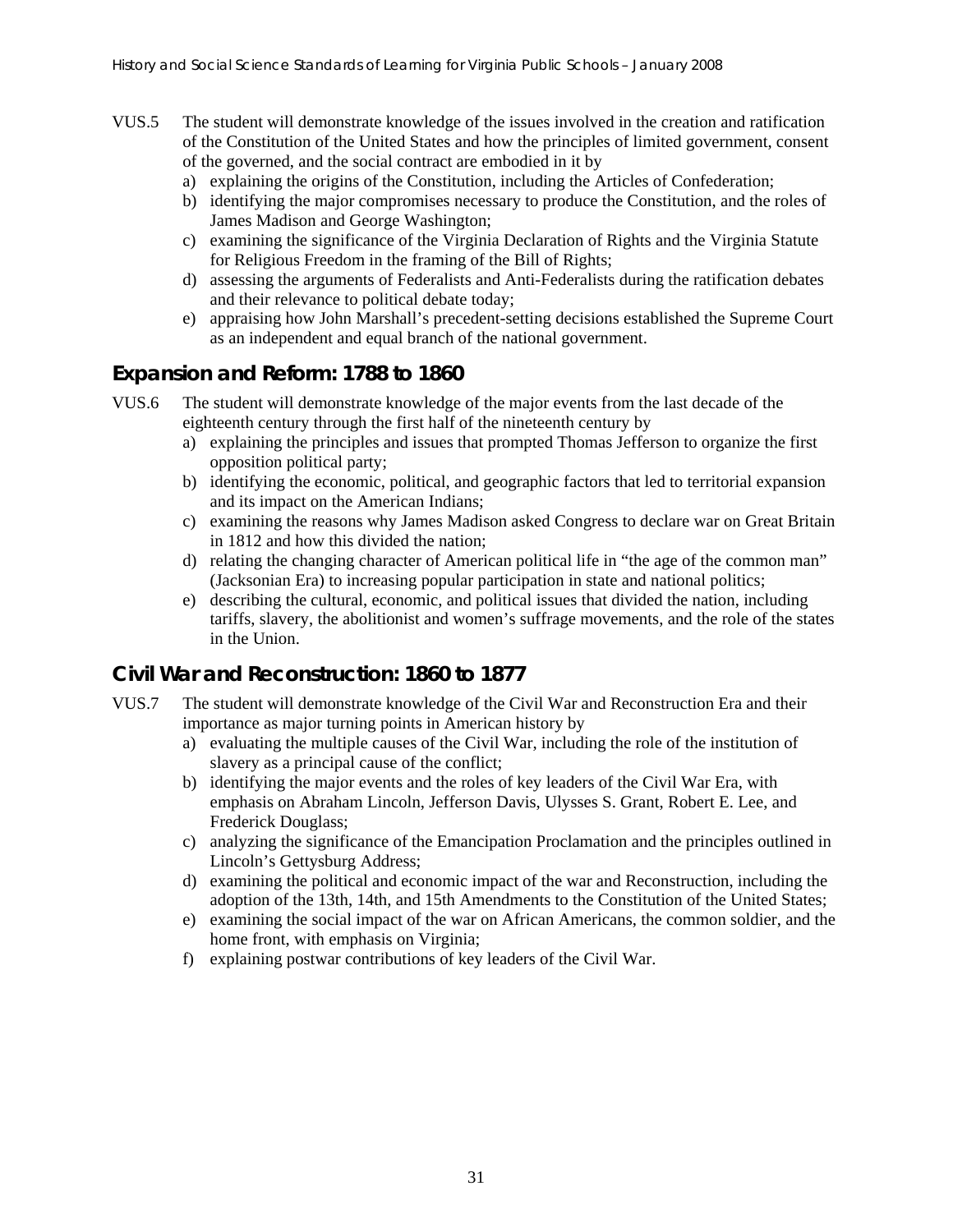## **Reshaping the Nation and the Emergence of Modern America: 1877 to 1930s**

- VUS.8 The student will demonstrate knowledge of how the nation grew and changed from the end of Reconstruction through the early twentieth century by
	- a) explaining the relationship among territorial expansion, westward movement of the population, new immigration, growth of cities, the role of the railroads, and the admission of new states to the United States;
	- b) describing the transformation of the American economy from a primarily agrarian to a modern industrial economy and identifying major inventions that improved life in the United States;
	- c) analyzing prejudice and discrimination during this time period, with emphasis on "Jim Crow" and the responses of Booker T. Washington and W.E.B. DuBois;
	- d) identifying the causes and impact of the Progressive Movement, including the excesses of the Gilded Age, child labor and antitrust laws, the rise of labor unions, and the success of the women's suffrage movement.
- VUS.9 The student will demonstrate knowledge of the emerging role of the United States in world affairs by
	- a) explaining the changing policies of the United States toward Latin America and Asia and the growing influence of the United States in foreign markets;
	- b) evaluating United States involvement in World War I, including Wilson's Fourteen Points, the Treaty of Versailles, and the national debate over treaty ratification and the League of Nations.
- VUS.10 The student will demonstrate knowledge of key domestic events of the 1920s and 1930s by
	- a) analyzing how radio, movies, newspapers, and magazines created popular culture and challenged traditional values;
	- b) assessing the causes and consequences of the stock market crash of 1929;
	- c) explaining the causes of the Great Depression and its impact on the American people;
	- d) describing how Franklin D. Roosevelt's New Deal relief, recovery, and reform measures addressed the Great Depression and expanded the government's role in the economy.

## **Conflict: The World at War: 1939 to 1945**

- VUS.11 The student will demonstrate knowledge of World War II by
	- a) analyzing the causes and events that led to American involvement in the war, including military assistance to the United Kingdom and the Japanese attack on Pearl Harbor;
	- b) describing and locating the major battles and turning points of the war in North Africa, Europe, and the Pacific, including Midway, Stalingrad, the Normandy landing (D-Day), and Truman's decision to use the atomic bomb to force the surrender of Japan;
	- c) describing the role of all-minority military units, including the Tuskegee Airmen and Nisei regiments;
	- d) examining the Geneva Convention and the treatment of prisoners of war during World War II;
	- e) analyzing the Holocaust (Hitler's "final solution"), its impact on Jews and other groups, and the postwar trials of war criminals.

#### VUS.12 The student will demonstrate knowledge of the effects of World War II on the home front by

- a) explaining how the United States mobilized its economic, human, and military resources;
- b) describing the contributions of women and minorities to the war effort;
- c) explaining the internment of Japanese Americans during the war;
- d) describing the role of media and communications in the war effort.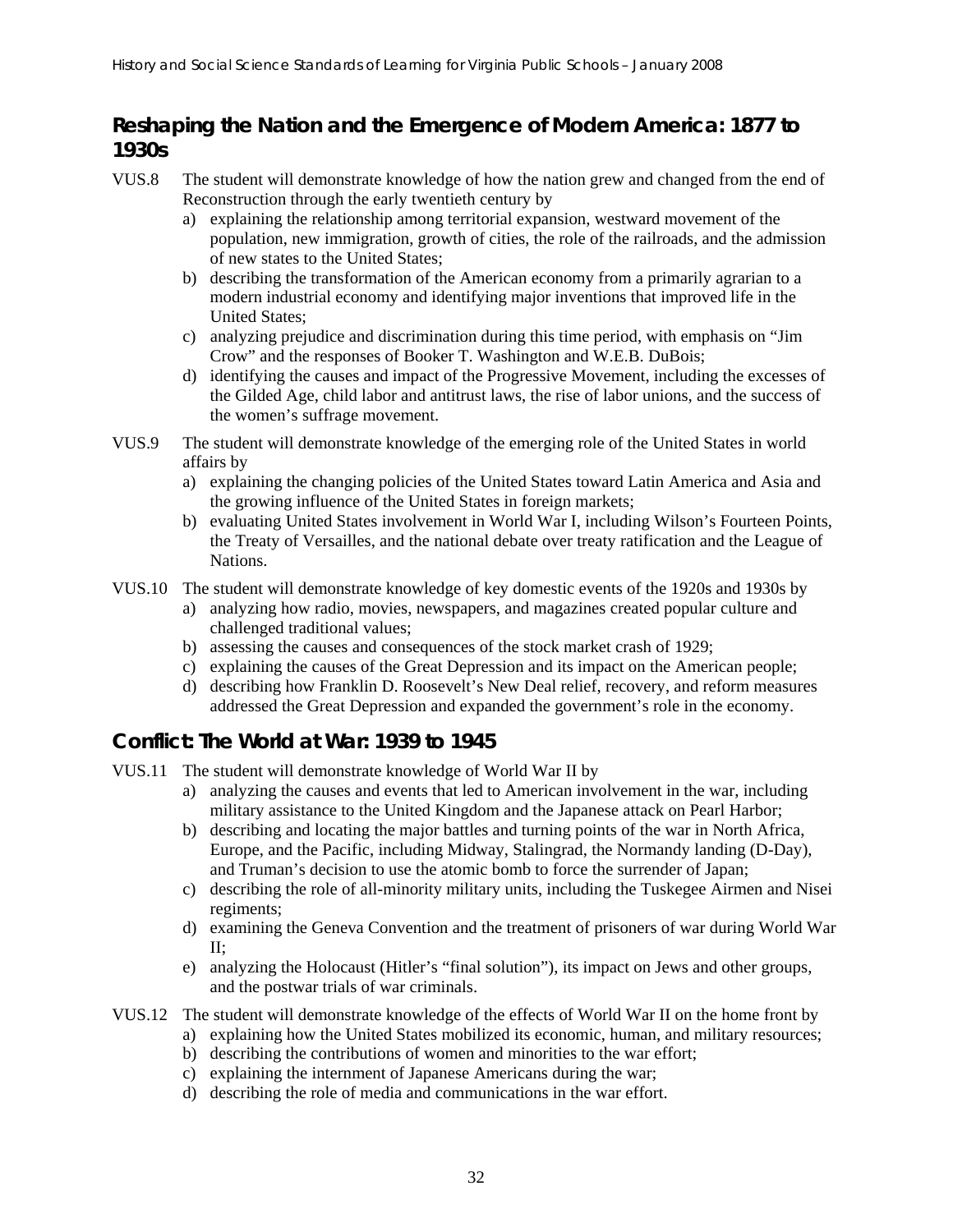## **The United States since World War II**

- VUS.13 The student will demonstrate knowledge of United States foreign policy since World War II by
	- a) describing outcomes of World War II, including political boundary changes, the formation of the United Nations, and the Marshall Plan;
	- b) explaining the origins of the Cold War, and describing the Truman Doctrine and the policy of containment of communism, the American role in wars in Korea and Vietnam, and the role of the North Atlantic Treaty Organization (NATO) in Europe;
	- c) explaining the role of America's military and veterans in defending freedom during the Cold War;
	- d) explaining the collapse of communism and the end of the Cold War, including the role of Ronald Reagan in making foreign policy;
	- e) explaining the impact of presidents of the United States since 1988 on foreign policy.
- VUS.14 The student will demonstrate knowledge of the Civil Rights movement of the 1950s and 1960s by
	- a) identifying the importance of the *Brown v. Board of Education* decision, the roles of Thurgood Marshall and Oliver Hill, and how Virginia responded;
	- b) describing the importance of the National Association for the Advancement of Colored People (NAACP), the 1963 March on Washington, the Civil Rights Act of 1964, and the Voting Rights Act of 1965.
- VUS.15 The student will demonstrate knowledge of economic, social, cultural, and political developments in recent decades and today by
	- a) examining the role the United States Supreme Court has played in defining a constitutional right to privacy, affirming equal rights, and upholding the rule of law;
	- b) analyzing the changing patterns of immigration, the reasons why new immigrants choose to come to this country, their contributions to contemporary America, and the debates over immigration policy;
	- c) explaining the media influence on contemporary American culture and how scientific and technological advances affect the workplace, health care, and education;
	- d) examining the impact of the "Reagan Revolution" on federalism, the role of government, and state and national elections since 1988;
	- e) assessing the role of government actions that impact the economy;
	- f) assessing the role of the United States in a world confronted by international terrorism.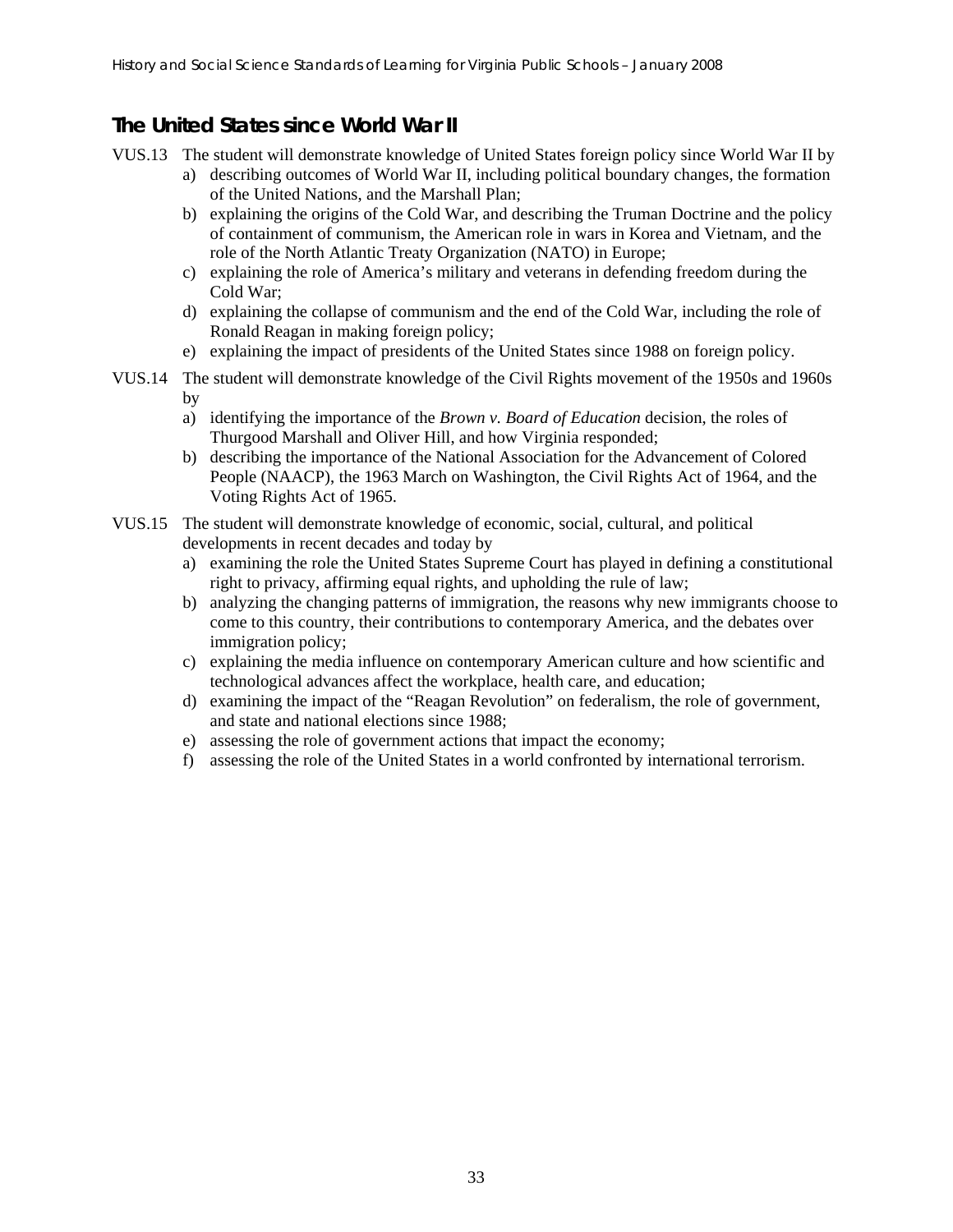## **Virginia and United States Government**

Standards for Virginia and United States Government define the knowledge that enables citizens to participate effectively in civic and economic life. Students will examine fundamental constitutional principles, the rights and responsibilities of citizenship, the political culture, the policy-making process at each level of government, and the operation of the United States market economy. The standards identify the personal character traits that facilitate thoughtful and effective participation in the civic life of an increasingly diverse democratic society.

Civic education also must emphasize the intellectual skills required for responsible citizenship. Students will practice these skills as they extend their understanding of the essential knowledge defined by the standards for Virginia and United States Government.

- GOVT.1 The student will demonstrate mastery of the social studies skills responsible citizenship requires, including the ability to
	- a) analyze primary and secondary source documents;
	- b) create and interpret maps, diagrams, tables, charts, graphs, and spreadsheets;
	- c) analyze political cartoons, political advertisements, pictures, and other graphic media;
	- d) distinguish between relevant and irrelevant information;
	- e) evaluate information for accuracy, separating fact from opinion;
	- f) identify a problem, weigh the expected costs and benefits and possible consequences of proposed solutions, and recommend solutions, using a decision-making model;
	- g) select and defend positions in writing, discussion, and debate.
- GOVT.2 The student will demonstrate knowledge of the political philosophies that shaped the development of Virginia and United States constitutional government by
	- a) describing the development of Athenian democracy and the Roman republic;
	- b) explaining the influence of the Magna Carta, the English Petition of Rights, and the English Bill of Rights;
	- c) examining the writings of Hobbes, Locke, and Montesquieu;
	- d) explaining the guarantee of the "rights of Englishmen" set forth in the charters of the Virginia Company of London;
	- e) analyzing the natural rights philosophies expressed in the Declaration of Independence;
	- f) examining George Mason's Virginia Declaration of Rights, Thomas Jefferson's Virginia Statute for Religious Freedom, and James Madison's leadership role in securing adoption of the Bill of Rights by the First Congress.
- GOVT.3 The student will demonstrate knowledge of the concepts of democracy by
	- a) recognizing the fundamental worth and dignity of the individual;
	- b) recognizing the equality of all citizens under the law;
	- c) recognizing majority rule and minority rights;
	- d) recognizing the necessity of compromise;
	- e) recognizing the freedom of the individual.
- GOVT.4 The student will demonstrate knowledge of the Constitution of the United States by
	- a) examining the ratification debates and *The Federalist*;
		- b) identifying the purposes for government stated in the Preamble;
		- c) examining the fundamental principles upon which the Constitution of the United States is based, including the rule of law, consent of the governed, limited government, separation of powers, and federalism;
		- d) illustrating the structure of the national government outlined in Article I, Article II, and Article III;
		- e) describing the amendment process.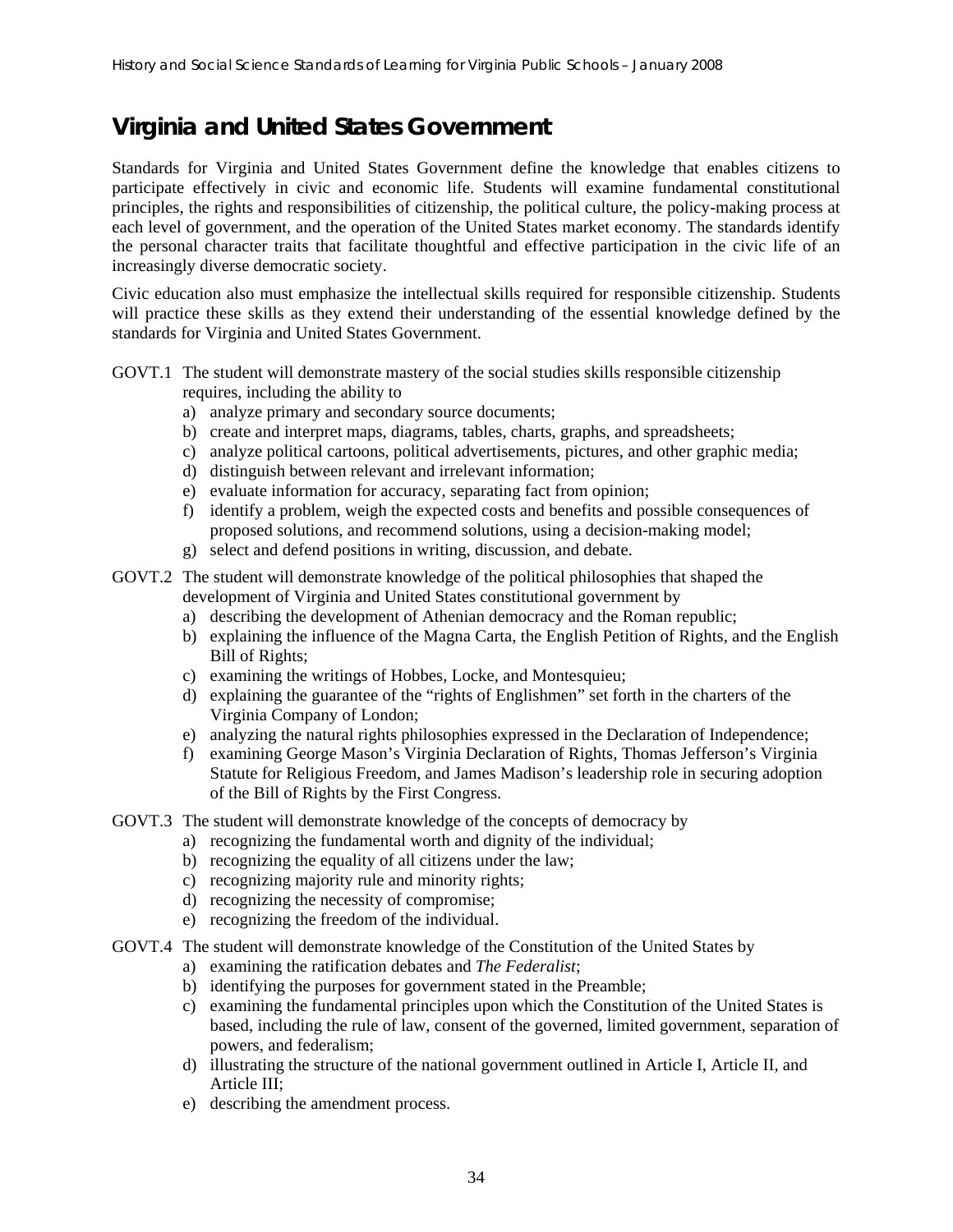- GOVT.5 The student will demonstrate knowledge of the federal system described in the Constitution of the United States by
	- a) explaining the relationship of the state governments to the national government;
	- b) describing the extent to which power is shared;
	- c) identifying the powers denied state and national governments;
	- d) examining the ongoing debate that focuses on the balance of power between state and national governments.
- GOVT.6 The student will demonstrate knowledge of local, state, and national elections by
	- a) describing the organization, role, and constituencies of political parties;
	- b) describing the nomination and election process;
	- c) examining campaign funding and spending;
	- d) analyzing the influence of media coverage, campaign advertising, public opinion polls, and Internet-based communications on elections;
	- e) examining the impact of reapportionment and redistricting on elections;
	- f) identifying how amendments extend the right to vote;
	- g) analyzing voter turnout;
	- h) evaluating the degree to which interest groups influence political life;
	- i) participating in simulations of local, state, and/or national elections.
- GOVT.7 The student will demonstrate knowledge of the organization and powers of the national government by
	- a) examining the legislative, executive, and judicial branches;
	- b) analyzing the relationships among the three branches in a system of checks and balances;
	- c) examining the ways individuals and groups exert influence on the national government.
- GOVT.8 The student will demonstrate knowledge of the organization and powers of the state and local governments described in the Constitution of Virginia by
	- a) examining the legislative, executive, and judicial branches;
	- b) examining the structure and powers of local governments: county, city, and town;
	- c) analyzing the relationship between state and local governments and the roles of regional authorities, governing boards, and commissions;
	- d) examining the ways individuals and groups exert influence on state and local governments;
	- e) evaluating the effectiveness of citizen efforts to influence decisions of state and local governments by examining historical or contemporary events.
- GOVT.9 The student will demonstrate knowledge of the process by which public policy is made by
	- a) examining different perspectives on the role of government;
	- b) describing how the national government influences the public agenda and shapes public policy;
	- c) describing how the state and local governments influence the public agenda and shape public policy;
	- d) describing the process by which policy is implemented by the bureaucracy at each level;
	- e) analyzing how individuals, interest groups, and the media influence public policy;
	- f) formulating and practicing a course of action to address local and/or state issues.

GOVT.10 The student will demonstrate knowledge of the operation of the federal judiciary by

- a) describing the organization, jurisdiction, and proceedings of federal courts;
- b) examining how John Marshall established the Supreme Court as an independent, co-equal branch of government through his opinion in *Marbury v. Madison*;
- c) describing how the Supreme Court decides cases;
- d) comparing the philosophies of judicial activism and judicial restraint;
- e) evaluating how the judiciary influences public policy by delineating the power of government and safeguarding the rights of the individual.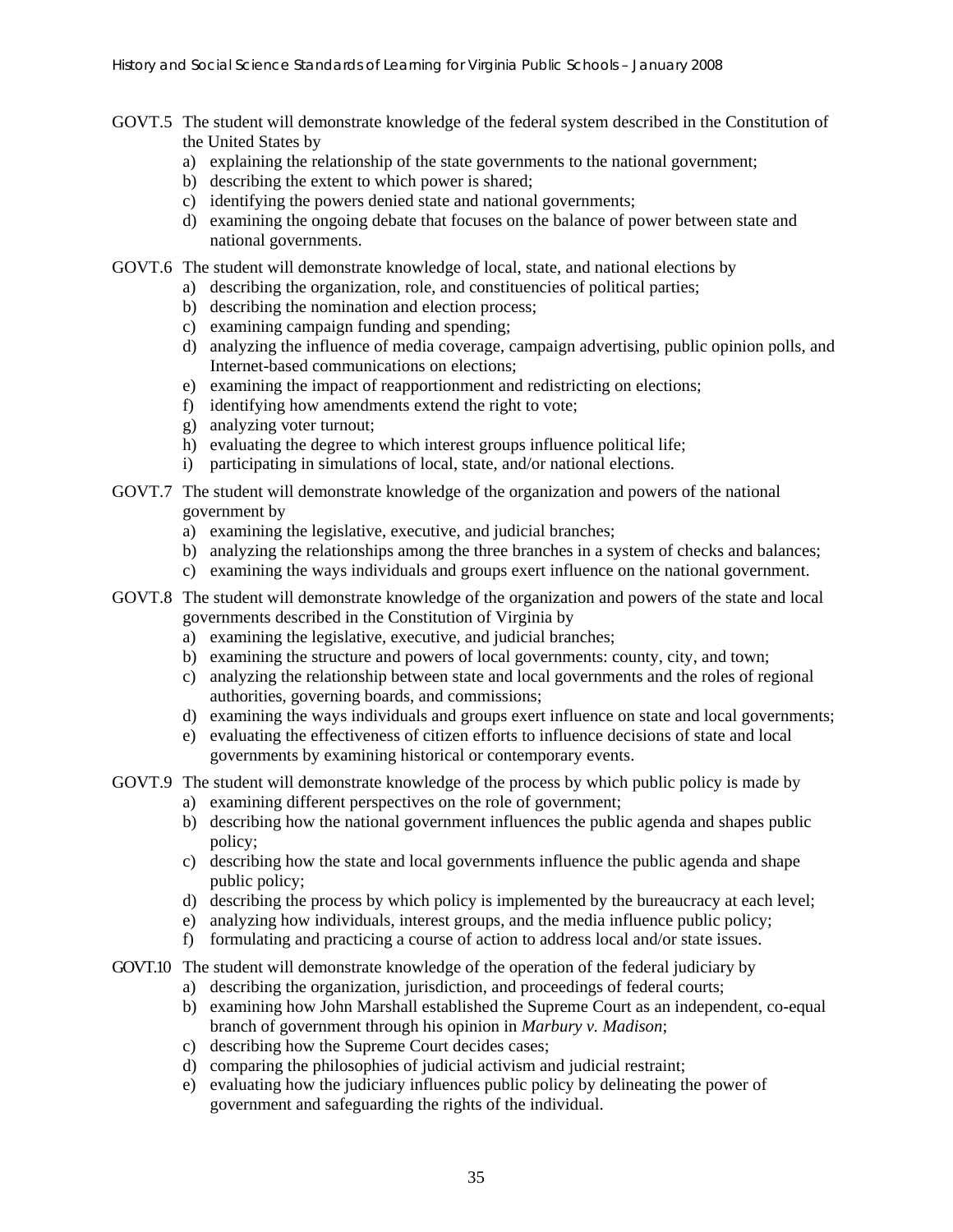- GOVT.11 The student will demonstrate knowledge of civil liberties and civil rights by
	- a) examining the Bill of Rights, with emphasis on First Amendment freedoms;
	- b) analyzing due process of law expressed in the 5th and 14th Amendments;
	- c) explaining selective incorporation of the Bill of Rights;
	- d) exploring the balance between individual liberties and the public interest;
	- e) explaining every citizen's right to be treated equally under the law.
- GOVT.12 The student will demonstrate knowledge of the role of the United States in a changing world by
	- a) describing the responsibilities of the national government for foreign policy and national security;
	- b) assessing the role played by national interest in shaping foreign policy and promoting world peace;
	- c) examining the relationship of Virginia and the United States to the global economy;
	- d) examining recent foreign policy and international trade initiatives since 1980.
- GOVT.13 The student will demonstrate knowledge of how governments and economies in Mexico, the United Kingdom, and the People's Republic of China compare with the government and the economy in the United States by
	- a) describing the distribution of governmental power;
	- b) explaining the relationship between the legislative and executive branches;
	- c) comparing the extent of participation in the political process;
	- d) comparing the degrees of government involvement in the economies.
- GOVT.14 The student will demonstrate knowledge of economic systems by
	- a) identifying the basic economic questions encountered by all economic systems;
	- b) comparing the characteristics of traditional, free market, command, and mixed economies, as described by Adam Smith and Karl Marx;
	- c) evaluating the impact of the government's role in the economy on individual economic freedoms;
	- d) explaining the relationship between economic freedom and political freedom;
	- e) examining productivity and the standard of living as measured by key economic indicators.
- GOVT.15 The student will demonstrate knowledge of the United States market economy by
	- a) assessing the importance of entrepreneurship, the profit motive, and economic independence to the promotion of economic growth;
	- b) comparing types of business organizations;
	- c) describing the factors of production;
	- d) explaining the interaction of supply and demand;
	- e) illustrating the circular flow of economic activity;
	- f) analyzing global economic trends and the relationship of Virginia and the United States to the global economy.
- GOVT.16 The student will demonstrate knowledge of the role of government in the Virginia and United States economies by
	- a) analyzing the impact of fiscal and monetary policies on the economy;
	- b) describing the creation of government-provided goods and services that are not readily produced by the market;
	- c) examining environmental issues, property rights, contracts, consumer rights, labormanagement relations, and competition in the marketplace;
	- d) understanding the types and purposes of taxation.